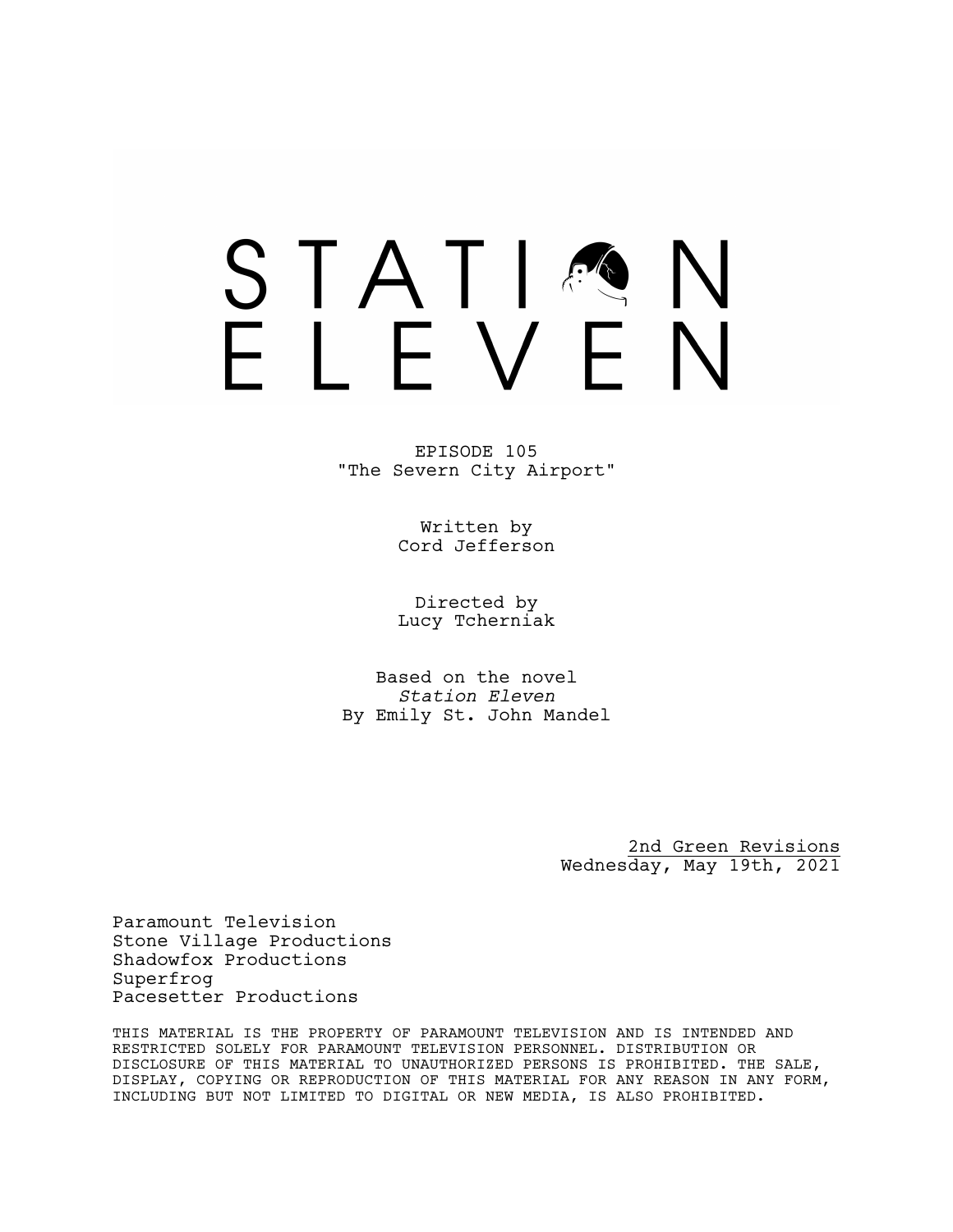# STATIQN<br>ELEVEN

"The Severn City Airport" Episode 105 2nd Green Revisions: 5/19/21

# **Revision History**

| Date     | Draft                | <b>Revised Pages</b>                                                                |
|----------|----------------------|-------------------------------------------------------------------------------------|
|          |                      |                                                                                     |
| 9/30/20  | Production Draft     | All                                                                                 |
| 11/17/20 | Full Blue            | All                                                                                 |
| 12/10/20 | Full Pink            | All                                                                                 |
| 2/21/21  | Yellow Revisions     | 1, 3, 8-11, 15, 22, 23, 30, 36,<br>42, 45-47, 53-55                                 |
| 3/23/21  | Full Green           | All                                                                                 |
| 3/28/21  | Goldenrod Revisions  | $1-2$ , 5-5A, 8-10, 13, 15, 17, 20-<br>21, 24-24A, 27-35, 40-44A, 46,<br>$48 - 49A$ |
| 4/5/21   | 2nd White Revisions  | $1-1A$ , $10-10A$ , $18$ , $32-33A$ , $43$ ,<br>$48 - 49A$                          |
| 4/12/21  | 2nd Blue Revisions   | $7 - 7A$                                                                            |
| 4/13/21  | 2nd Pink Revisions   | $13 - 13A$                                                                          |
| 4/23/21  | 2nd Yellow Revisions | $19-19A, 50-51$                                                                     |
| 5/19/21  | 2nd Green Revisions  | $49 - 50$                                                                           |

**Notes:** Revisions are marked with (\*).

**554, 555** these revision marks reflect the omission of V.O. **556** this scene is now entirely borrowed footage from 102 (sc **231**)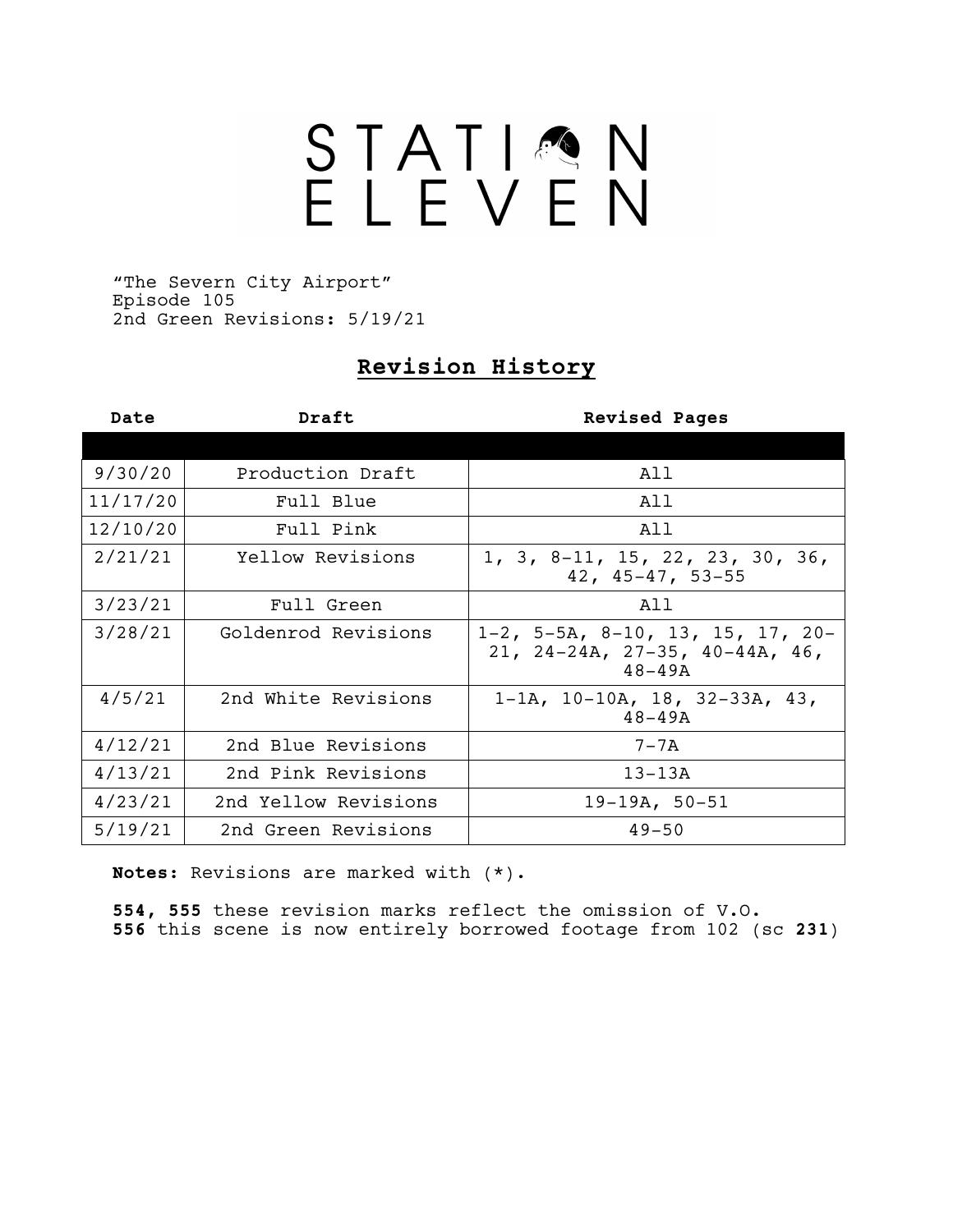# STATION<br>ELEVEN

"The Severn City Airport" Episode 105 2nd Green Revisions: 5/19/21

## **Cast List**

| ELIZABETH COLTONCAITLIN FITZGERALD |
|------------------------------------|
| YOUNG TYLER LEANDER                |
| <b>MTLES</b>                       |
| BRIAN/MOUNTEBANC                   |
| CODY                               |
| HALEY BUTTERSCOTCH                 |
| SHAY RYAN                          |
| NEWS ANCHOR                        |
| <b>STANLEY</b>                     |
| NTCK ROKER                         |
| ANGELA                             |
| <b>BARB</b>                        |
| RILEY                              |
| CONSTANCE                          |
| <b>GARRETT</b>                     |
| SEAN                               |
| <b>KELSEY</b>                      |
| <b>DEAN</b>                        |
| TIM (V.O. ONLY)                    |
| CAPTAIN (V.O. ONLY)                |
| CHILD'S VOICE (V.O. ONLY)          |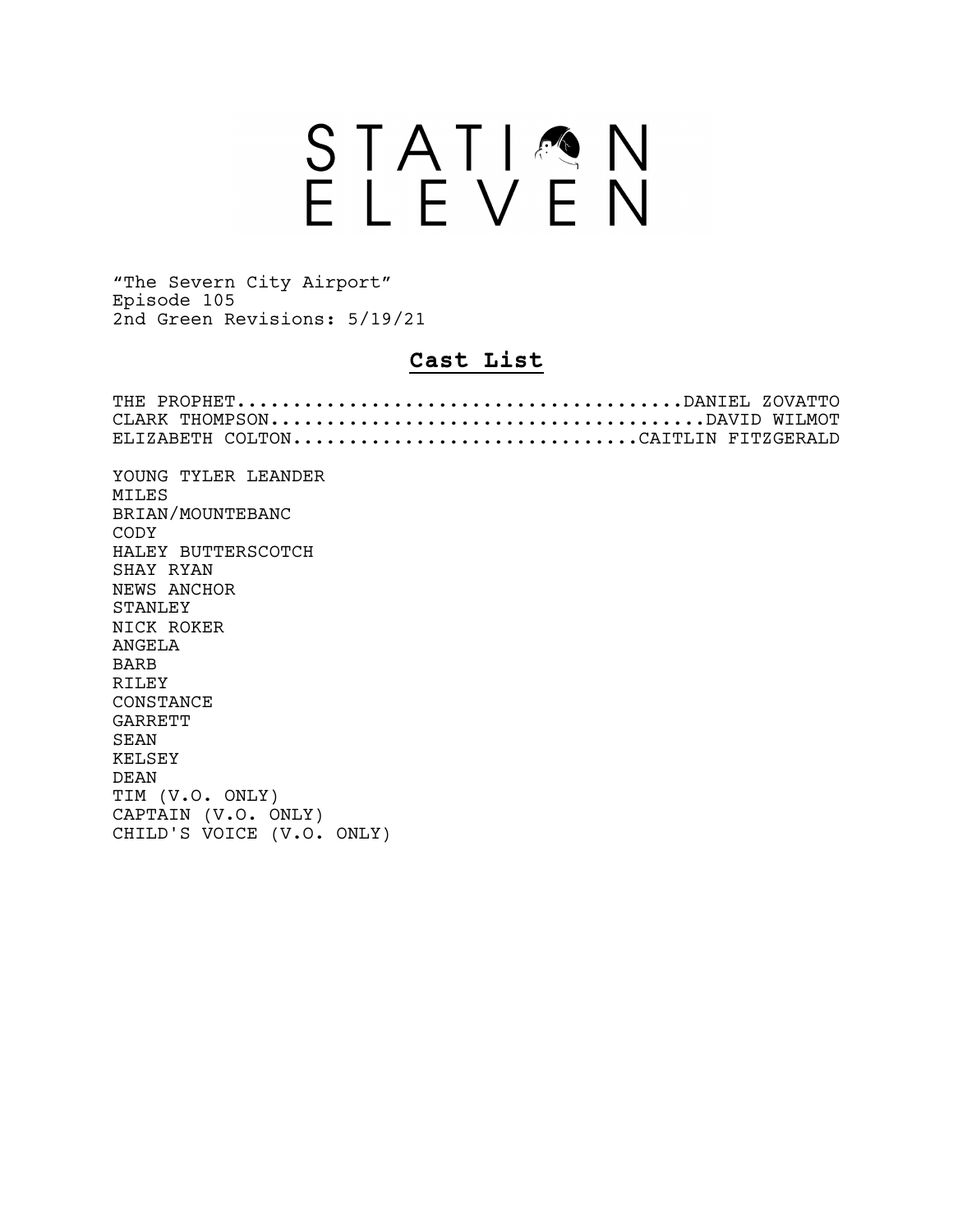# STATIMN<br>ELEVEN

"The Severn City Airport" Episode 105 2nd Green Revisions: 5/19/21

### **Location List**

#### **Interior Locations**

INT. PLANE - LA GUARDIA AIRPORT - Y0/D1 - PRE-DAWN INT. PLANE - Y0/D1 - DAWN INT. MAIN TERMINAL - SEVERN CITY AIRPORT - Y0/D1 - DAY/NIGHT INT. MAIN TERMINAL - SEVERN CITY AIRPORT - Y0/D8 - DAY/NIGHT INT. MAIN TERMINAL - SEVERN CITY AIRPORT - Y0/D13 - NIGHT INT. MAIN TERMINAL - TICKET LINE - Y0/D1 - DAY INT. ATRIUM - SEVERN CITY AIRPORT - Y0/D1 - DAY INT. ATRIUM - HALLWAY - SEVERN CITY AIRPORT - Y0/D8 - DAY INT. ATRIUM - SEVERN CITY AIRPORT - Y0/D9 - DAY INT. ATRIUM - SEVERN CITY AIRPORT - Y0/D13 - DAY INT. ATRIUM - SEVERN CITY AIRPORT - Y0/D41 - DAY INT. ATRIUM - SEVERN CITY AIRPORT - Y0/D122 - DAY INT. AIR TRAFFIC CONTROL DECK - SEVERN CITY AIRPORT - Y0/D8 - DAY INT. AIR TRAFFIC CONTROL DECK - SEVERN CITY AIRPORT - Y0/D13 - DAY INT. AIR TRAFFIC CONTROL DECK - SEVERN CITY AIRPORT - Y0/D41 - DAY INT. AIR TRAFFIC CONTROL DECK (MUSEUM OF CIVILIZATION) - SEVERN CITY AIRPORT - Y0/D122 - DAY/NIGHT INT. SELECT! LOUNGE - SEVERN CITY AIRPORT - Y0/D9 - DAY INT. JANITOR'S CLOSET - SEVERN CITY AIRPORT - Y0/D8 - NIGHT INT. JETWAY - SEVERN CITY AIRPORT - Y0/D122 - DAY INT. HANGAR G - SEVERN CITY AIRPORT - Y0/D13 - DAY INT. HANGAR G - SEVERN CITY AIRPORT - Y0/D42 - DAY INT. JETWAY - SEVERN CITY AIRPORT - Y0/D13 - NIGHT INT. PRIVATE JET - SEVERN CITY AIRPORT - Y0/D41 - DAY INT. GHOST PLANE - COCKPIT - Y0/D122 - DAY/NIGHT

#### **Exterior Locations**

EXT. TARMAC - SEVERN CITY AIRPORT - Y0/D8 - DAY EXT. TARMAC - SEVERN CITY AIRPORT - Y0/D122 - NIGHT EXT. GHOST PLANE - SEVERN CITY AIRPORT - Y0/D13 - NIGHT EXT. GHOST PLANE - SEVERN CITY AIRPORT - Y0/D122 - DUSK EXT. SEVENTEENTH GREEN - PINGTREE - Y20/D5 - NIGHT **EXT. THE BEACH - ST. DEBORAH-BY-THE-WATER - Y20 - NIGHT**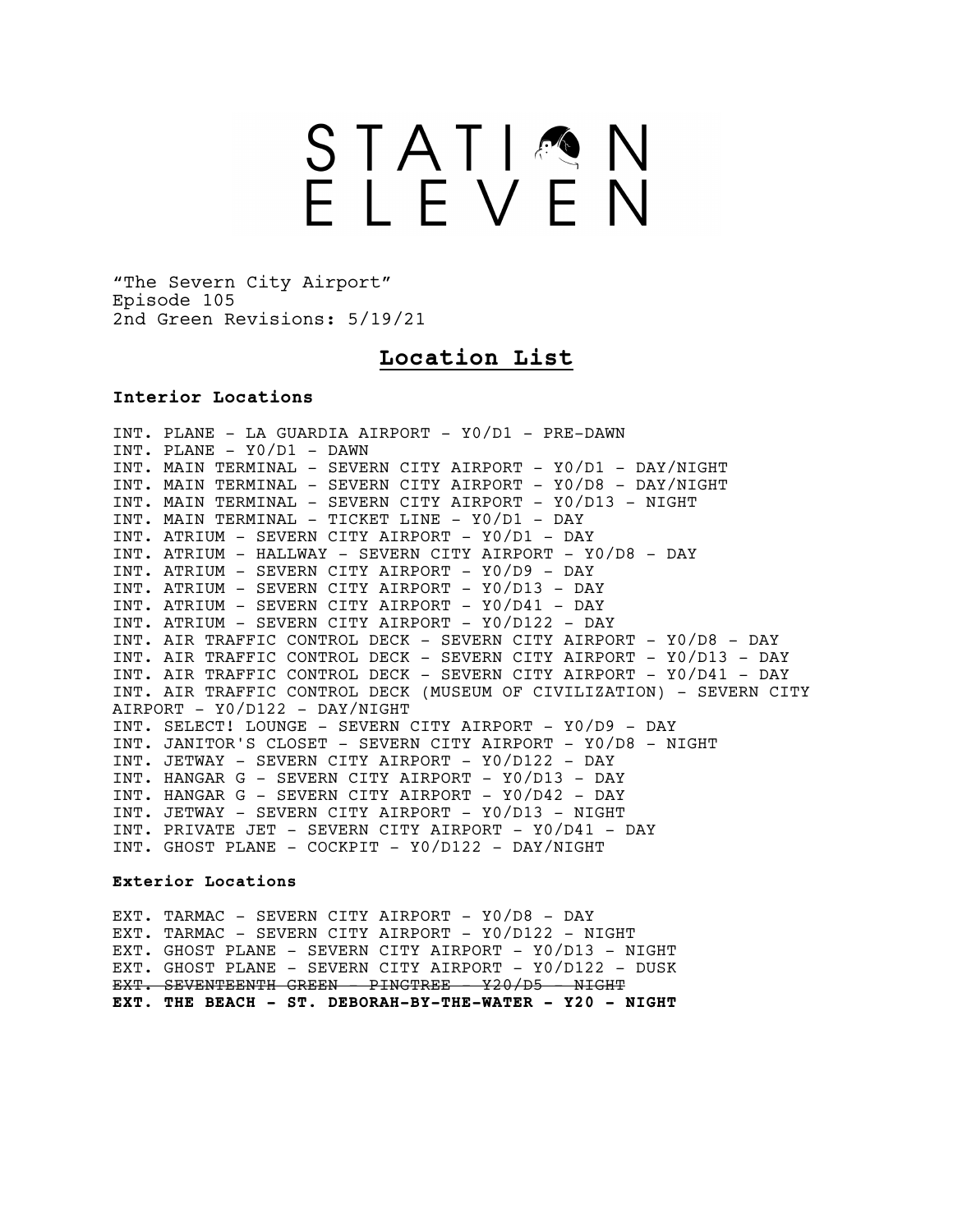# STATIQN

"The Severn City Airport" Episode 105 2nd Green Revisions: 5/19/21

### Day/Night Breakdown

#### A NOTE ON THIS SYSTEM:

Year Zero dates have the Year (Y0) and then the date (e.g., D13). Year Twenty dates have the Year (Y20) and then the story day (e.g., D1-D15) across the entire season, which does not correspond to a calendar date.

#### $SN#$

#### SCRIPT D/N

| $6-7$     |  |
|-----------|--|
|           |  |
|           |  |
| $9$       |  |
|           |  |
| $13$      |  |
|           |  |
| $15-17$   |  |
|           |  |
|           |  |
|           |  |
| $21-25$   |  |
|           |  |
|           |  |
|           |  |
| $30-31$   |  |
|           |  |
|           |  |
|           |  |
| $41$      |  |
|           |  |
| $42$      |  |
| $43 - 45$ |  |
|           |  |
| $47$      |  |
|           |  |
| $49-55$   |  |
|           |  |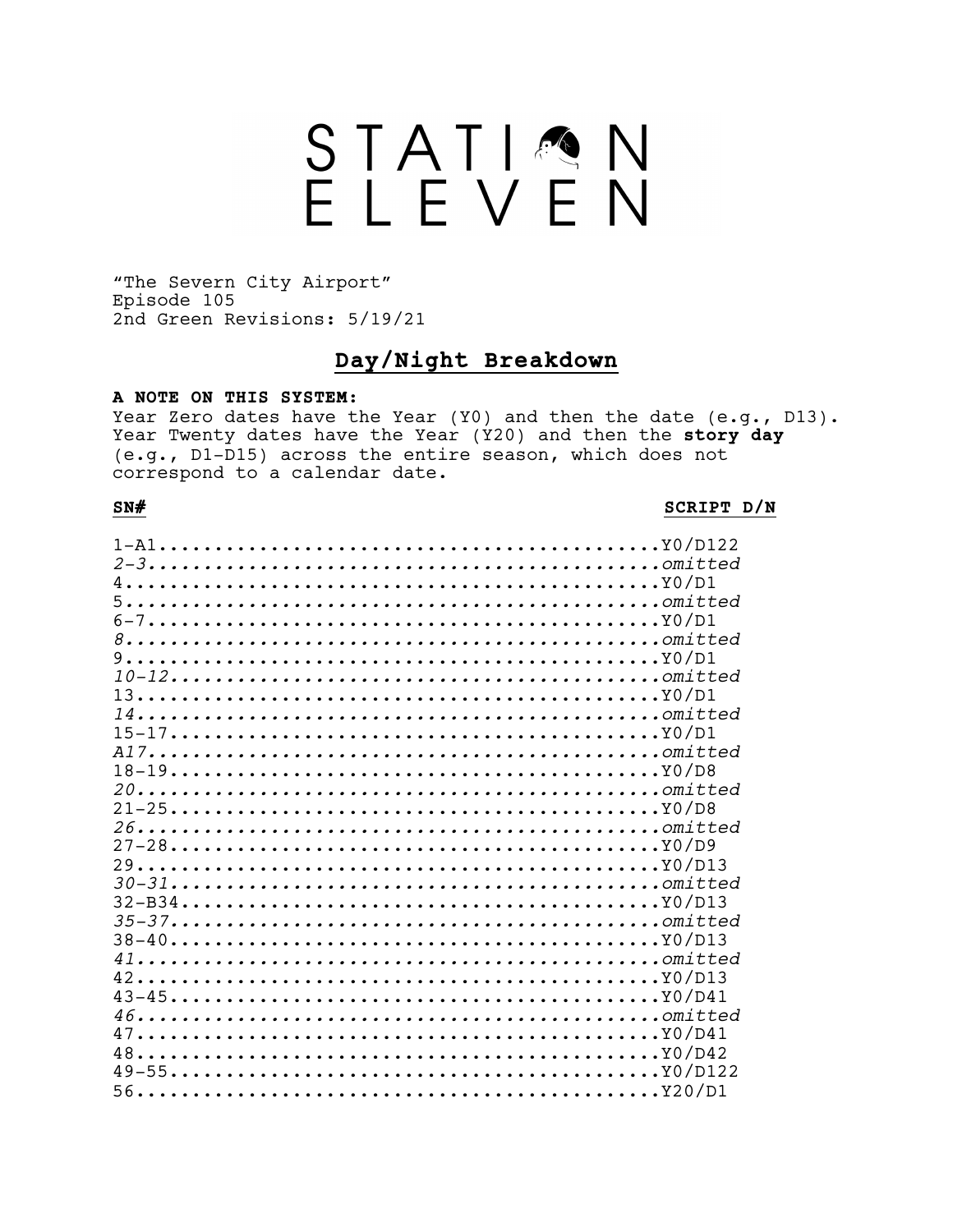#### 1 **INT. JETWAY - SEVERN CITY AIRPORT - Y0/D122 - DAY** 1

OPEN ON A BOY'S FASCINATED FACE, illuminated by flame. It could be 20 A.D., 1220 A.D., or 2020 A.D. Or Year Zero.

The kid's reading in the dark, holding up a GOLD LIGHTER. Reading *Station Eleven*, pgs 54-55:

*On the left-hand page, CAPTAIN LONEGAN points at a monitor, some kind of footage from Earth, where slug-like parasite creatures churn. His text reads: "You want to know why I can't take them back to Earth, Eleven? Even if you could fix this junkheap? Monsters." There is a frame of Dr. Eleven staring for some time, and Lonegan asks him, "What?" On the right-hand page, Dr. Eleven, close to his mask, says, "To the monsters, we're the monsters." Lonegan steps up. "Not true, Eleven. I'm objectively handsome."*

The boy reading is **YOUNG TYLER LEANDER** (12), son of the late Arthur, his knees tucked to his chest in the tight darkness. We don't know this yet because we don't know him yet. There is a GASOLINE CAN next to him in this small shaft, and we can just see GRAFFITI on the walls: to the left, "Captain Lonagan's Quarters" is scribbled. To the right, "Dr. Eleven's Body Incinerator". He reads.

#### **CHYRON: DAY 122**

A *CRACKLE* from a walkie-talkie, and he vaguely glances at the WALKIE near the gas-can.

> ELIZABETH (ON THE WALKIE) *Tyler. Can you hear me?* (then) *I know you're mad.* (then) *C'mon, Tyler.*

He puts down the book and picks up the walkie, looks like he's about to say something. But instead, he slides a MASK up over his mouth, familiar to us in shape but graffitied and scribbled and made into the smeared face of a monster.

> ELIZABETH (ON THE WALKIE) (CONT'D) *Clark and I are worried.*

Tyler looks at the walkie for a beat, then decides not to speak and clips it onto his BACKPACK, also lying here. He *CLINKS* the lighter closed and we CUT RIGHT TO--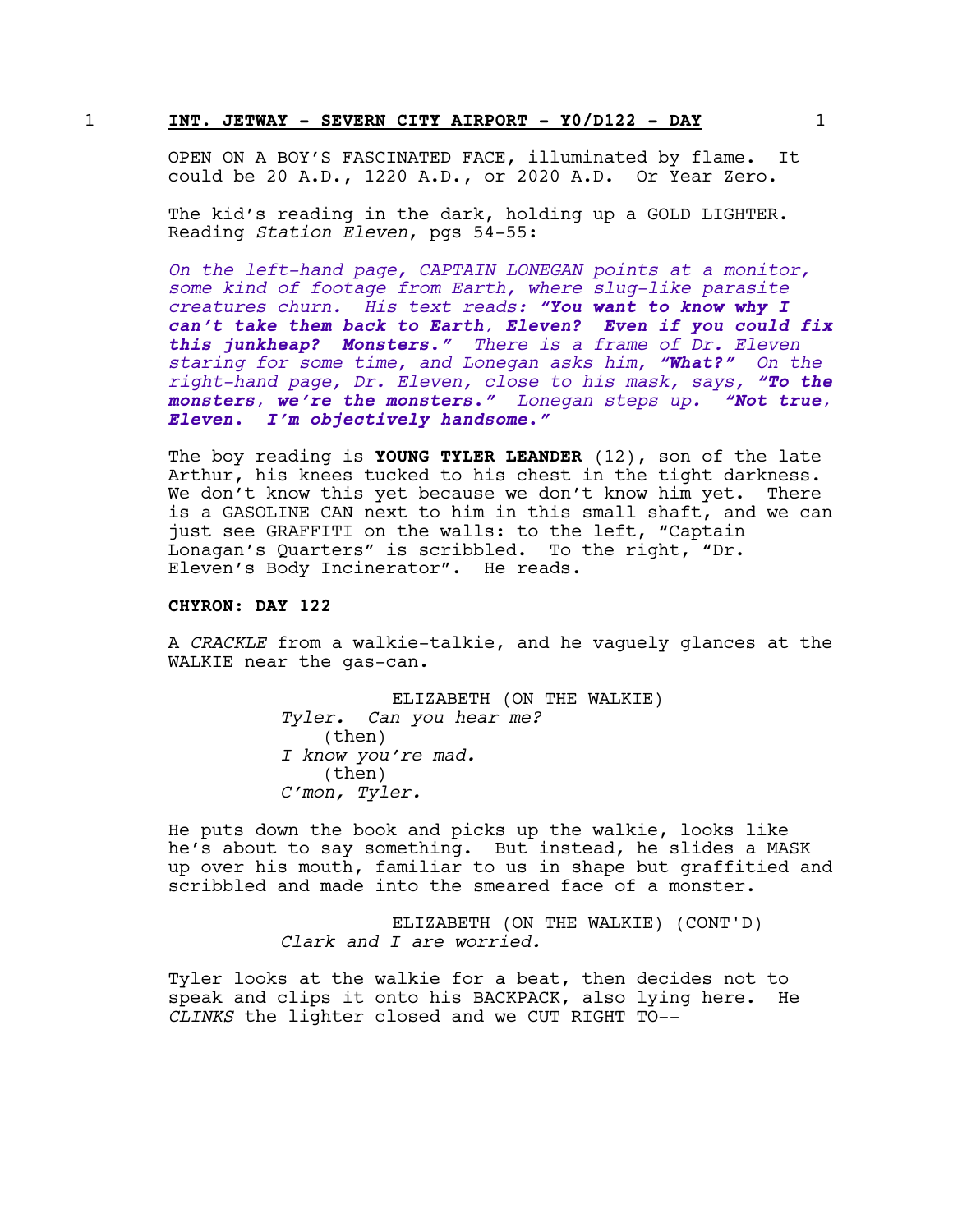#### A1 **EXT. GHOST PLANE - SEVERN CITY AIRPORT - Y0/D122 - DUSK** A1

Tyler walking on the tarmac with that backpack on his back, can of gasoline his hand, headed toward a lone plane in the darkness, mid-emergency door open, but opened months ago...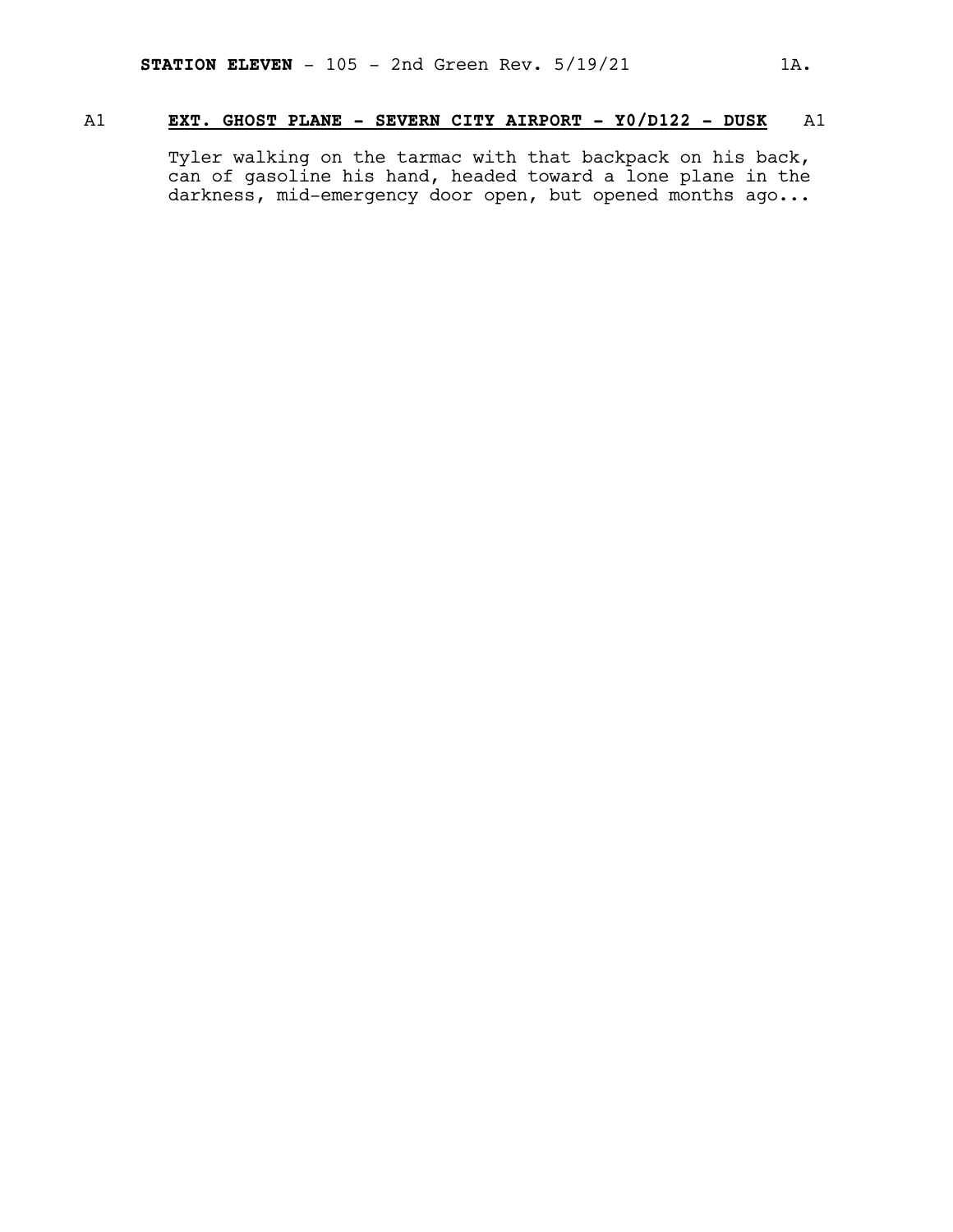ELIZABETH (ON THE WALKIE) *Whatever you think happened... it's just... grown-up stuff.*

Tyler gets nearer and nearer to the plane. Over this we hear a *CLINK... CLINK.... CLINK....*

#### 2 **OMITTED** 2

#### 3 **OMITTED** 3

#### 4 **INT. PLANE - LA GUARDIA AIRPORT - Y0/D1 - PRE-DAWN** 4

*CLINK!* That same lighter clinks closed. We're onboard and find **CLARK THOMPSON** (50s), who has the lighter in his hand, clinking it open and closed, working on his luxe leather corporate notebook, inside a sleek leather folio. Analog elegance. He sits in the bulkhead seat in the front row of economy (Economy Plus!). Next to him is **ANGELA** (30s), a stranger, sitting with a sleeping **INFANT**. In evidence is also a BULKY OLDER LAPTOP.

#### **CHYRON: DAY ONE**

#### ANGELA

Weird time to fly.

He glances up and sees the **FLIGHT ATTENDANT** about to close the main hatch, but holds a beat before a harried **ELIZABETH COLTON** (40s) comes aboard, with Tyler right behind her.

Behind Elizabeth and Tyler is **SHAY RYAN** (20s), the nanny struggling with extra bags, **BRIAN** (40s), her European Agent/Manager/Publicist already taking issue with the seating arrangement with **STANLEY**, a man in a Hawaiian shirt who was asleep in his seat.

#### BRIAN

C'mon, Mr. Honolulu.

Clark is stunned to see them as they move in with their luggage and settle into their FIRST CLASS seats, Stanley irritably moving to a different one.

> ANGELA She's from *Alpha/Beta*.

> > CLARK

Elizabeth!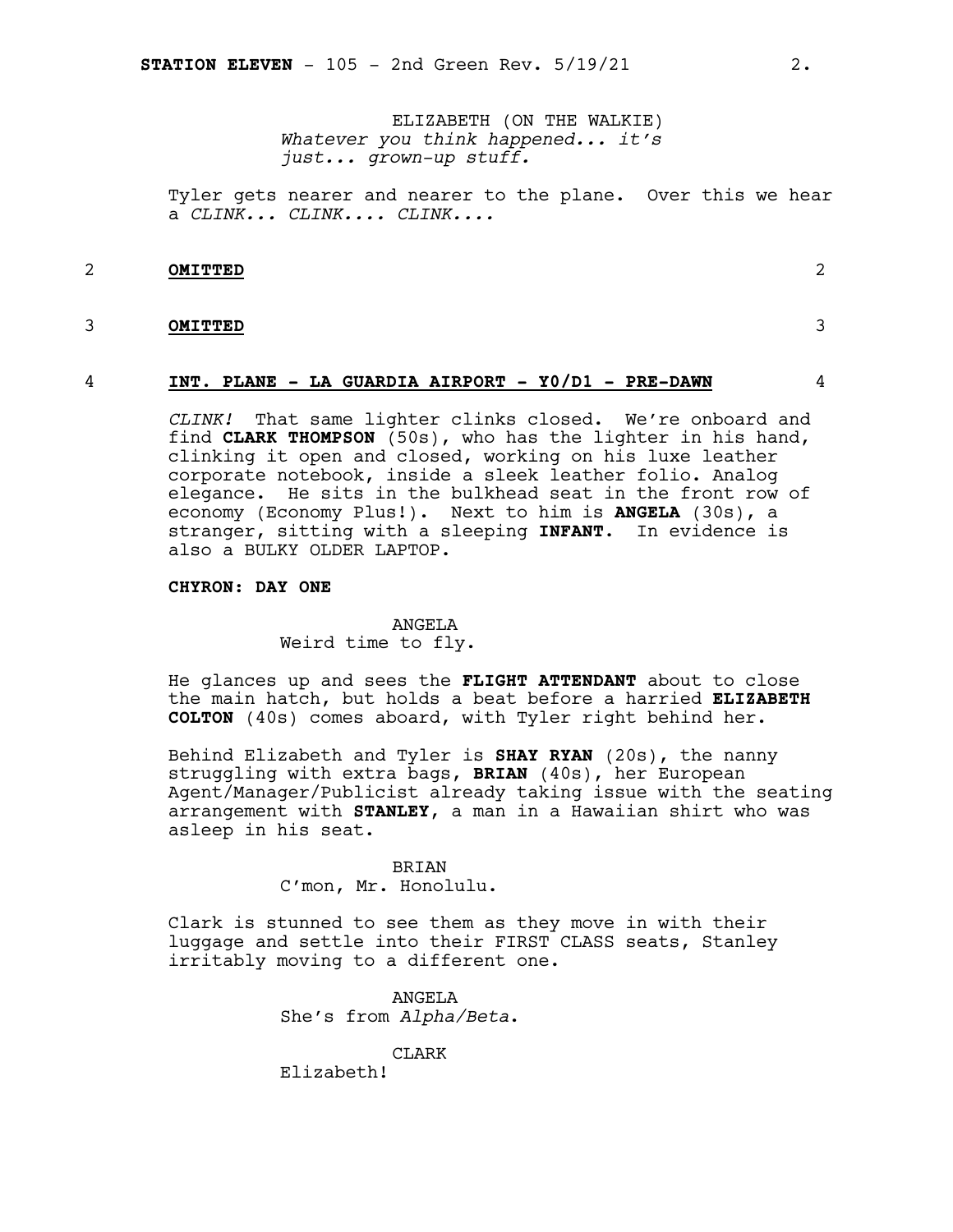He tries to smile and wave at Elizabeth, but she sits down before she sees him. Tyler, though, looks right at him.

> CLARK (CONT'D) She's a friend.

#### 5 **OMITTED** 5

#### 6 **INT. PLANE - Y0/D1 - DAWN** 6

An hour into the flight and a SOCCER BALL rolls down the center of the aisle and slips through into the First Class section. Clark glances back; there's an entire **SEMI-PRO WOMEN'S SOCCER TEAM** (the Richmond LAZERS) interspersed behind him, all with the same red jumpers. No one's looking for the ball. Clark sees an opportunity.

#### CLARK

(to no one) I'll get it.

The Flight Attendant moves by, and Clark nods, she goes. He gets up, making to stretch, then moves aside the curtain--

#### 7 **FIRST CLASS** 7

Elizabeth's flipping through an Eckhart Tolle book as Clark comes up. There's a glass of OJ on her tray table, as well as a complicated-looking PILL CONTAINER. She glances up.

> ELIZABETH Oh. Clark. There you are. (digging into container) I saw you at LaGuardia eating a pretzel.

Beside her, Tyler works hard in a homemade-looking handheld gaming device, headphones on. Across the aisle, a seat's open. Clark sits.

> ELIZABETH (CONT'D) My lawyer called during the layover. Tyler doesn't know about Arthur. And now, oh look... (shrugs) ...We're in a shit indie movie.

She says it with stunning deadpan. Clark's looking at Tyler.

CLARK Can he not hear us?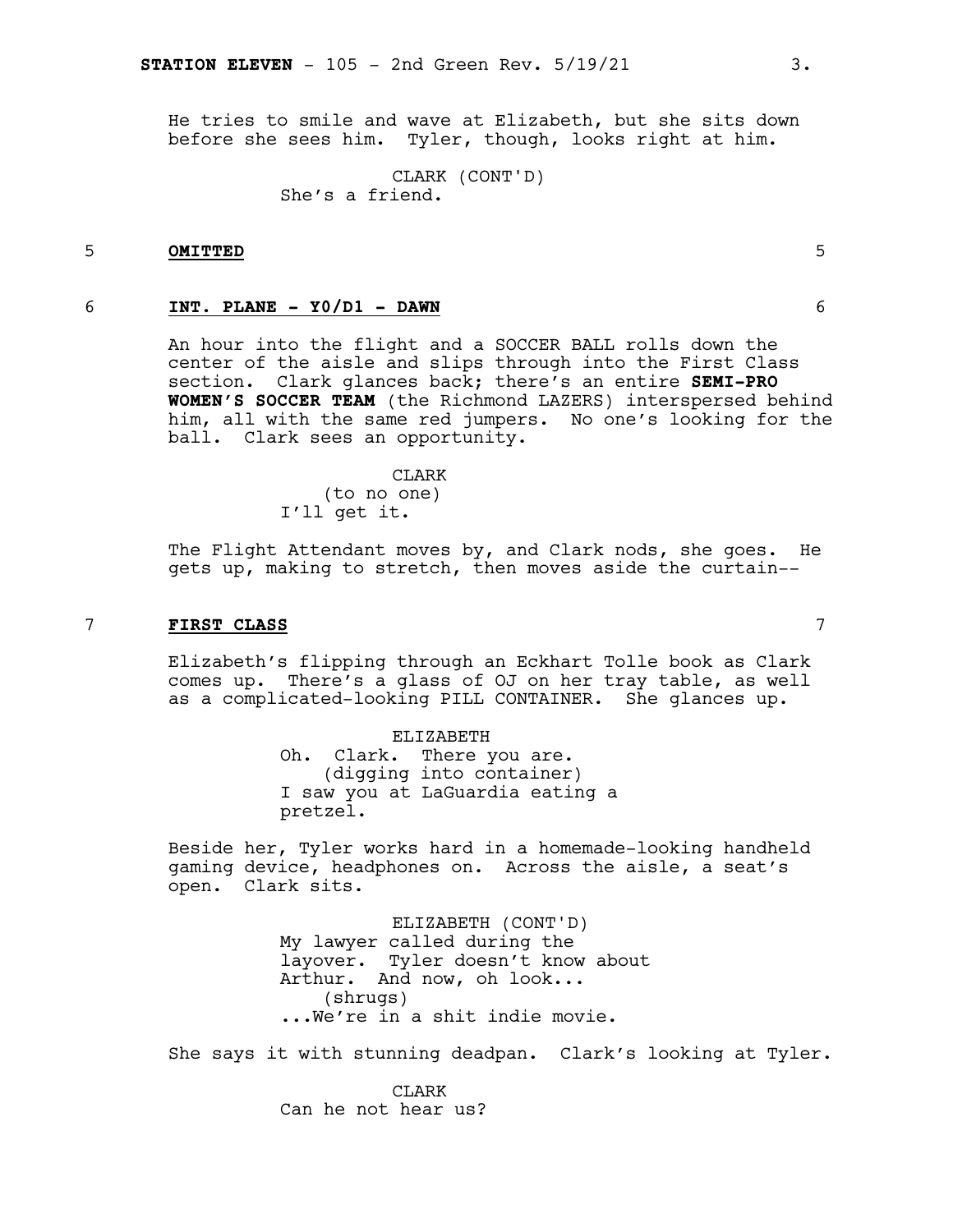ELIZABETH No. Why are you going to Chicago?

CLARK I was still listed as the Executor of Arthur's estate.

Elizabeth studies him as he looks at Tyler. Tilts her head.

CLARK (CONT'D) I'm responsible for getting his body back to Mexico. (then) I'm so sorry... for Tyler.

She smiles a fake-sweet smile. Nods.

ELIZABETH Was it hard to remember our names?

CLARK

Whose?

ELIZABETH The women Arthur fucked.

Clark looks at her warily.

ELIZABETH (CONT'D) You never made a mistake.

**CLARK** I usually wasn't aware...

ELIZABETH Don't you remember that night at Taylor's, in Chicago? Going out with me and Arthur while he was still married to the artist? You were both so *fun,* fuck...

CLARK I vaguely remember.

ELIZABETH Did you do that with the next wife? I just ask because you and I were friends by then, which is even more... I dunno. Diabolical.

Clark's eyes have gone to the TV on the back of another passengers' seat. On that TV, the news is showing video of three people SELF-IMMOLATING on the White House Lawn.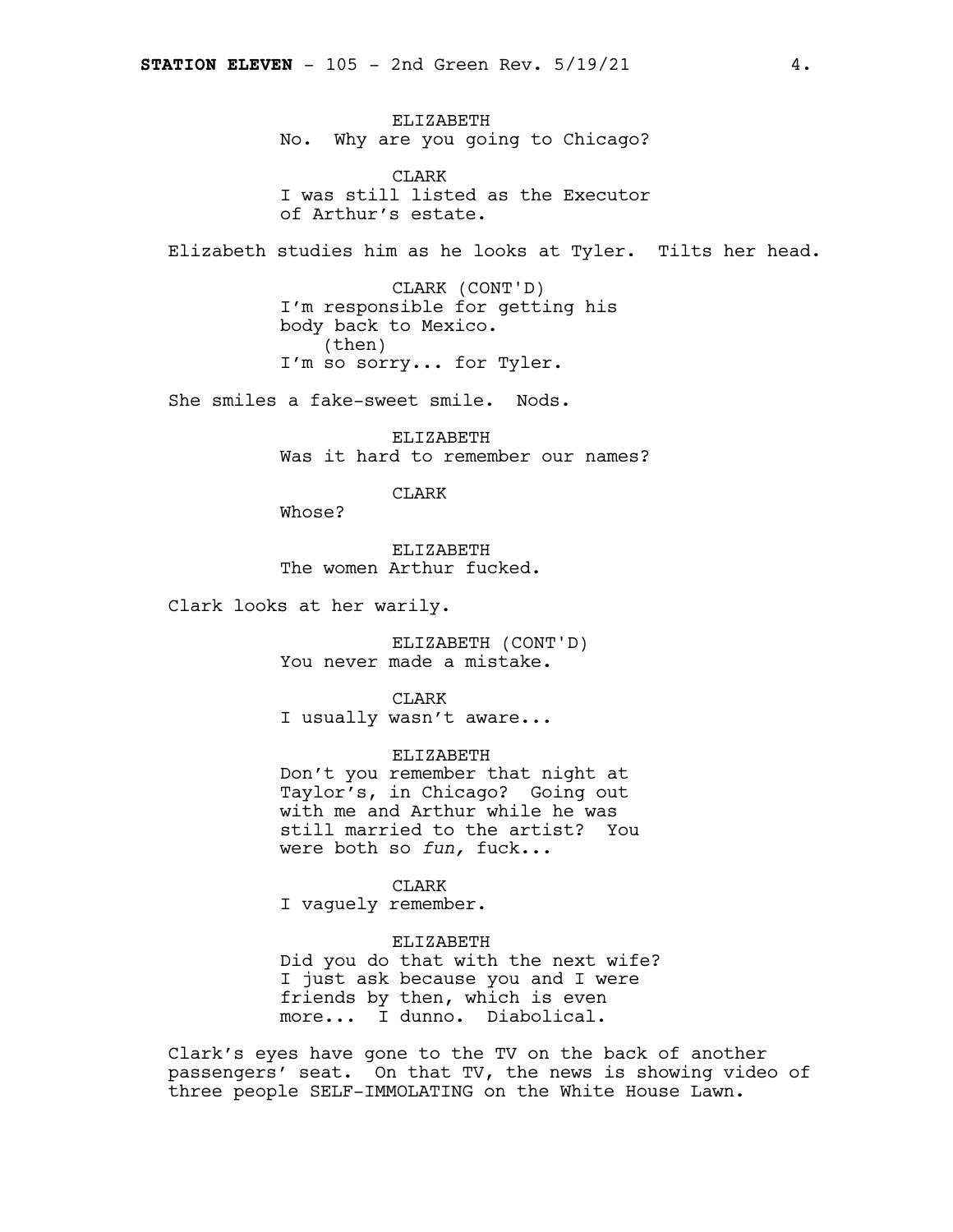**CLARK** 

How is... Tyler doing?

Elizabeth looks at Tyler.

ELIZABETH I'm worried he burned down his school. He won't admit it.

#### **CLARK**

What?

Brian comes from the bathroom, stands beside the seat. He's holding the soccer ball.

> BRIAN (Italian accent) Excuse me, sir. You're standing in my way. *Sei pazzo*... (to Elizabeth) Is he bothering you?

Clark glances. To him, Brian is a stranger, just some dude. But to us... We have *seen* this guy before. The hair is not styled in the space that we know him, and he was more like 50 something than the man we see now, but... That's the man we know from Y20 as **MOUNTEBANC**.

> CAPTAIN (ON THE INTERCOM) *Ladies and gentlemen, sorry to bother you, but we've got a bit of a hiccup in Chicago.*

Clark squints at that, his eyes tick to Elizabeth. Elizabeth looks, flicker of anxiety. Clark looks down out the window, into the sky, before Brian clears his throat.

> BRIAN Please. Leave first class.

ELIZABETH It's okay. He's just a fan.

Clark gets up. Eyes Brian.

CLARK That's my ball.

He takes the ball, heads back to the underclass...

**S T A T I O N E L E V E N**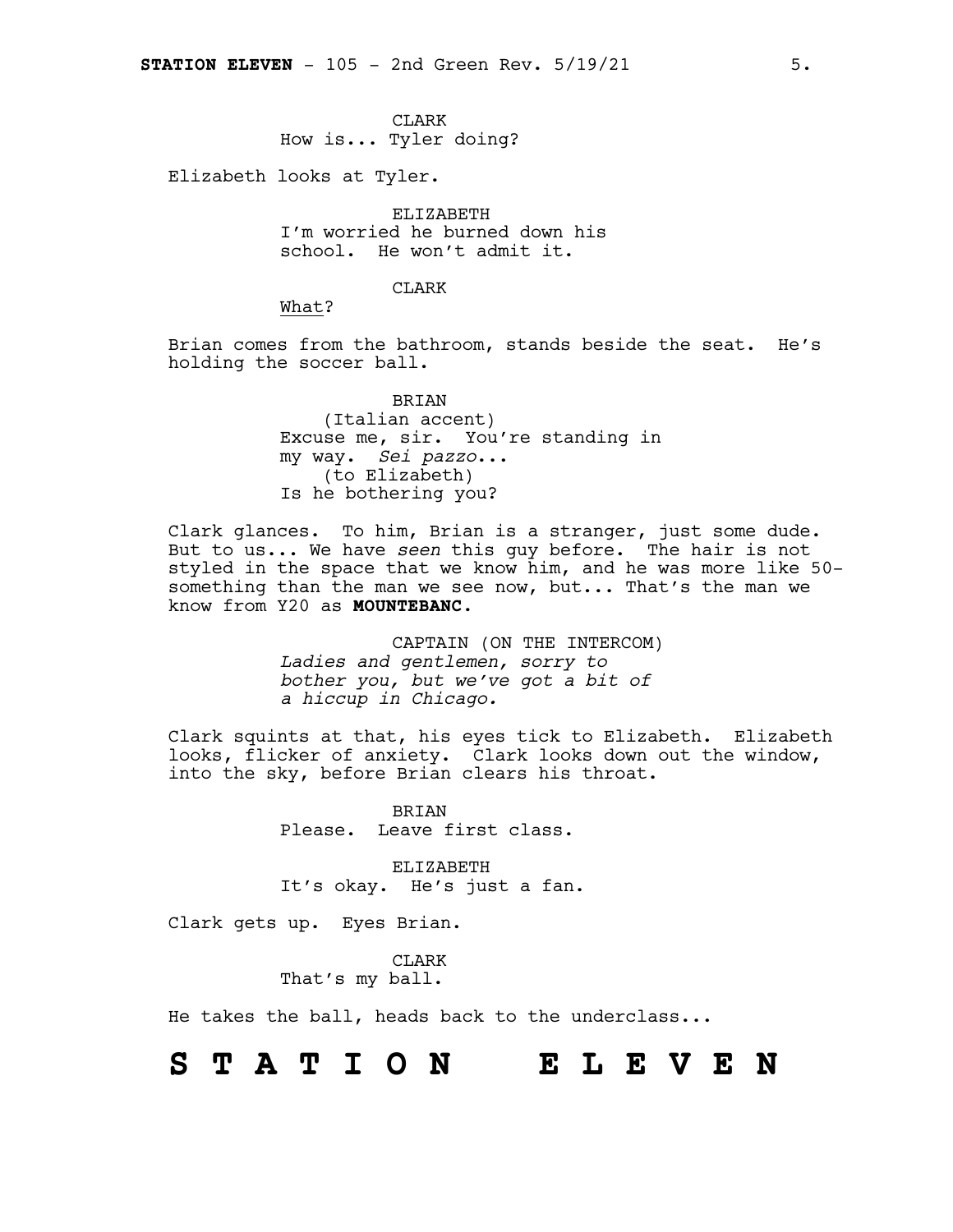### 8 **OMITTED** 8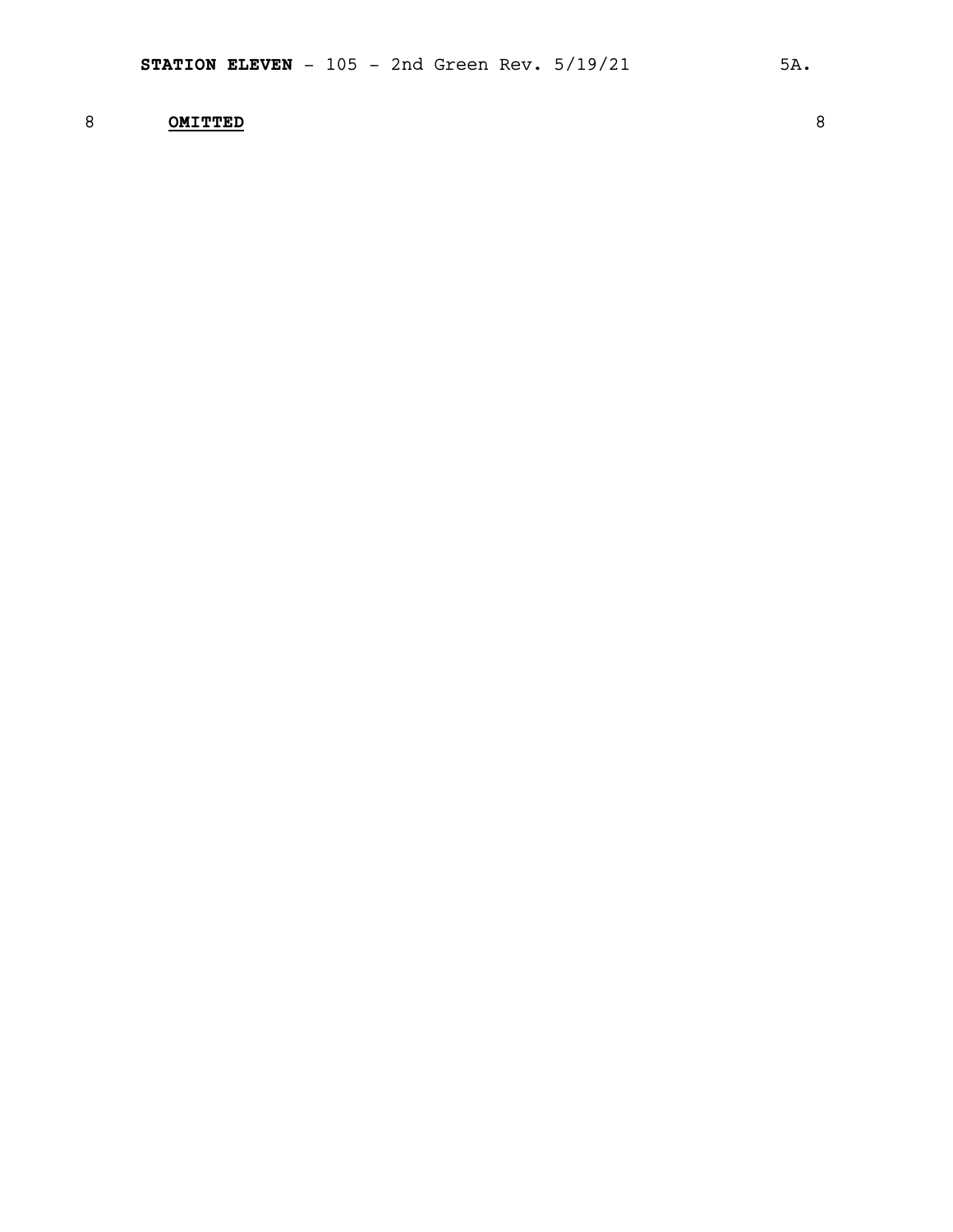#### 9 **INT. MAIN TERMINAL - SEVERN CITY AIRPORT - Y0/D1 - DAY** 9

Clark, texting, deplanes, focused on his phone. He looks up and out as he walks into the barren, empty terminal of a regional airport. He goes back to his phone, tap-taps, a text to Tim:

**Clark: I shouldn't have left. I'm sorry. Tim**: **Just get back home ASAP. Clark: I don't like this.**

Clark has walked up to a "Duty Free" shop's entrance, eyes a nice stack of vodka.

10 **OMITTED** 10

11 **OMITTED** 11

12 **OMITTED** 12

#### 13 **INT. MAIN TERMINAL - TICKET LINE - Y0/D1 - MOMENTS LATER** 13

Clark, duty-free bag in hand, clinking bottles in it, approaches to find Elizabeth gathering her things as a frustrated attendant, **KELSEY**, tries to service the next people in line. She's had a negative interaction.

> ELIZABETH Do you know what a United Nations Ambassador *is?*

Brian is taking over yelling at the attendant.

BRIAN (listing aggressively) She has been to *Nepal*. She has done *humanitarian work in Belize*. She has traveled *everywhere*...

Clark approaches as she steps back. She sees Clark, gathers herself. They step aside, Elizabeth in her phone.

> CLARK I'm going to get a car when the rental place opens up, if you and Tyler want to...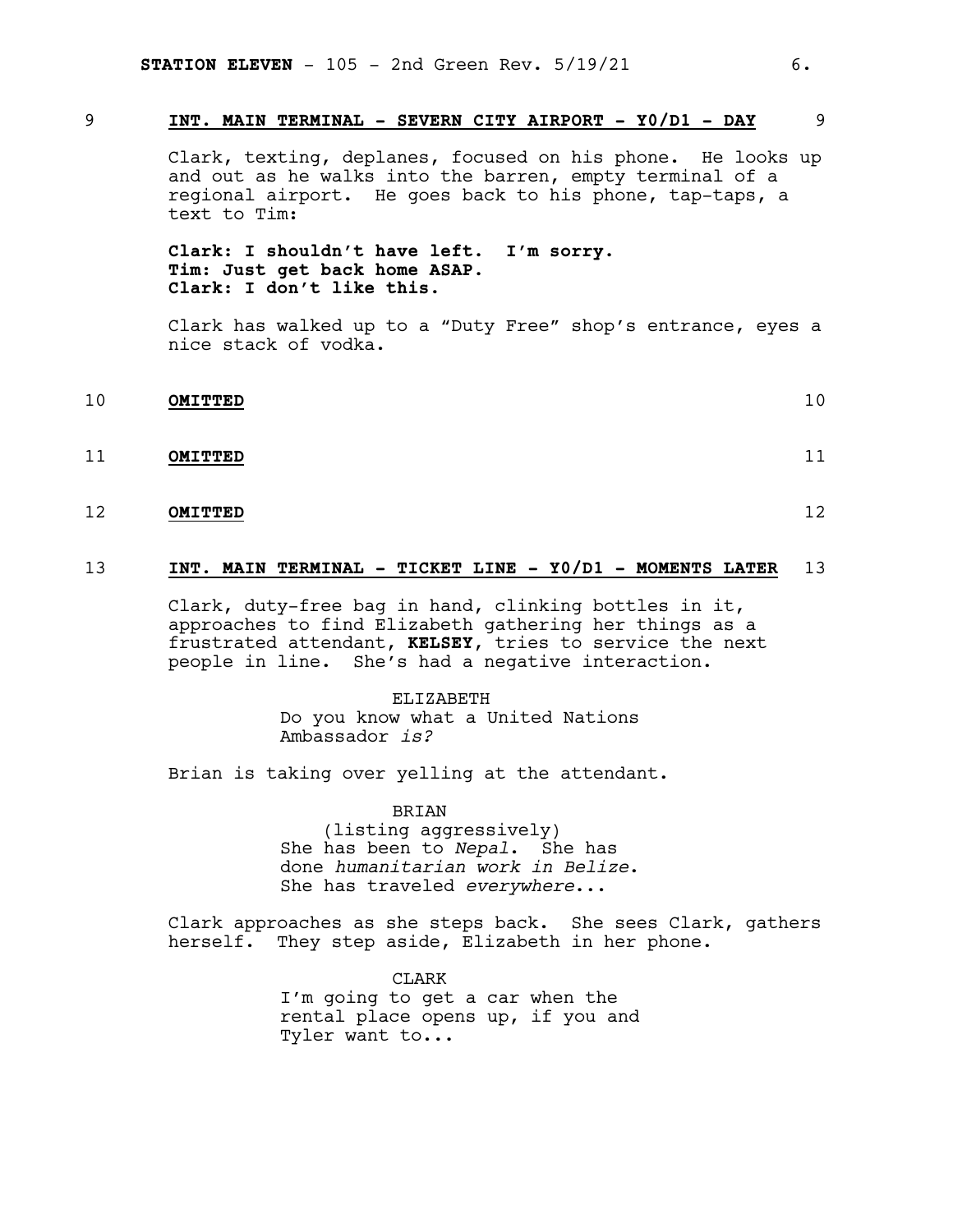ELIZABETH My assistant got us a jet. It's *en route* now...

Clark looks at Shay.

SHAY I'm the nanny.

Clark looks at Brian.

SHAY (CONT'D) He's the agent.

ELIZABETH Hilda's keeping track of things from Berlin. She says it's not good back there, Clark.

Tyler looks up, headphones... still on. Clark clocks that Tyler seems able to hear his mother.

> CLARK (for Tyler) I'm sure everything will be all right.

Clark looks at Tyler's device, notices it looks... strange? That someone's added to it a bit. Sees an opening to connect.

> CLARK (CONT'D) What is that thing?

SHAY He rewired it. He's really smart.

ELIZABETH There's the first class lounge. Brian? Let's take that. (toward Tyler) Tyler. Come on.

Brian leaves, headed toward where he was directed. Up at the desk, the next man up in line, Stanley, BANGS his hand on the counter, furious and red-faced. Kelsey just absorbs the whispered, furious diatribe. They both watch as Stanley begins to weep.

Clark turns, almost runs into a TSA Agent, **MILES** (46, Black).

MILES Sir. Find another place to stand.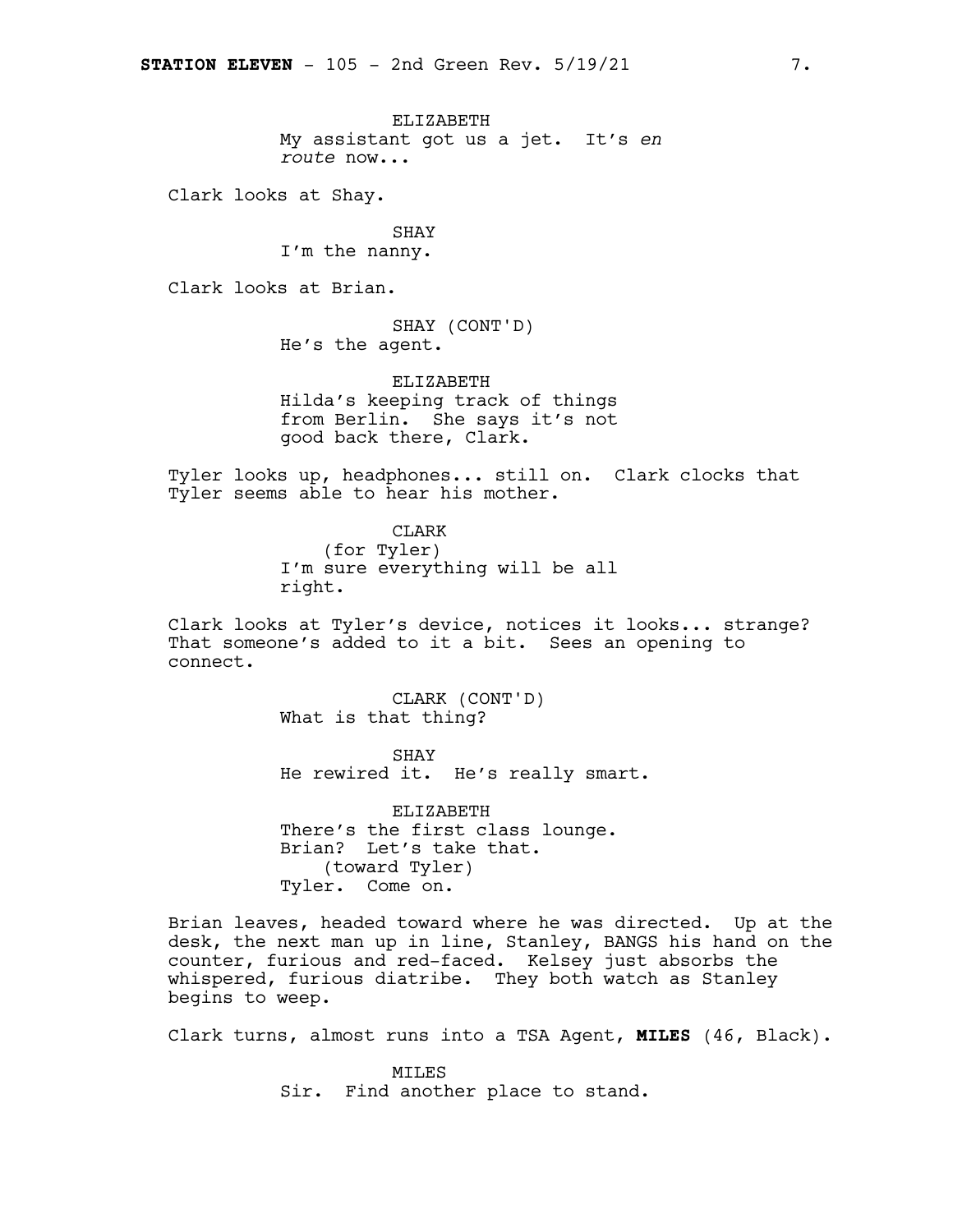CLARK Do you know where can I find the car rental desks?

MILES No cars. Everything's rented.

CLARK I have to get to Chicago.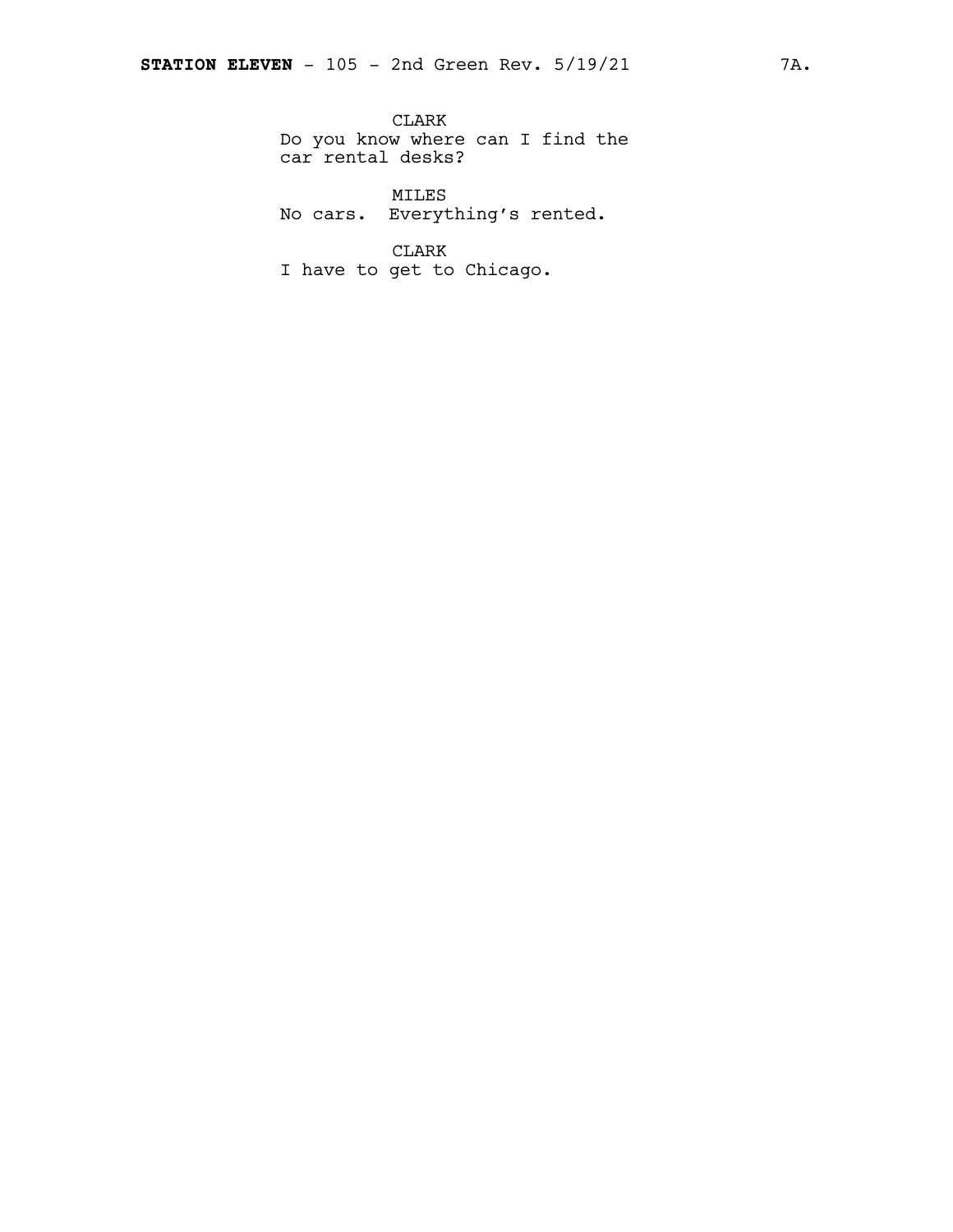Miles is watching the tense scene at the counter.

MILES Okay Steve Martin. (off look) Lemme call John Candy and we'll get you both back home for Thanksgiving.

Miles smiles. A little moment of connection here.

MILES (CONT'D) *Planes, Trains, and Automobiles.*

STANLEY *THAT IS NOT AN OPTION. DO YOU HEAR ME? THAT IS NOT AN OPTION!*

He gives Clark a final once-over-- the flirty kind-- and goes to the desk.

> MILES Sir, you need to take a breath.

> > STANLEY

FUCK YOU.

MILES

Okay.

Miles puts the man into a semi-gentle headlock. Clark watches him restrain the man in a professional fashion and lower him to the ground. He is compliant, nodding.

#### STANLEY

I don't cause problems.

Clark looks over toward an official-seeming door, which opens up. Three **AIR TRAFFIC CONTROL OPERATORS**, some still with headphones/mics cradled on their necks, come out, pulling on their jackets. They look around and head for the exit. One pulls off his headset and his lanyard with ID badge and keycard and stuffs it all into a trash can as he walks off.

Clark looks back and sees Miles cuffing Stanley. Everyone ignores this whole thing. Off Clark, feeling the rules of life subtly shifting already...

> NEWS ANCHOR (V.O.) *The speed at which this has unfolded has been... stunning...*

#### 14 **OMITTED** 14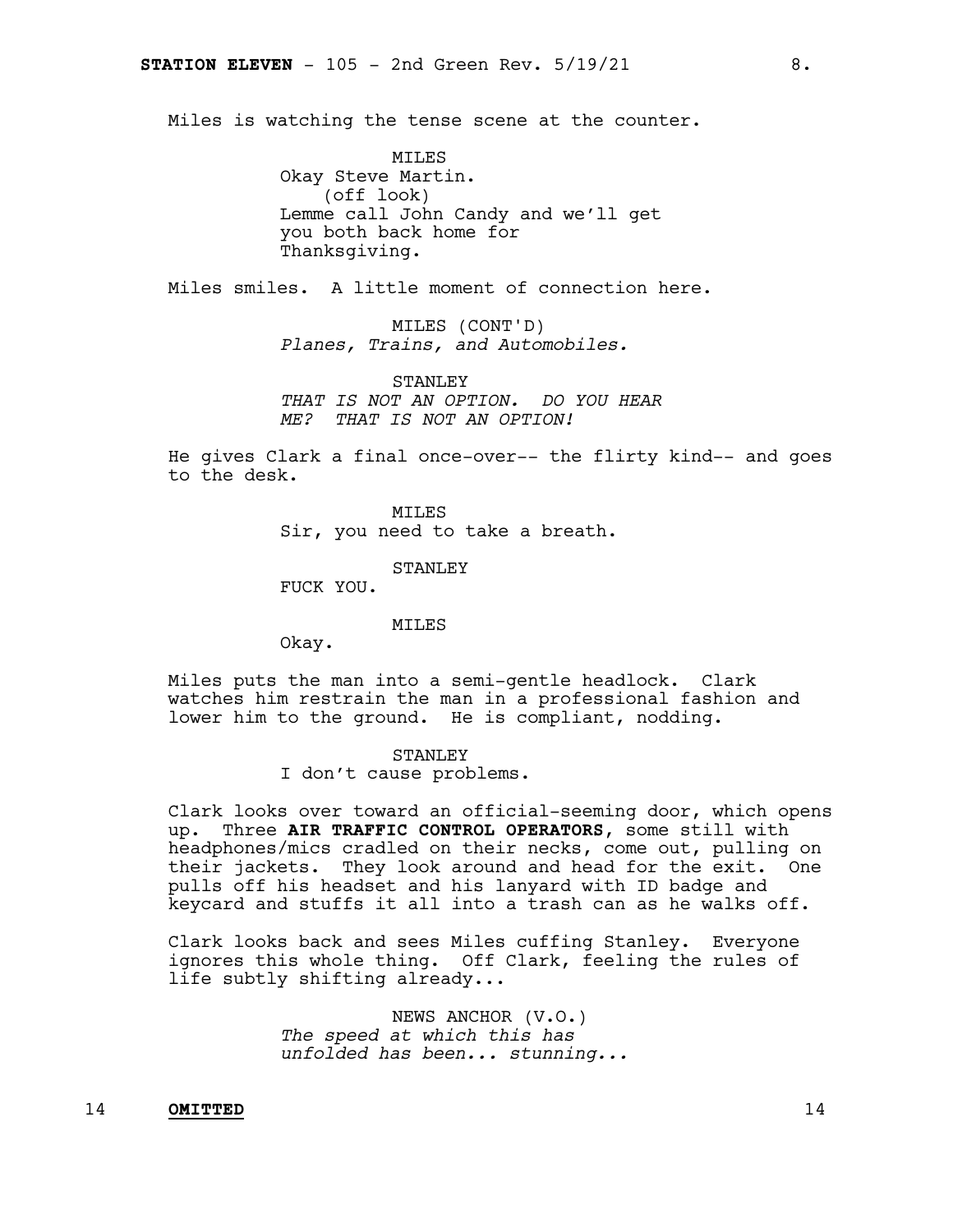#### 15 **INT. MAIN TERMINAL - SEVERN CITY AIRPORT - Y0/D1 - DAY** 15

Hours later. Stagnation setting in. Kelsey is still at work, typing. Three species of people:

1) The Get-Me-Outs: There are long lines at every help desk as worried travelers demand to be rebooked and get back.

2) This is Gonna Be Fines, shades of Jim Felps: The SOCCER TEAM laugh and kick a ball around... Kids play. Whatever.

3) The News People: Others watch a variety of alarming flurelated pieces of news with quiet concern.

We find Clark absorbing the situation, notebook in hand, still observing the way the rules are changing. Then his eyes move to a TV monitor where a **NEWS ANCHOR** in a suit who looks quite tired is making his point:

#### NEWS ANCHOR

*...The implications for the global supply chain are already being felt, and managing that system is a highly specialized skillset. Logistics. If those people are no longer... able to work... I don't know what then.* (trails off, then abruptly sheds his news anchor persona) *Mel, if you're watching this, sweetheart, take the kids to your parents' ranch. Back roads only, my love. No highways...*

The News Anchor abruptly walks out of frame.

This sends a wave of anxiety through anyone watching-- people reach for their loved ones, get on their phones. A few start walking briskly out of the terminal, maybe leaving for good. Clark watches, EARBUDS in.

> TIM (ON VOICEMAIL) *Hey! It's Tim. Try leaving a message, I hate phones, byeeee!*

Familiar *BEEP*.

CLARK (INTO THE PHONE) I forgot my charger, I'll have to borrow one from someone...

Through the window, he sees a small plane taxiing, nowhere near the gate. He goes to it.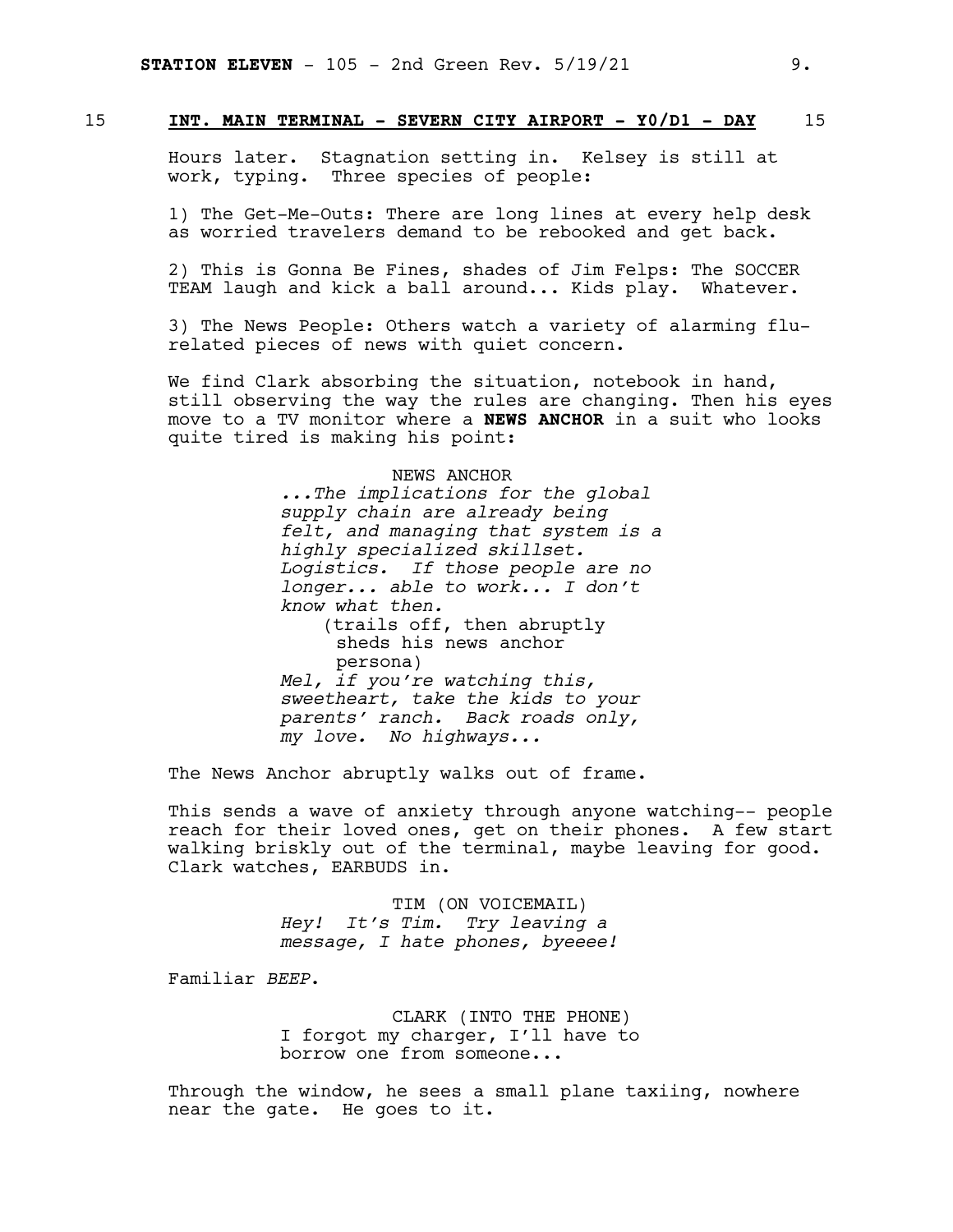CLARK (INTO THE PHONE) (CONT'D) This flu seems substantial. But no one here seems to have it. I--

The call drops. Clark looks over, sees that Shay has come up beside him.

> SHAY I just heard them say they're not letting people get off that one.

She indicates **NICK ROKER**, authoritative, calm, bespectacled, standing near the gate, speaking quietly to Kelsey. He is wearing a Homeland Security windbreaker and hat.

> CLARK The air-traffic control operators left.

SHAY It's not that. The people on that plane are sick.

CLARK They still have rights as citizens. They need medical attention.

SHAY It doesn't matter. This flu kills everyone. We're all dead if they come in here.

Clark looks alarmed, slightly sickened.

CLARK

Excuse me.

Clark moves away, finds a wall to sit against, alone, and pulls his phone. Goes to his RECENTS, looks at many tries to Tim, backs up a bit and finds Miranda's number.

> CONSTANCE They're bringing the luggage!

Clark glances up, sees Constance and others heading toward the atrium. Rises to his feet, raising his phone to his ear.

#### 16 **INT. ATRIUM - SEVERN CITY AIRPORT - Y0/D1 - DAY** 16

A large ELECTRIC CART, piled high with luggage, driven by a PASSENGER (BG, Gordie) because all the airport employees have left, wheels into the center of the ATRIUM.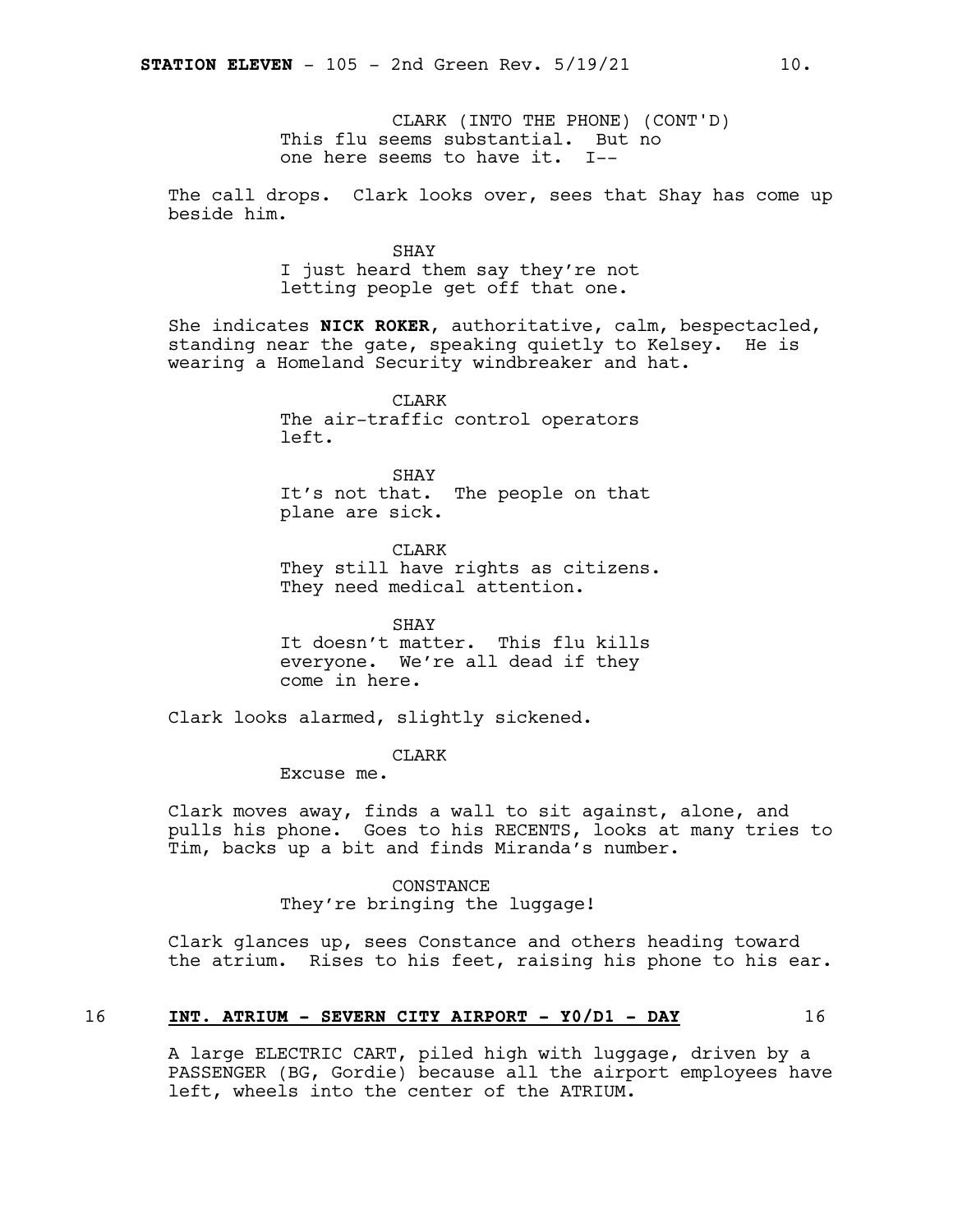It comes to a stop and a few VOLUNTEERS start unloading bags while PASSENGERS circle around, waiting patiently.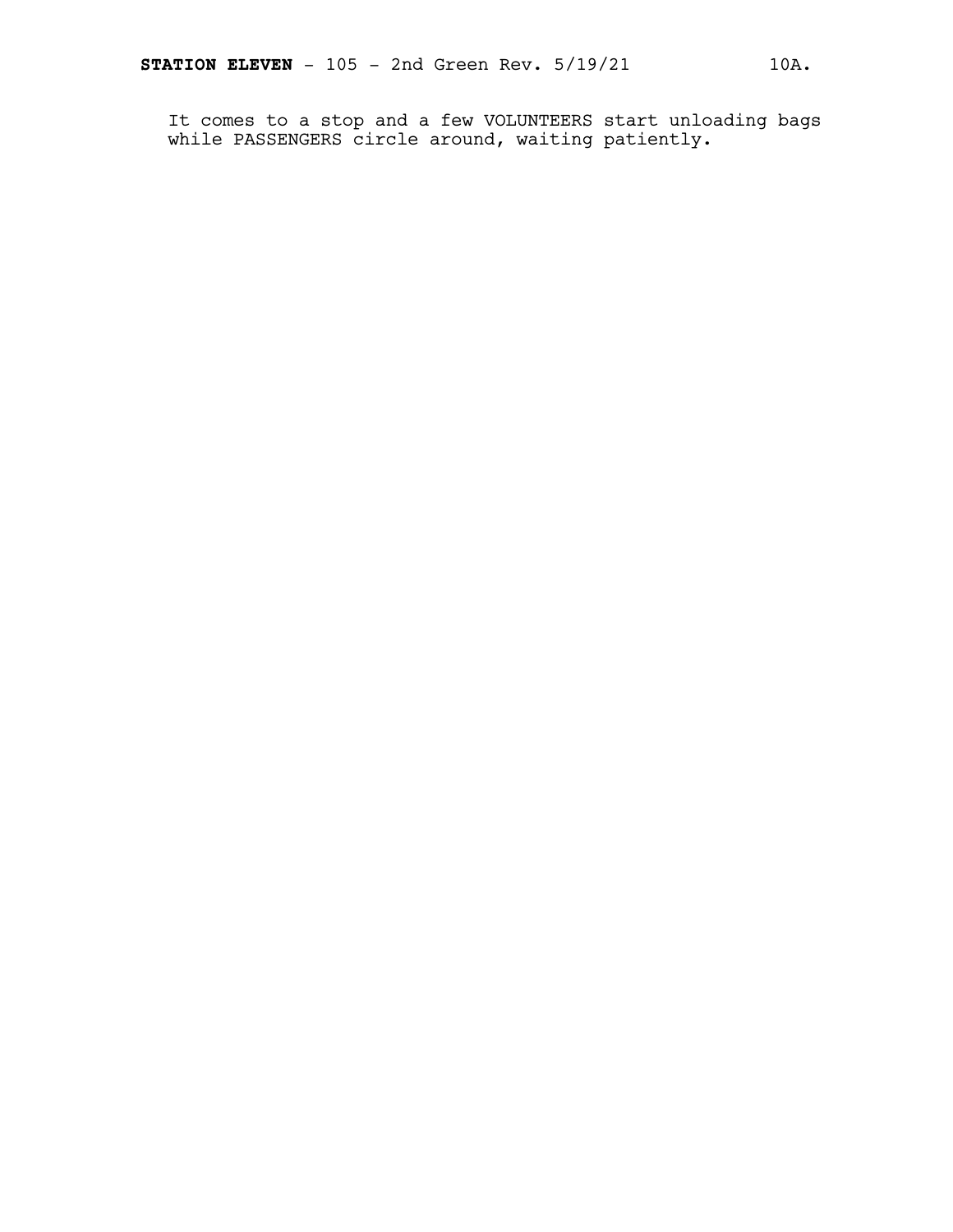Clark stands with them, looking for his bags. He notices Tyler across the room, sitting up against the wall.

Clark glances back to the circle of passengers and sees a **LADY FROM LONG ISLAND, BARB**, eyeing Elizabeth. Brian is nearby, now helping to offload baggage for Elizabeth.

> BARB Excuse me. I'm *such* a fan. You just have no idea.

> > ELIZABETH

Thank you.

BARB Would you mind?

The woman holds up her phone. Elizabeth seems unsure for a moment, then suddenly turns on her glamorous smile, and Clark rolls his eyes. He sees he's next to that tired mom, Angela, who's (incidentally) still looking bleary-eyed.

> CLARK You'd think at a time like this... (indicates Elizabeth) She's famous. Big deal. I'll tell you what, she won't be very famous if the everyone on the fucking planet dies. She should be doing what you're doing, being with her child. Helping him through this. That's the job. Help.

Clark sees his bag, then, reaches for it, pulls it off and wheels away. He slows, though, as he comes close to Tyler, glances again toward Elizabeth. Rolls over to him and squats down right in front of him.

He is caught off-guard by *The Nation* up on Tyler's device. The headline reads, "America Before the Fall."

> CLARK (CONT'D) Serious business. Remember me?

Tyler looks up. Eventually, pulls down his headphones.

CLARK (CONT'D) I'm a friend of your father's. (off nothing) Uncle Clark.

Tyler just stares at him.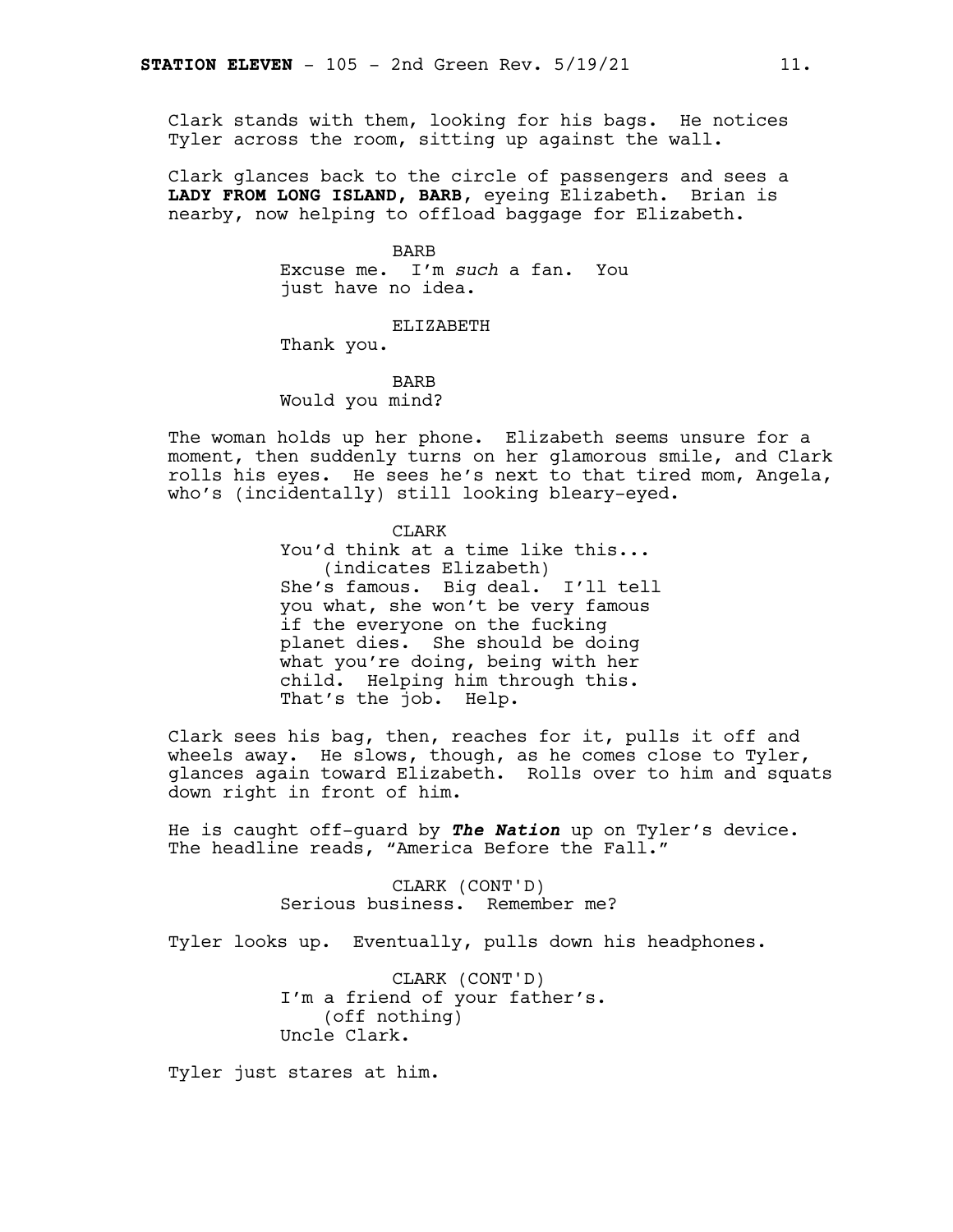CLARK (CONT'D) I think you're smart. I think you know exactly what call your mother got back in New York. Last night. (beat) Your father...

Tyler stares a beat. Clark looks around at all the regular folks about. The Soccer Team is around, playfully chittering and listening to music. Clark's soliloquoy begins...

> CLARK (CONT'D) I don't know what's going to happen with this Flu. Civilization is a complex, self-correcting mechanism. (hushed intensity) As complex as a person, in fact, and only self-aware to a degree. (nods to *The Nation*) You understand. (finally) Whatever happens...

Tyler is fully just reading now. Clark watches Brian hauling another bag for Elizabeth.

> CLARK (CONT'D) I'm your Uncle Clark.

#### 17 **INT. MAIN TERMINAL - SEVERN CITY AIRPORT - Y0/D1 - NIGHT** 17

Clark's camped out alone with his bag, making space for himself. He's digging through his luggage, finds a JAR OF ALMOND BUTTER, stares at it for a few beats, then opens it.

He reaches in and digs into the almond butter with a pencil until he finds a PLASTIC BAGGIE, slowly pulls it out.

This is a bag of cocaine. He pours the coke carefully into an ALTOIDS tin.

He stands up, goes to the window. Looks out at that lone Gitchegumee Air jet out on the tarmac.

> CLARK (quoting *King Lear*) *And worse I may be yet...*

He reaches into his pocket, gets some coke onto a fingertip, snorts it. Licks what's left. Stares, feels it.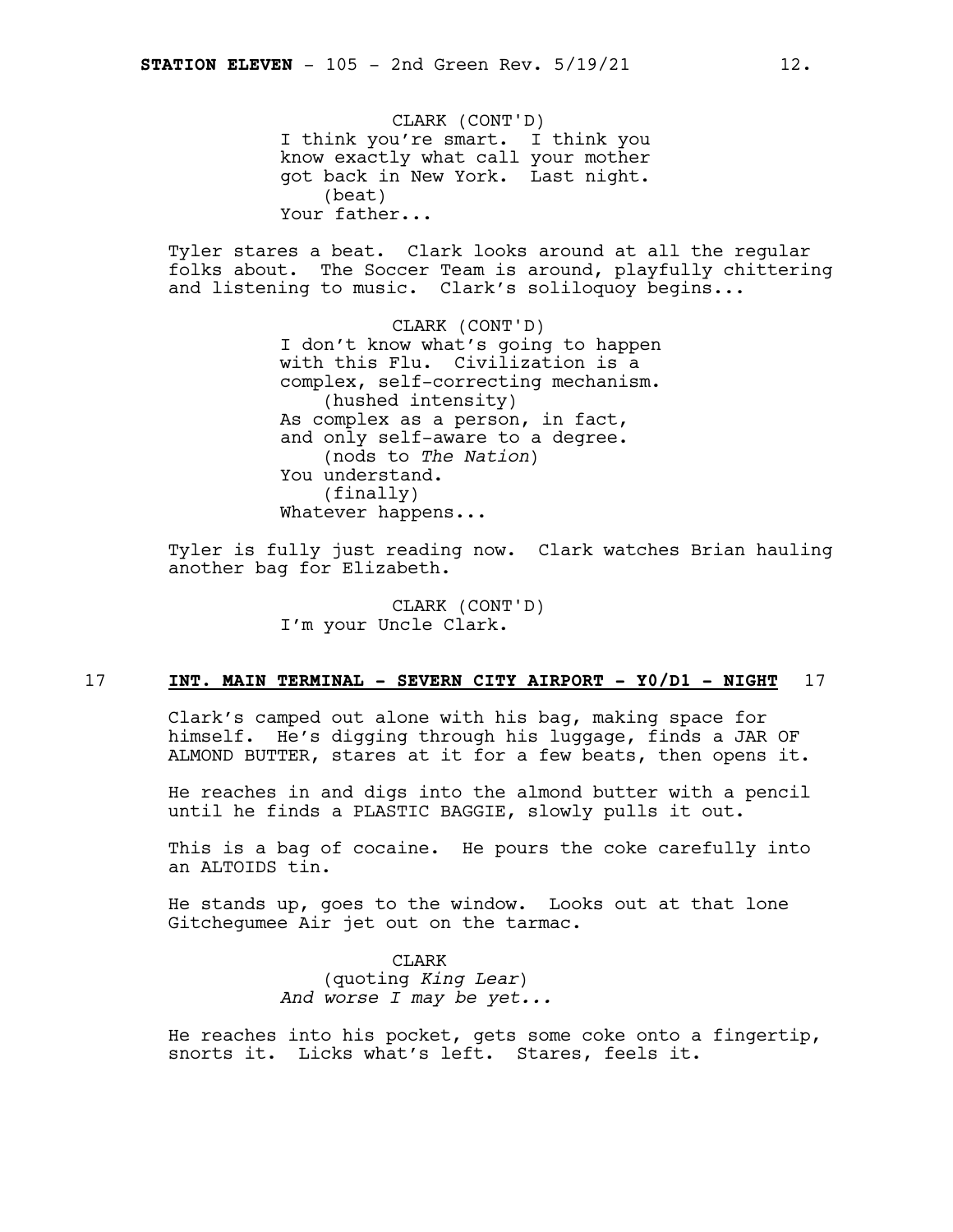CLARK (CONT'D) *The worst is not, so long as we can say "This is the worst."*

MILES (O.S.) It's like Gilligan's Island.

#### CLARK

*Who?*

Clark twists, sees Miles in his big Canada Goose jacket sitting in a Crazy Creek, looking out as well. He's got a little ukulele next to him. He begins strumming the Gilligan's Island theme.

> **MTLES** *The Irishman/The soccer team/The screaming guy/and the nun/The movie star...*

He strums, smiles at Clark's amusement.

CLARK

*The TSA Agent Man...*

Far away across the airport, a LOUD SCREAM suddenly TOTALLY SILENCES the low sound of human muttering. Clark sees Riley from the soccer team dropping to her knees and crying, phone to her ear. Her fellow players rush to her, usher her away.

Miles comes over to look, then sits down opposite Clark.

CLARK (CONT'D) Does she need... help?

MILES I dunno. I quit a couple hours ago. Had my gear in my truck, thank God.

CLARK How come you're still here?

#### MILES

(MORE) More food here than at my place. Besides, no one to go home to... (then) I think this thing's really happening, man. You can see it out there. This kinda... glaze in people's eyes. (then) Like... we know.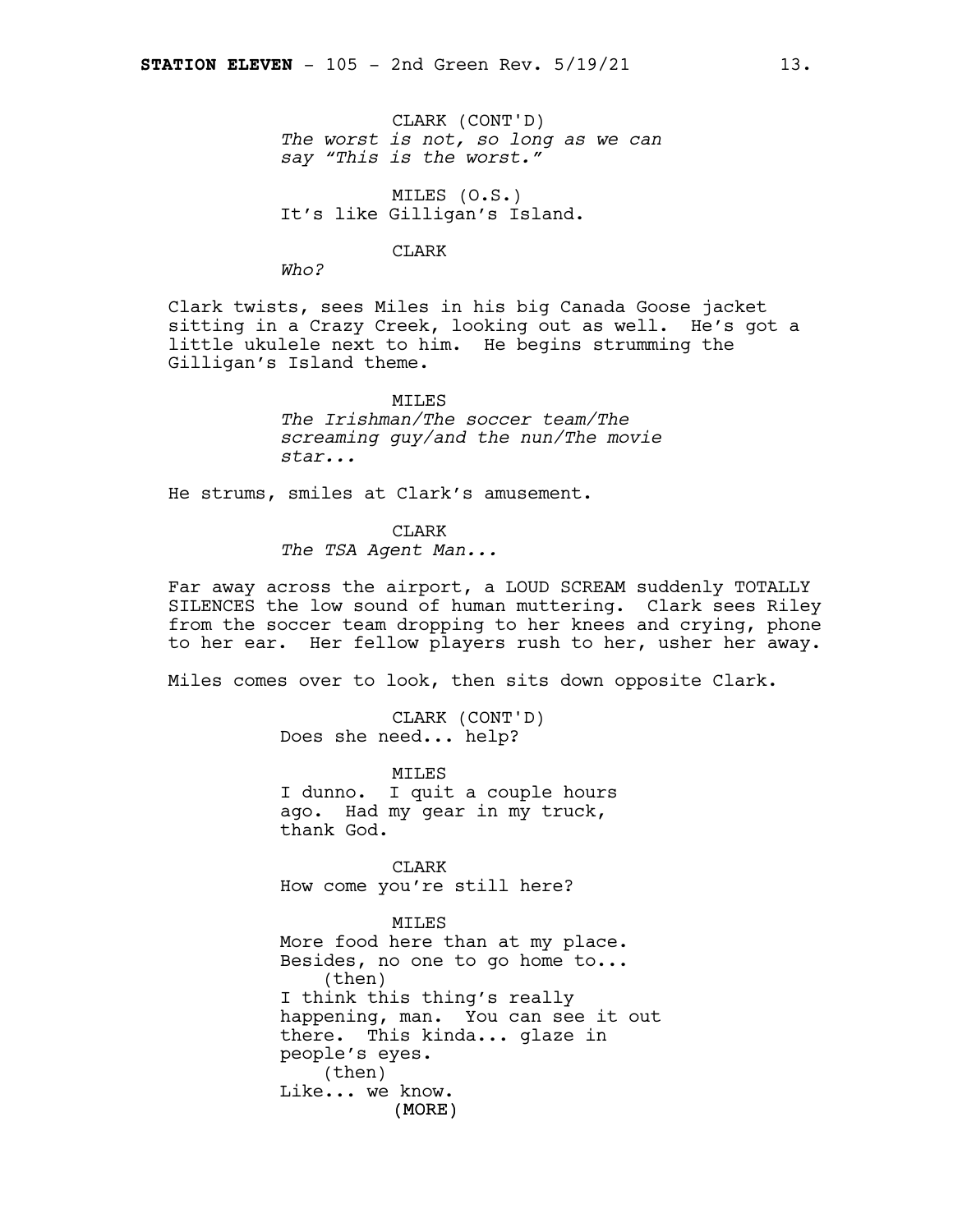MILES (CONT'D) But we can't *know* know. Yet. Like the whole world's just this now.

Clark looks back out at the Gitchegumee Air jet.

CLARK They're all heroes onboard that plane. Every single one of them. (looks) We'll get through this. My optimism's intact.

MILES Probably just the coke.

Miles's phone buzzes. He glances.

MILES (CONT'D)

Shit.

Shakes his head. Looks up.

CLARK

What is it?

MILES Nothing. My grandpa's dead.

A17 **OMITTED** A17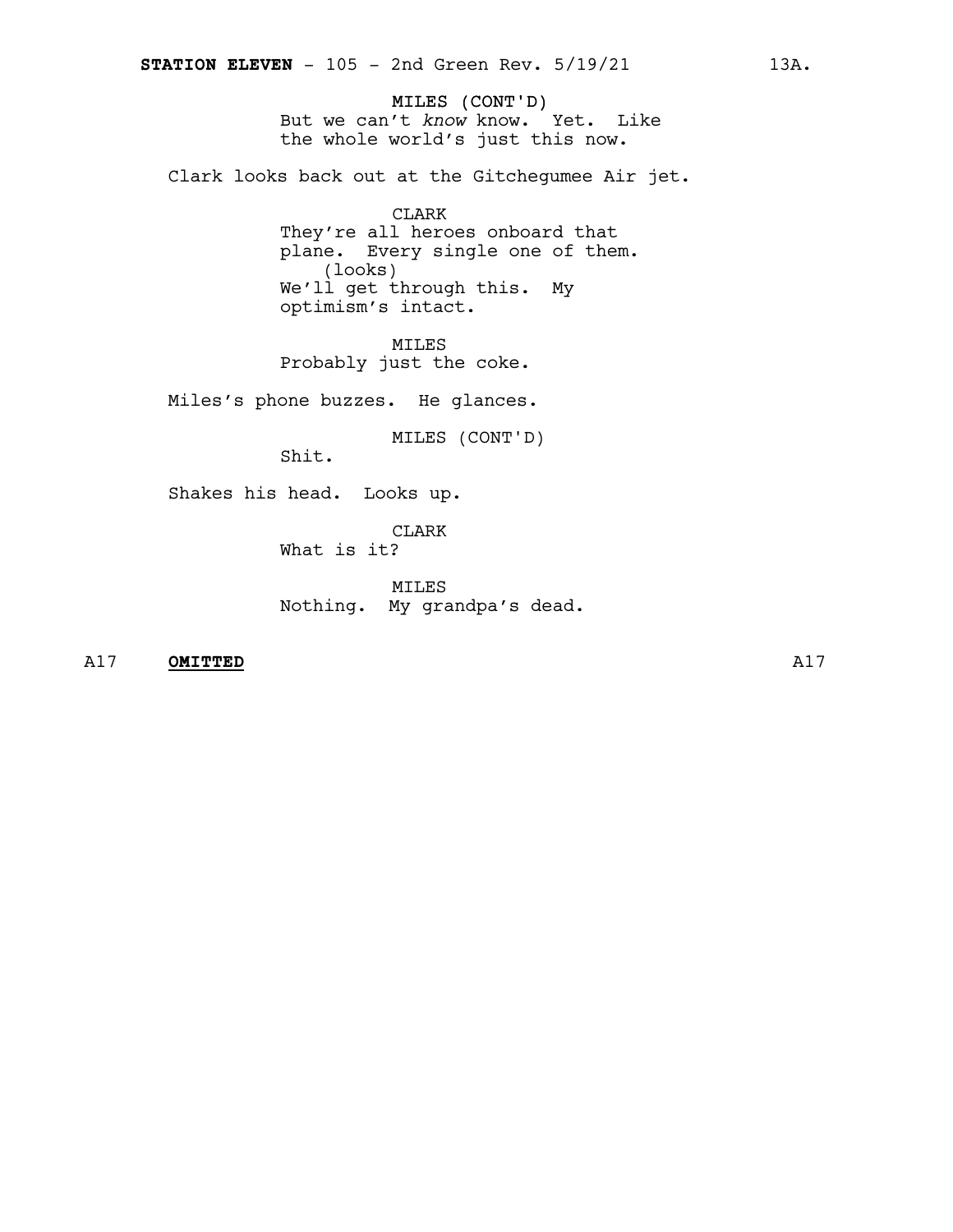#### 18 **INT. MAIN TERMINAL - SEVERN CITY AIRPORT - Y0/D8 - MORNING** 18

Clark startles awake, as if from a bad dream. He's slept on a row of chairs. Wears clothes more casual than last time we saw him, but not quite pajamas. His bags are zipped and tucked under the chairs.

He's quite hungover, but it's not obvious.

People are asleep in little makeshift camps while others go about their morning routines. **GARRETT** (30s, young business guy), now wearing a bathrobe and flip-flops, is brushing his teeth *en route* to the bathroom.

#### **CHYRON: DAY 8**

Riley is sitting near a TV and flipping through the stations: some are dead air, others are just the station ID cards. The news is on; it's now just a shot of an empty studio. Papers are scattered over the desk. A **SECURITY GUARD** walks across the screen, his arms full of food from the CNN kitchen.

Riley eventually lands on a channel playing *The Rugrats Movie*. A banner runs across the top, warning: "DO NOT LEAVE YOUR HOMES DUE TO MEDICAL EMERGENCY. REMAIN CALM AND AWAIT FURTHER INSTRUCTION," but it's the only station with anything.

Barb, close to Riley, looks up at the cartoon blankly.

BARB Can we put on something else?

#### RILEY

This is MY TV, bitch.

Clark pulls his phone from the charger beside him. He tries to check his voicemail, but that's also not working. He's got scruff now, doesn't look particularly optimistic.

Around the terminal, we see what's gone down in the last eight days. Thinned population here, slightly, and people have set up their own little camps throughout the place.

Clark reaches into his pocket and pulls out his mints tin. It's empty. He licks his finger and drags it around the inside of the tin, looking for anything. After, he sucks on his finger, then stands up, walks to the window.

The Gitchegumee Air jet is there. He pulls a cigarette pack from his pocket-- only a couple left. Lights one right here.

> ROKER (O.S.) Clark Thompson?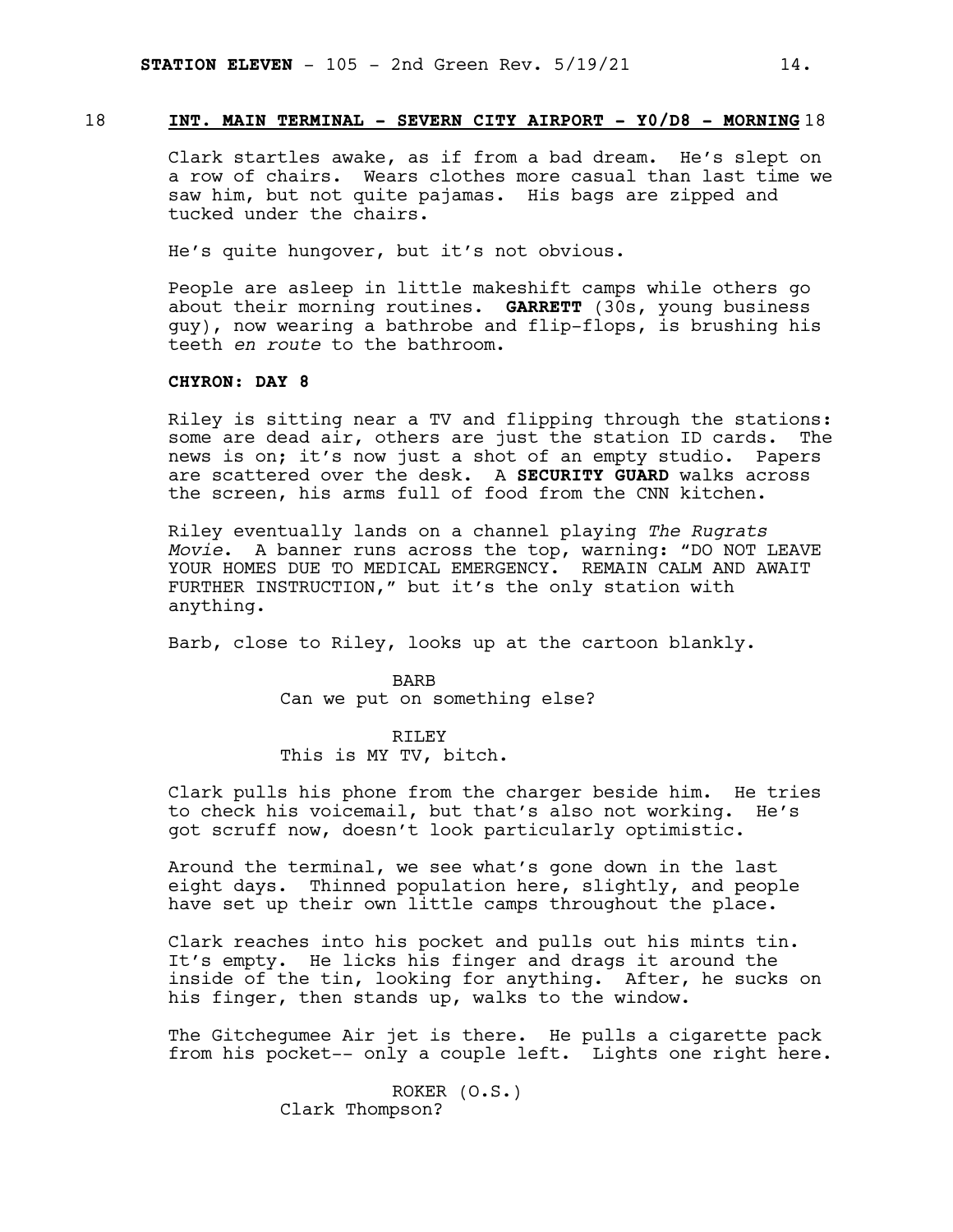Clark turns and sees Roker. Roker looks haggard but still in command. He's holding some stapled papers.

> ROKER (CONT'D) I see from my files you've done some business with Goldman-Sachs.

#### CLARK

Is that my Linked-In page?

Roker shuffles his pages. Behind him, we can see Miles nearby, listening.

> ROKER Things are happening. I'm going to get a plane of people out of here. (off look) I obviously can't let this go wide. I need useful people. Thoughtful people. Skilled people. Like you.

CLARK I'm not sure I know what you're talking about.

ROKER I'm talking about zombies, man.

Clark stares back at him. Roker nods, pats *him* on the shoulder. Very unsettled.

> ROKER (CONT'D) Clark Thompson. That's two last names. I trust that. I hope you'll come.

Clark watches him go, unimpressed. Shares a look with Miles.

TIM (V.O. VOICEMAIL) *Hey. Sorry I missed your call.*

#### 19 **INT. MAIN TERMINAL - SEVERN CITY AIRPORT - Y0/D8 - DAY** 19

Clark approaches a door. A sign on it reads, "AIRPORT PERSONNEL ONLY." Clark looks at the sign before looking over his shoulder to see if anyone's watching. Sure the coast is clear, he reaches into a nearby trash can near the door and pulls out the air traffic controller's lanyard. He uses the key card to open the door and steps in.

> TIM (V.O. VOICEMAIL) *I looked up Severn City. It really is in the middle of nowhere.*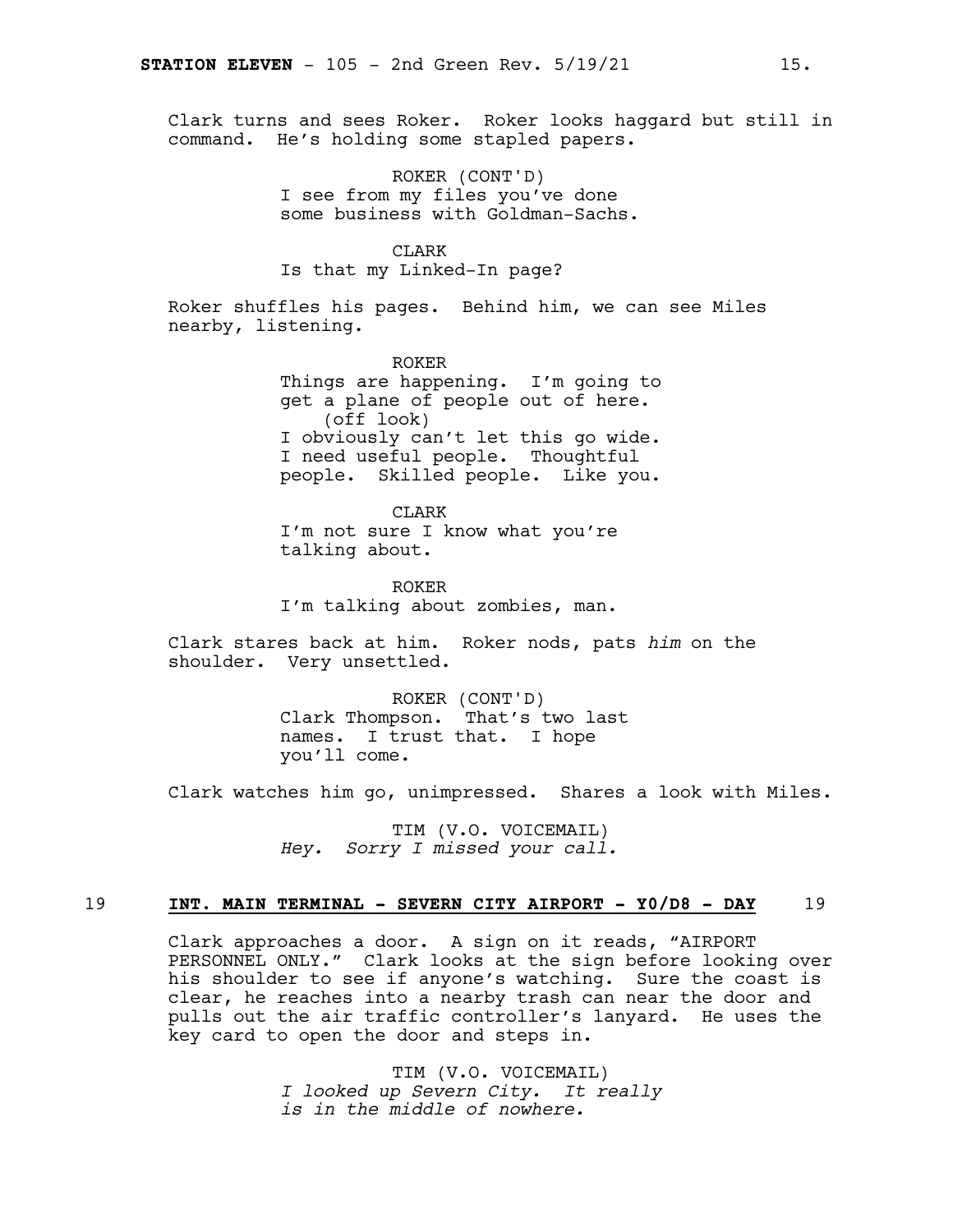#### 20 **OMITTED** 20

#### 21 **INT. AIR TRAFFIC CONTROL DECK - SEVERN CITY AIRPORT - Y0/D8**21**- DAY**

Clark steps from the staircase into the control deck. It's a beautiful view: trees, blue skies, fluffy clouds.

> TIM (V.O. VOICEMAIL) *Just try to call me back.*

He takes in the view and then gazes over at a wall, where we RACK onto a "NO SMOKING" placard. Clark pulls out his pack of cigarettes and lights one. He then pulls out his phone and -- a ha! -- bars appear. He quickly dials Tim, but he deflates when it goes to voicemail, the same one we heard earlier. He then remembers the **VOICEMAILS** Tim left him.

Clark taps on the next voicemail. This one begins with Tim coughing once.

> TIM (V.O. VOICEMAIL)(CONT'D) (CONT'D) *Hey, call me.*

Next.

TIM (V.O. VOICEMAIL)(CONT'D) (CONT'D) *Where are you?*

Next. Tim's coughing a lot now.

TIM (V.O. VOICEMAIL) (CONT'D) *I wish you were here. I've been thinking about the "I accept this" thing. From Dr. Norman? And I-- <sup>I</sup> do not. I do not accept this.*

Clark sits down, listening to them all. Like this is a morning ritual. Next. Tim's voice is shaky and quiet.

> TIM (V.O. VOICEMAIL) (CONT'D) *I'm really sick. I have it.*

CLARK I'm sorry. I'll stay for both of us.

Clark taps the next voicemail.

TIM (V.O. VOICEMAIL) *Remember that time at Jonny's? I love you. Why... didn't you call?*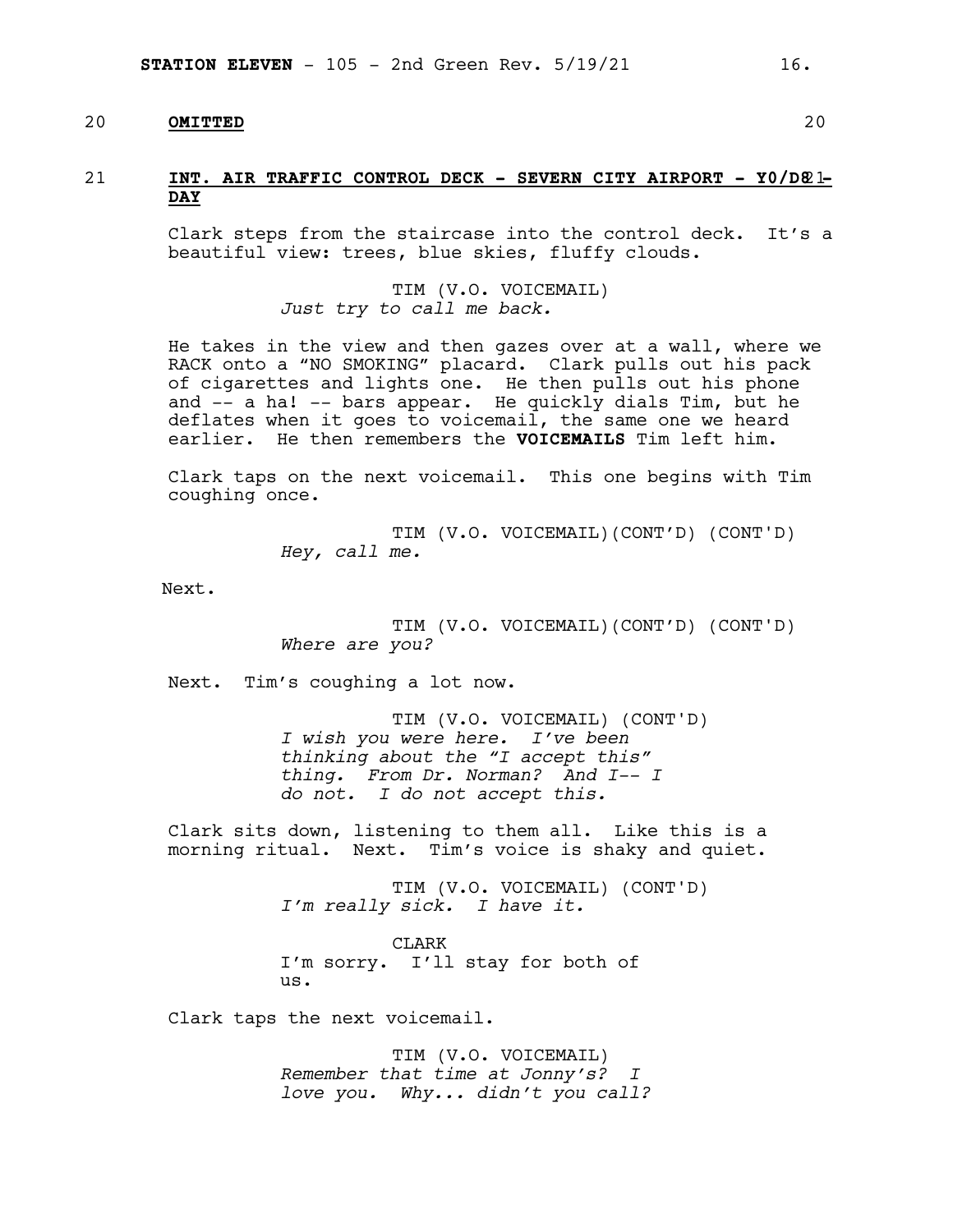Tim doesn't speak in the final voicemail. We hear coughing and vomiting before the phone clatters to the ground.

Clark stares numbly at the MICROPHONE set up in the desk. PRESSES THE BUTTON. After a beat, he starts crying.

We sit with him a few beats as he really feels it. How stuck he is. He then closes his eyes, takes a deep breath, looks out at the nothingness, shakes his head. And... sees something. We don't see it.

#### 22 **EXT. TARMAC - SEVERN CITY AIRPORT - Y0/D8 - LATER** 22

Clark, wrapped in his coat, comes out onto the tarmac. Elizabeth is standing on the runway, frantically searching through her luggage. No gloves, light jacket, contents spilling out.

Clark watches her for a beat. Sees Tyler and Shay nearby, facing the Gitchegumee Air jet, Tyler's headphones on.

She looks back at him. Clark walks around to face her, trying to shift her farther from Tyler.

> CLARK Can I talk to you?

Elizabeth turns to him but does not stop.

ELIZABETH Oh. Here's Uncle Clark.

CLARK Your plane's not coming.

ELIZABETH (wrestling with items) It might. Just need my *passport...*

CLARK

This isn't healthy for anyone. And you're sending the message to everyone inside that you'd rather freeze to death than be a part of their community.

ELIZABETH

I would.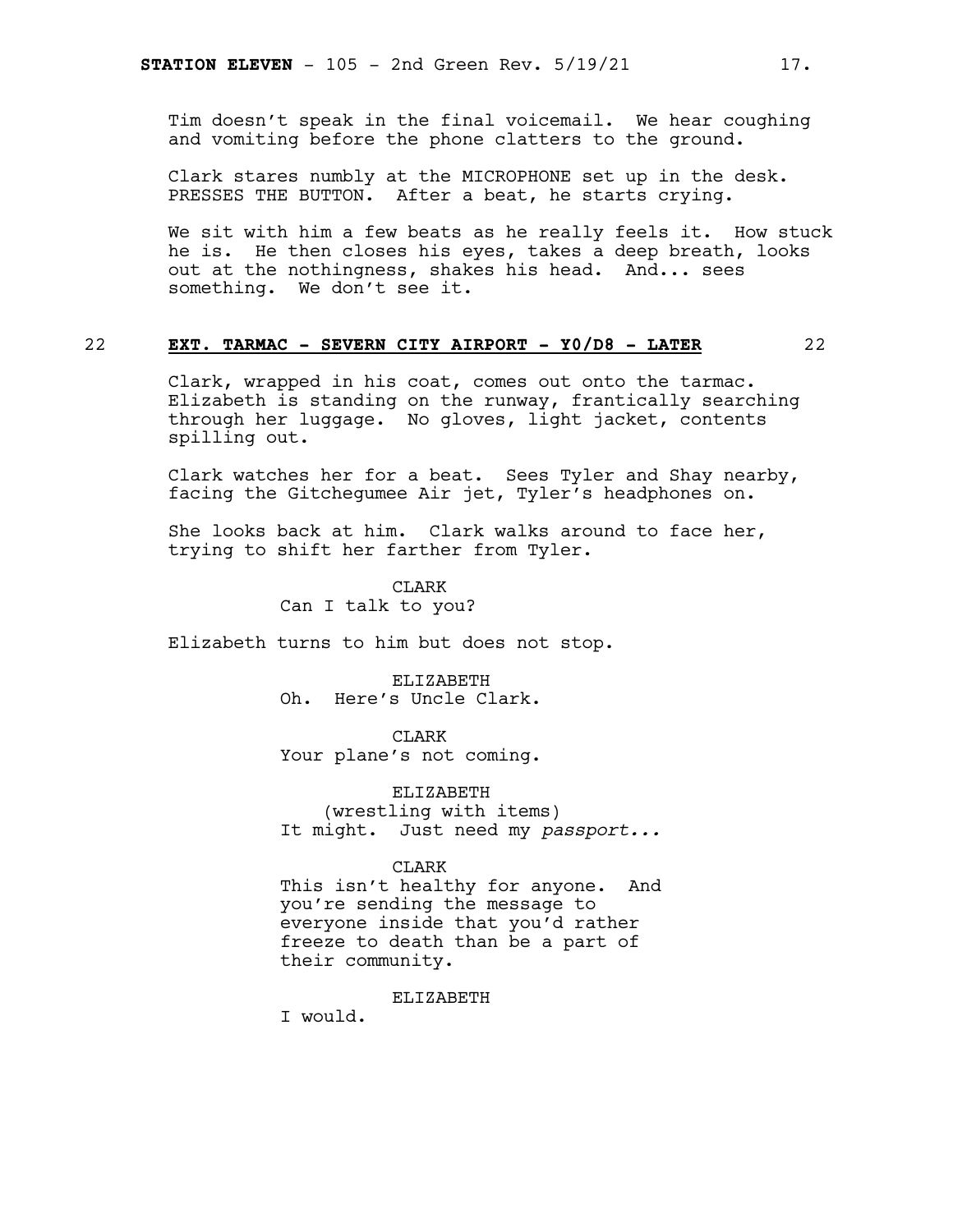She twists and continues searching, finds a MANILLA ENVELOPE stuffed with something that seems shaped like a graphic novel... Discards and keeps looking.

> CLARK Powerful people tend to crash hard when huge pockets of false realities come down. I see it in my work all the time. (then) I'm a corporate consultant.

ELIZABETH I thought you were a lounge singer.

CLARK I'm a CEO-whisperer.

Elizabeth looks at him.

ELIZABETH And you get paid for that? Stroking the egos of powerful men?

CLARK I can use what I know to protect you. All three of us. If you can accept my help.

ELIZABETH You sound like a movie villain.

CLARK Tyler needs attention.

Elizabeth looks at him, looks past, to where Tyler sits crosslegged near the nose of the Ghost Plane.

> ELIZABETH Shay's with him. He's okay.

> > CLARK

He's sitting in front of a plane of *corpses*.

Elizabeth stares at him, considering.

BRIAN

Clark, right? Hey, Clark? Elizabeth told me you used to be in the business. There are good opportunities in Europe. On the corporate side, even. B2B. We should talk about representation.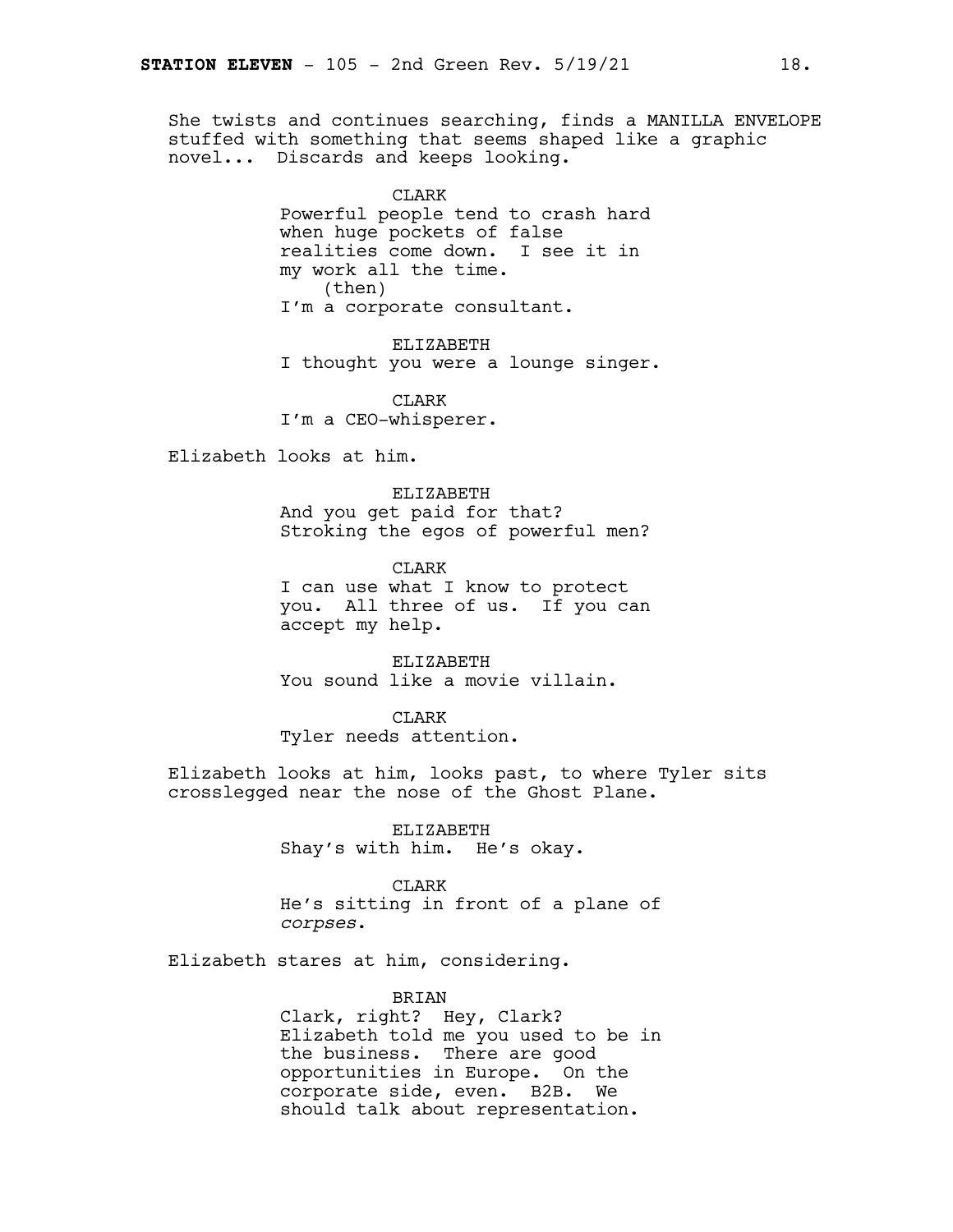Clark watches her for a beat, then looks back toward Tyler.

#### 23 **OVER BY THE PLANE** 23

We pop over to Tyler, staring back at Clark. Shay steps up.

SHAY You like that guy?

YOUNG TYLER

He's nice.

He looks at her for a beat, then look back up at the plane. Shay looks back at the Clark, though we don't see her POV.

SHAY

We gotta get outta here, T.

#### A24 **INT. ATRIUM - HALLWAY - SEVERN CITY AIRPORT - Y0/D8 - DAY** A24 **OR NIGHT**

Clark, wearing his cream cardigan, walks down the hallway in search of a bathroom, heading back toward Pearson. Clark looks over and sees **ROKER** approach three SOCCER PLAYERS from the Lazers, wearing his baseball cap and glasses, holding a stack of papers.

> ROKER Ladies. Agent Nick Roker. Homeland Seurity. (looks at their uniforms) I'm putting a team together. Maybe you can help.

#### 24 **INT. MAIN TERMINAL - SEVERN CITY AIRPORT - Y0/D8 - NIGHT** 24

Clark walks by the Men's Room entrance and sees a hipster guy, **SEAN**, coming out with a t-shirt held over his face. Some foul odor seems to be coming from the door. He continues onward.

#### 25 **INT. JANITOR'S CLOSET - SEVERN CITY AIRPORT - Y0/D8 - NIGHT**25

Clark sits on the bucket, pooping. He's glancing up at the small shelves in the closet, clocks someone's personal effects: an OLD IPOD and a FLIP PHONE.

He finishes up and wipes, then stands, looks around. Finds a JUMPSUIT, an I.D. BADGE attached. A photo I.D. of a Severn City Custodian. His name is Jerry Mercer.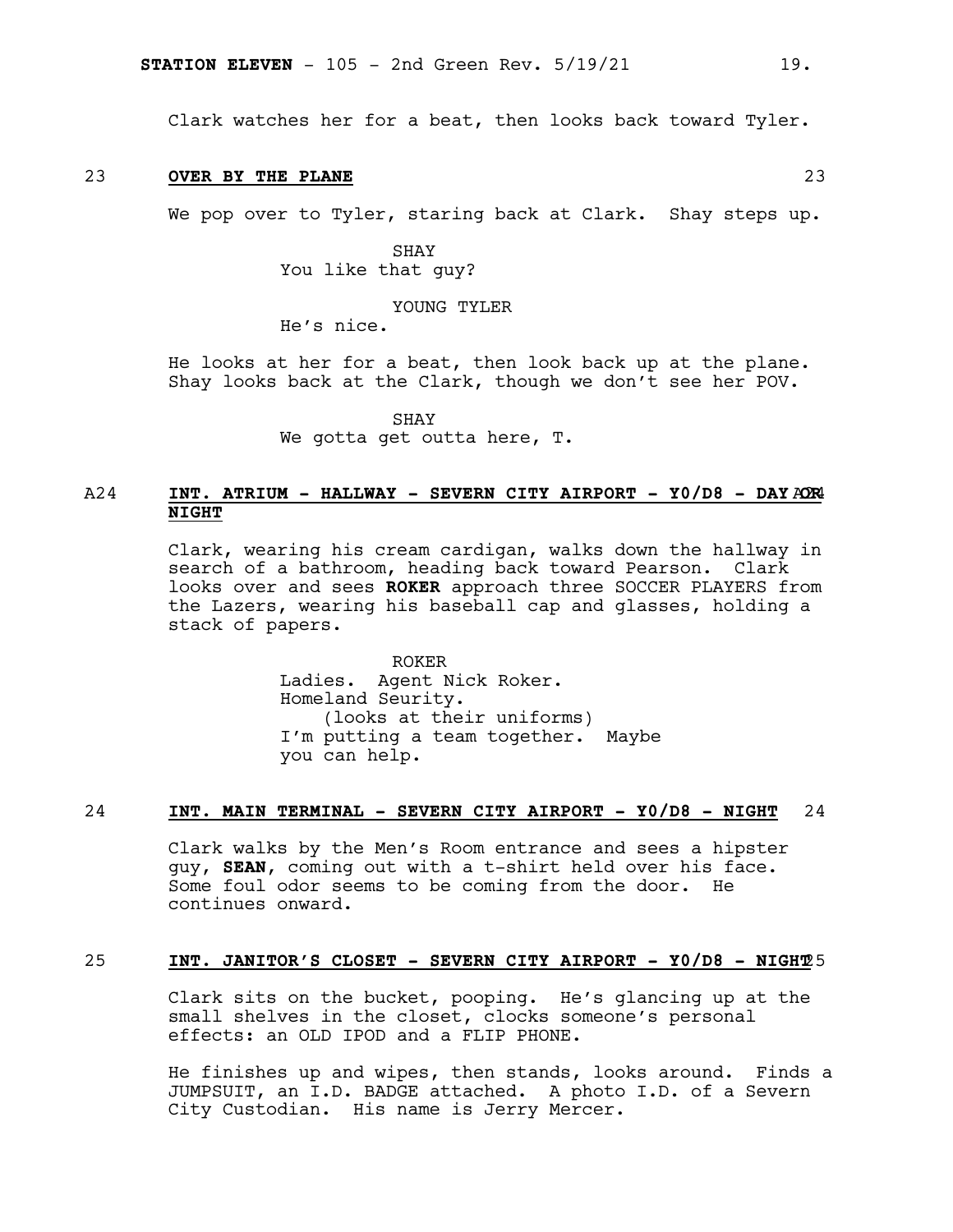And the photo is Agent Roker of Homeland Security. Clark pulls the I.D. Badge, looks at it closely.

### CLARK

Oh Jerry. Jerry Jerry Jerry.

Hunts in the pockets, finds: a BAGGIE OF PURPLE PILLS.

CLARK (CONT'D) What a wicked web we *fucking weave.*

#### 26 **OMITTED** 26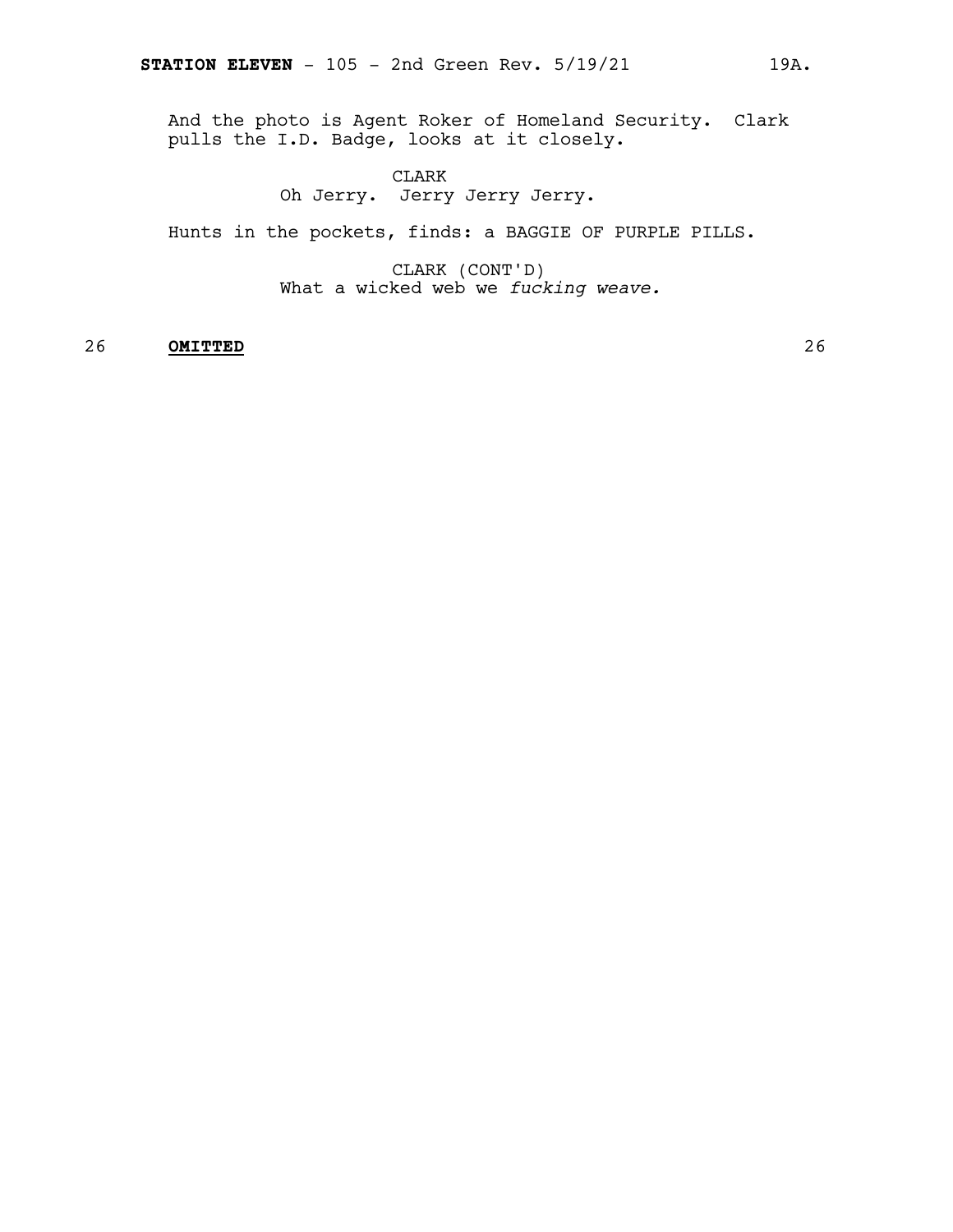#### 27 **INT. ATRIUM - SEVERN CITY AIRPORT - Y0/D9 - MORNING** 27

BRIGHT AND EARLY next morning, and Clark lies unconscious on the GREAT LAKES, empty bottle of Wild Turkey next to him as the sunlight burns into his fluttering eyelids, and above himself he sees the wreckage of *The Edmund Fitzgerald* looming, more wreckage...

#### **CHYRON: DAY 9**

He blinks awake, disoriented, and squints hard at the sunlight and an unbearable headache. He manages to get onto his hands and knees. Nearly throws up, but manages not to.

Lifting his head, he sees a group-- pretty much everyone, although thinned out-- stands on the mezzanine level looking out the windows. One child, **DEAN**, stands looking down at him.

Clark, very confused, turns to **CONSTANCE**, a nun.

CLARK What happened?

**CONSTANCE** Mr. Homeland Security apparently went around and told all the people he liked that he was leaving for a better world. Miami Beach.

Clark looks over at the crowd, sees Elizabeth and Tyler at the window down at the end. Garrett steps over, shaking his head beside Sean and Stanley.

> GARRETT Check this out. Movie Star's nanny left.

STANLEY And the Italian boyfriend.

CONSTANCE I'm surprised she didn't go with.

CLARK She saw through Roker...

Garrett snorts.

CLARK (CONT'D) (to Constance) Do we know how many he took?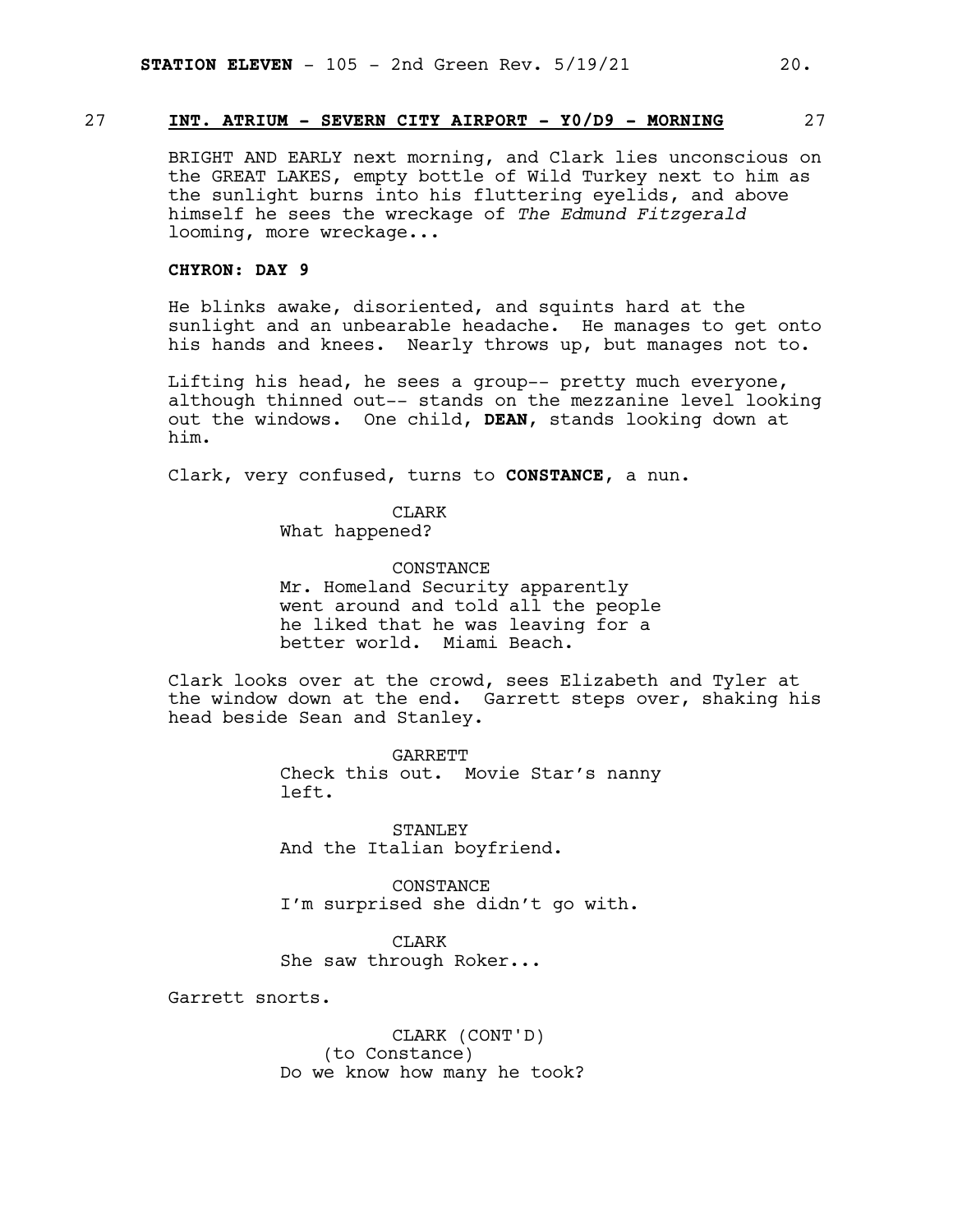CONSTANCE He took mainly women.

SEAN The whole soccer team. Except the goalie.

Clark looks at Riley, the sad and alone goalie, then around at all of the long faces at the window. Not only is the world gone, they just got rejected by the cool kids. Clark, lost in a hungover reverie, is having a vision...

This is his moment. He crosses to some chairs, stands up behind the crowd, looks around at them all.

> CLARK Everyone! Can I have your attention!? Everyone?! Look over here, please. This is important.

The crowd turns. Clark looks over to Elizabeth and Tyler, who have turned as well. He has their attention.

> CLARK (CONT'D) This is the best thing that could have possibly happened.

Clark notes Miles tilting his head. Looks back to the crowd.

CLARK (CONT'D) The LAZERS are gone. What did they do but threaten us and bully us? And Roker. A few more. So what?

He looks at Riley, who takes it in, nods.

CLARK (CONT'D) They left, and they didn't invite any of you, or me, because they thought they were *better* than you. (then) That they thought they deserved to live and you *didn't*. (then) *They were in it for themselves.* (then) They only problem with their plan... is that they were taken in by a janitorial conman.

Clark pauses, then nods, alarmed as well. He reaches into his pocket and produces the I.D. Badge, although awkwardly...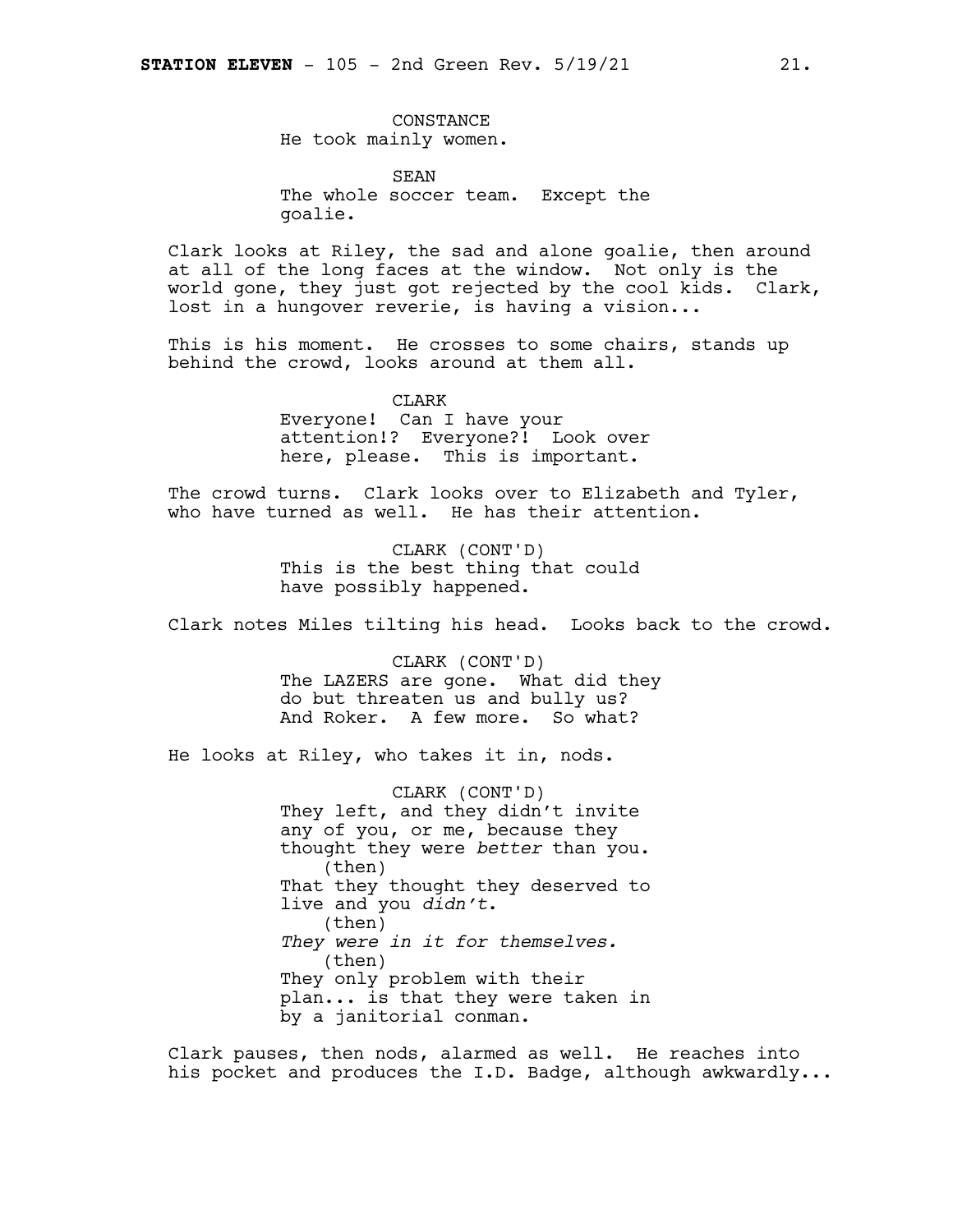CLARK (CONT'D) Late last night, after some investigation, it came to my attention that our "Agent Roker", who was in charge for the early days...

(points, pauses) ... was a fraud. His real name is Jerry Mercer, and until a week and a half ago, he was the night custodian at this airport.

Gasps of surprise and confusion.

#### CLARK (CONT'D)

Did any of you stop to wonder why there was a Homeland Security team in Severn City, Michigan? No! He was an opportunist. He took advantage of your fear and the illusion of his power. This is a common kind of weak CEO. And he likely just led all those people to their deaths. Who was even flying?

ELIZABETH

Our captain.

#### CLARK

Irrelevant.

SEAN But we had a pilot and now we don't. How's this good?

Clark looks at Sean, nods seriously.

(MORE) CLARK You need a pilot when there's somewhere to go. Where do we have to go? (pauses for impact) What appointment matters now? (then) We have to... abandon the future. All we have is now. And what got us here, to this point. Roker deemed us all the has-beens. But I say... The past is a map. It got us here. (then) With this airport... we won the post-apocalyptic lottery.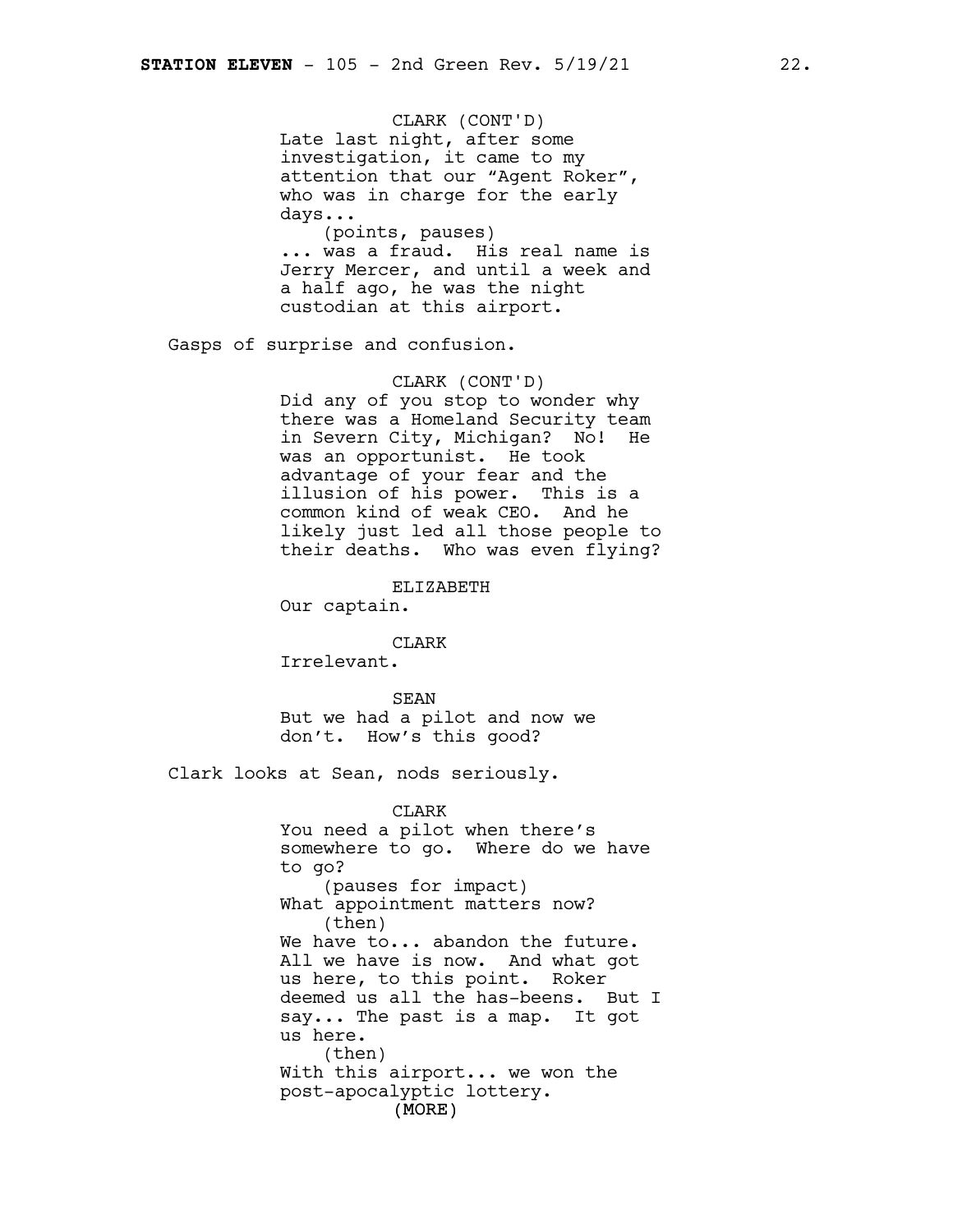CLARK (CONT'D) The plane leaving just made all our shares go up. The drawbridge is closed.

Clark's got them now, feeding off their energy...

CLARK (CONT'D) Because Jerry Mercer-- the *fucking coward* Jerry Mercer-- just effectively tripled our food supply. Yeah? And here we are, with much of our hierarchy of needs already met. We have shelter. We have food, although somewhat limited. We have a community. And we're tucked away in a place no one will ever find us.

Constance, still skeptical, raises a hand.

CONSTANCE How do you know he was faking it, though? He seemed completely real. (nods) Maybe you made that up.

CLARK Did I make *this* up, Constance?

Clark holds up the ID badge, which seems like something you could make. Miles, though, has taken a step forward, and Clark and he share a moment before Miles speaks up.

MILES

It's true. I knew Mercer. Thought he was harmless, doin' his thing. But when I said something, he threatened to kill me. And infect everyone here.

More gasps from the crowd. Clark, *really* having something good going here, nods along in shock and disgust.

> ELIZABETH He told me he'd take me, but I had to leave my child.

*More* gasps and shock from the crowd, as Clark looks over, pleased to find Elizabeth joining in. Tyler watches things unfold, even-keeled. Aware that something's going on.

> (MORE) CLARK I confronted him last night. With Miles and Elizabeth.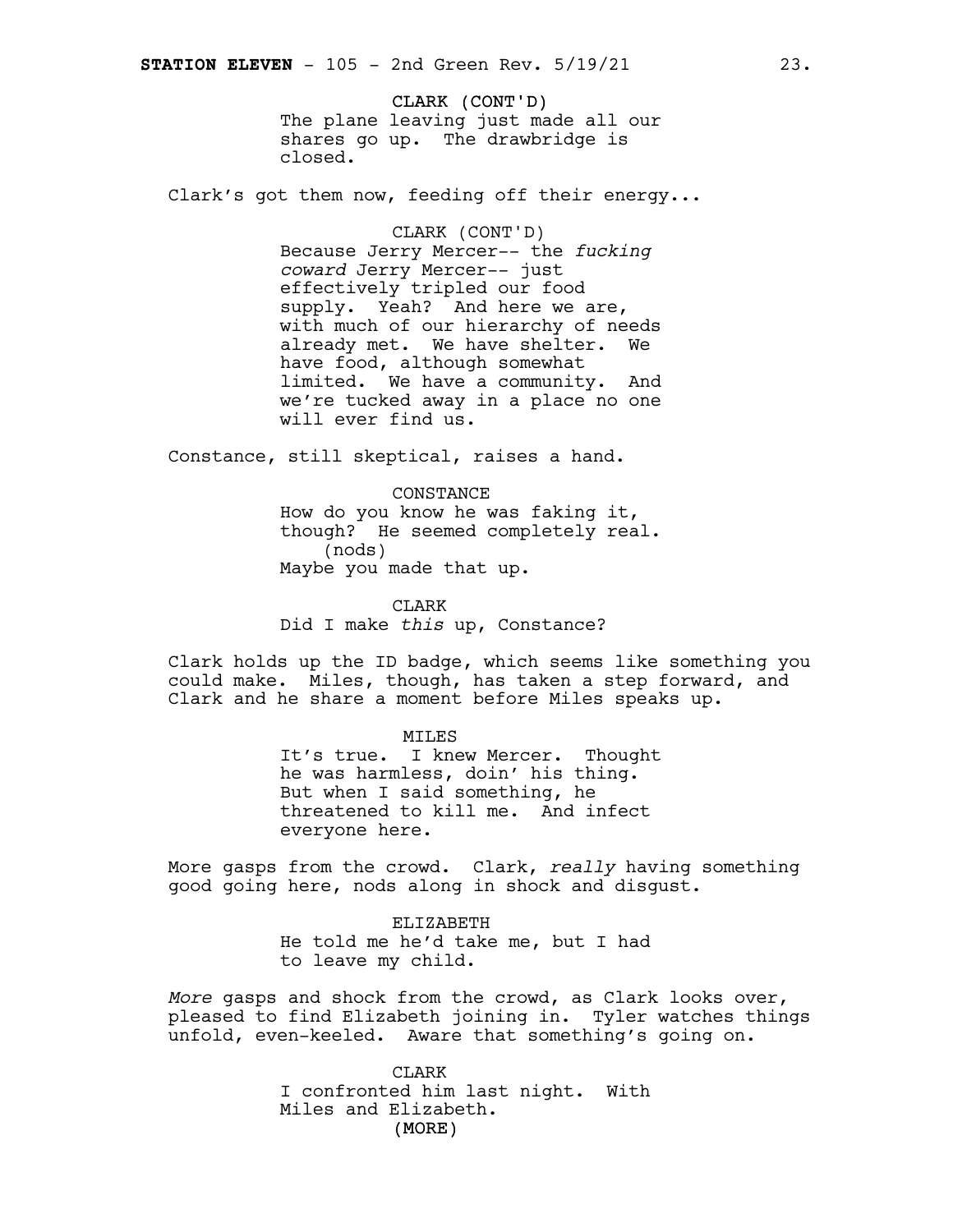CLARK (CONT'D) And instead of facing you, he snuck away in the night with a female soccer team, *except the goalie.*

A delicate pause as people incorporate that idea into this new reality and Riley starts crying. But soon the whole crowd is chiming in, agreeing that they always thought something was off with that guy.

STANLEY I never trusted him. ANGELA Me neither.

SEAN He seemed shady, that's true. I saw him going through BARB luggage!

Clark nods along, pleased at what he's created.

CLARK

Everyone shits on the goalie. They love the strikers. The flash. But goalies... they're why you win. (then) We're a family now. We're all in it together. *FUCK JERRY MERCER!*

Clark is surprised to find he gets cheers for that, people shouting "*Fuck Jerry Mercer*" back to him. And Clark, like everyone, likes this.

Elizabeth comes over. She nods. Respect.

ELIZABETH Well played, Marc Antony.

Looks out at them.

ELIZABETH (CONT'D) You're a star.

#### 28 **INT. SELECT! LOUNGE - SEVERN CITY AIRPORT - Y0/D9 - DAY** 28

Clark stands near the windows of the First Class lounge, sipping from a glass of tequila, lost in thought. Tyler, back against the wall, plays on his device. Miles and Elizabeth are sharing a FROZEN PIZZA, sitting together in some central seats, chuckling. Miles glances at Clark.

> CLARK Dumb luck. I found his wallet whilst shitting in a bucket.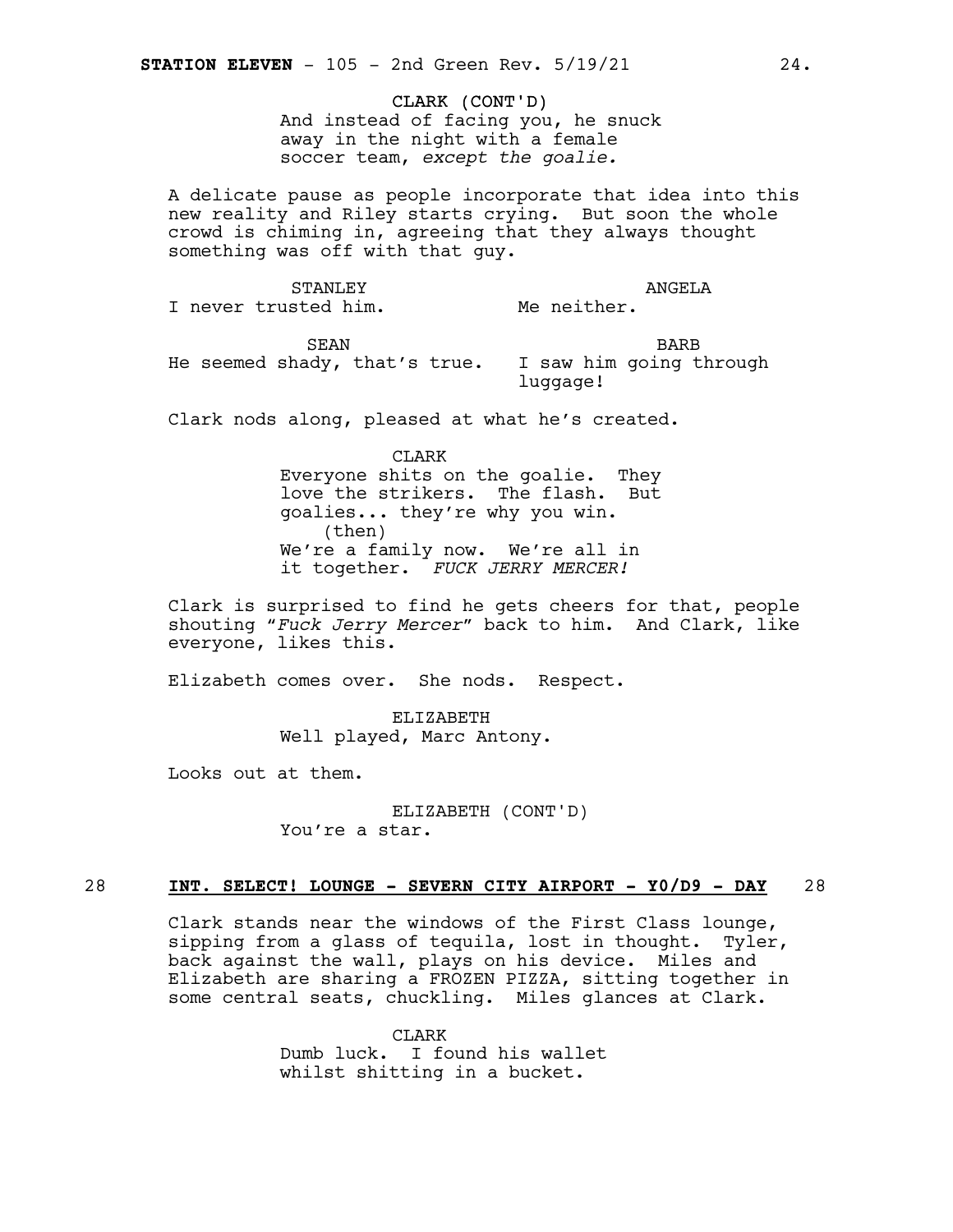ELIZABETH Did he really threaten you?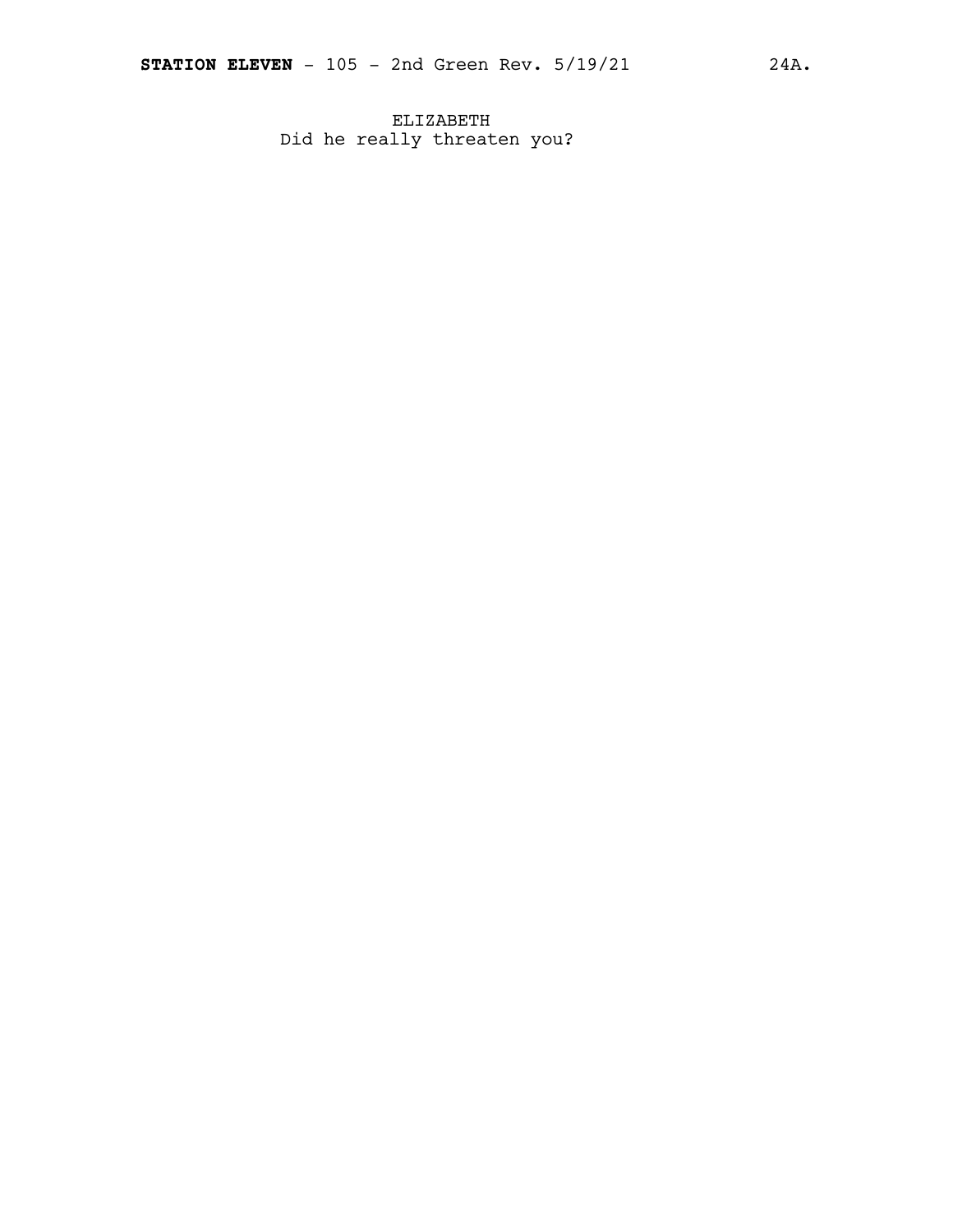MILES You think I even knew the janitors at this place? No, man. That was all Clark. Devious ninja.

Elizabeth shakes her head.

ELIZABETH He did ask me to come.

YOUNG TYLER Without me?

ELIZABETH No, Honey. Here seemed better.

Elizabeth takes a slice of pizza.

CLARK

We've really got something. (then) The four of us, counting Tyler, and I don't discount him. Sympathy of the children. *For* the child. Some connotation of Arthur. Elizabeth's celebrity is less relevant in a post-apocalyptic context, but there's still a sparkle to it. They remember her fame. (then) Miles's connection to a federal institution makes him the natural leader-profile. (not to mention...) It helps that you're Black.

**MTLES** 

Great.

YOUNG TYLER Helps with what?

Clark looks back at him. Thoughtful.

#### CLARK

Optics.

YOUNG TYLER Why do we need a leader at all?

Tyler waits, honestly interested in the answer.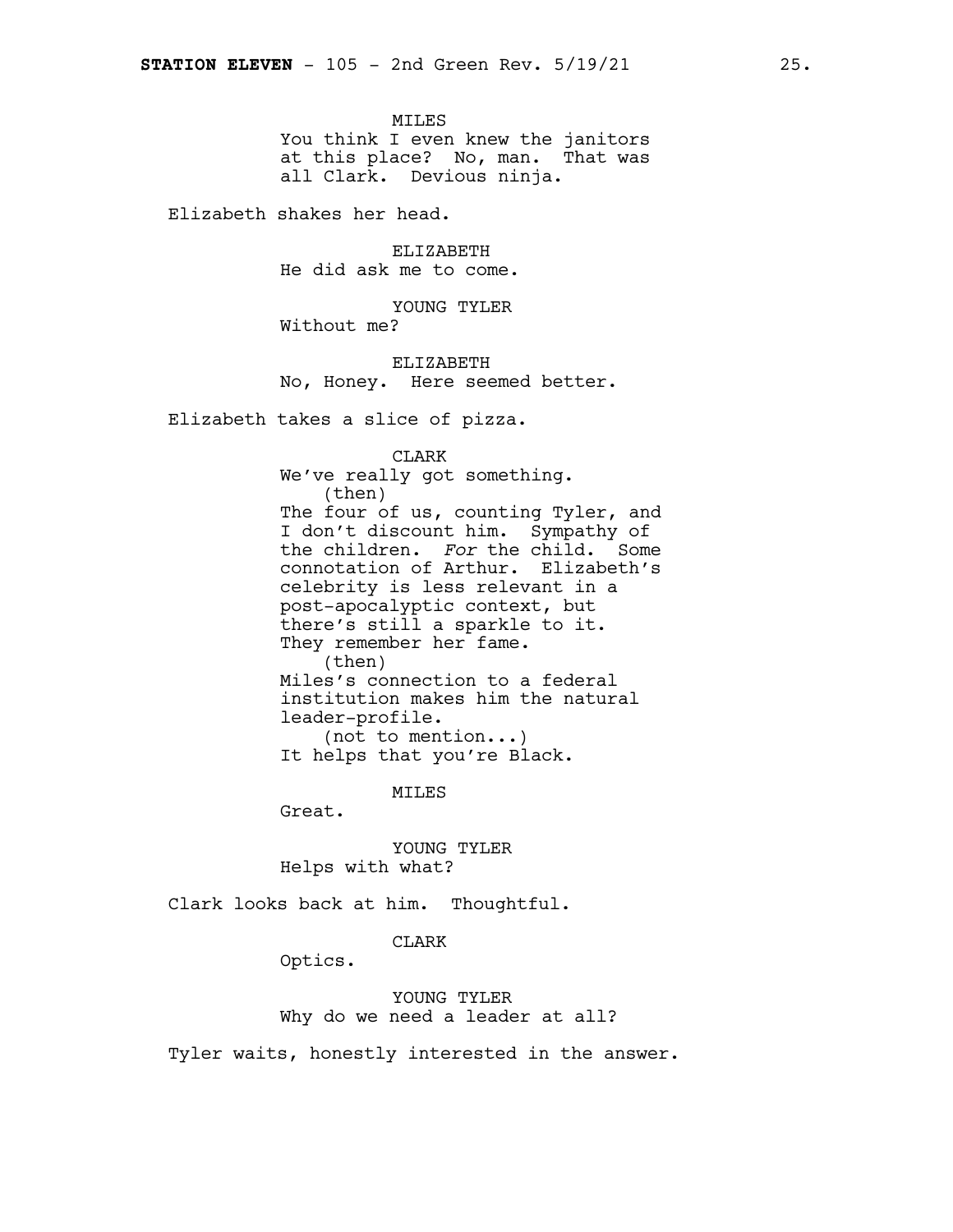CLARK Leaders give us hope. (then) We won't survive long enough to repopulate the Earth unless the people here feel hopeful.

YOUNG TYLER Maybe we shouldn't, though.

CLARK Shouldn't what?

YOUNG TYLER Repopulate. (then) My hotspot still works at night. German satellite. We should download wikipedia. Whatever else we can.

MILES Get whatever you can about electricity. Engineering.

Clark nods, pleased.

ELIZABETH So it'll be a... triumvirate.

CLARK Yes. But four.

**CUT TO BLACK.**

#### **CHYRON: DAY 13 (Christmas Eve)**

#### 29 **INT. ATRIUM - SEVERN CITY AIRPORT - Y0/D13 - MORNING** 29

A CHRISTMAS TREE, clearly cut down from the forest outside, leans sideways in the center of the room. There are PRESENTS beneath it and a whole lot of NON-FUNCTIONING LIGHTBULBS in it, draped around with a series of EXTENSION CORDS.

> (MORE) CLARK It's critical that you flush the toilets with the buckets provided at each restroom. You fill the bucket from the stream or from the ice melt and then dump it in and the toilet will flush.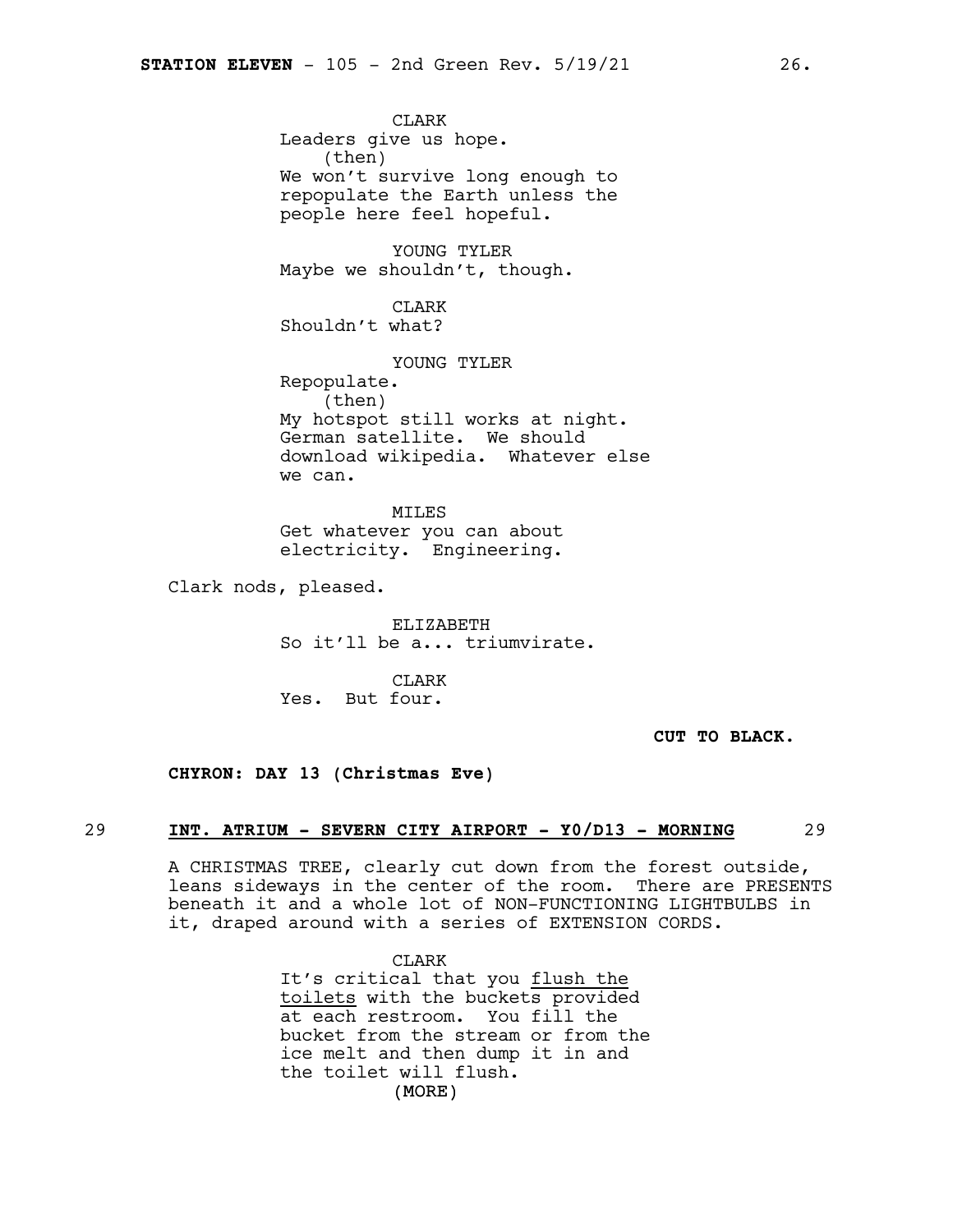CLARK (CONT'D) If you go to the bathroom and you forgot to fill a bucket beforehand, it is *your responsibility* to flush once you're done. (then) Sean, you're in charge of plumbing going forward.

People murmur. Sean stares...okay. The Atrium has become a kind of public meeting space, where the whole population has gathered to hear the news...

> CLARK (CONT'D) Also, we're still on for the Christmas Eve celebration tonight. Make sure you've all finished up with your Secret Santa Duties. (then) Now for a few more technical issues. Miles?

Miles, still wearing his TSA holster and GUN, stands atop a table to address the gathered crowd. Clark stands behind him, off to the side.

> MILES Okay, no one panic, but the electrical grid must have gone down, because we switched to generator overnight.

CONSTANCE How long will those last?

MILES It's an airport. There's a lot of fuel on hand, so the generators might last us weeks -- months if we're smart and can convert to jet fuel. That means we'll be using power sparingly.

The crowd grumbles and the businessman, Garrett, calls out.

GARRETT

How sparingly?

#### MILES

No lights during the day. We'll keep one TV on for news updates. And please don't prioritize charging your personal devices.

Angela shouts out this time.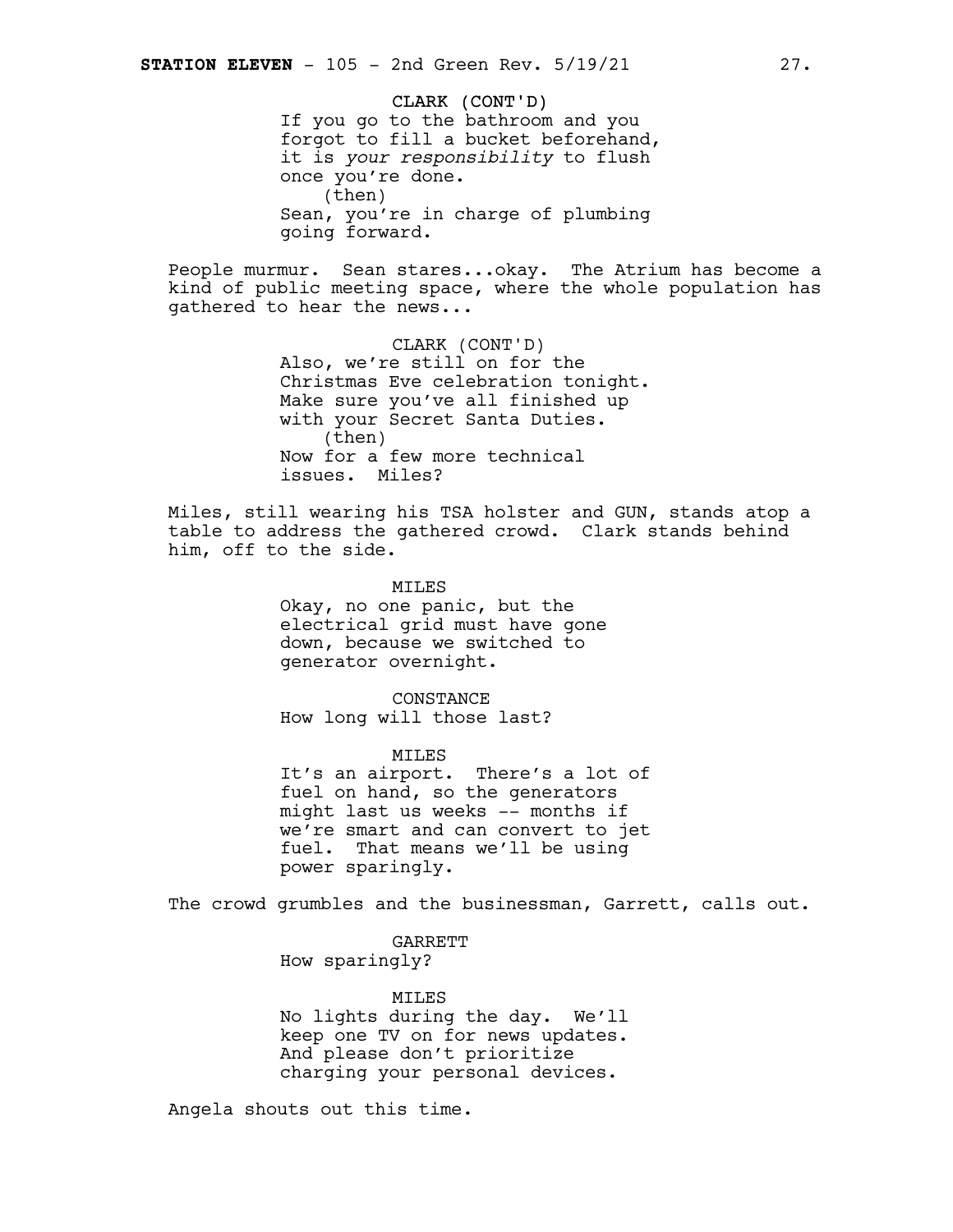ANGELA We need the internet, though.

ELIZABETH As far as we know, the internet's gone. (glance) Right, Tyler?

They both look over at Tyler. He's got the back of a WALKIE-TALKIE open, and is messing with the wiring. He nods.

> YOUNG TYLER No more internet.

30 **OMITTED** 30

31 **OMITTED** 31

#### 32 **INT. HANGAR G - SEVERN CITY AIRPORT - Y0/D13 - LATER** 32

Miles leads Clark into the cavernous space of the hangar.

CLARK

#### Are we on a date?

Miles keeps walking, leading Clark across the huge room to where a dusty-looking private jet looms over them. Nearby, we see solar panels, as well as a ride-on floor scrubber.

MILES

You know how airplanes generate their own electricity? Kinda like a car, but on a plane with a prop, it's a more pure version. Probably enough here that I could rig something with some spare batteries... get us through the first winter.

CLARK That's brilliant. You know how?

MILES If Tyler got the right books for me... yeah. We could last forever.

Miles steps a little closer. Miles kisses Clark and Clark doesn't seem to mind. It's passionate, and it lasts a few beats. But soon Clark pulls away.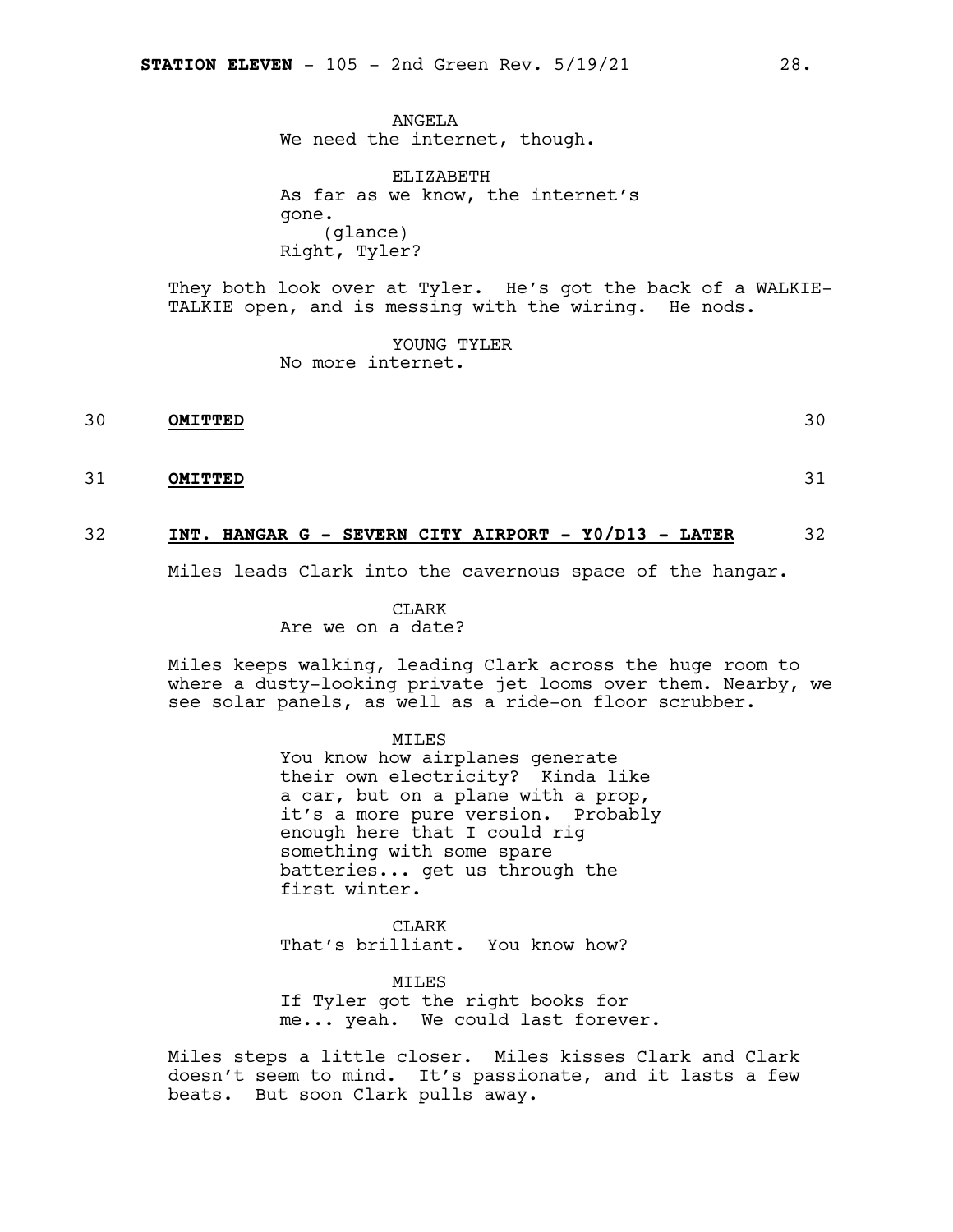**CLARK** 

I can't.

MILES

Why not?

CLARK I'm in mourning.

#### 33 **INT. ATRIUM - SEVERN CITY AIRPORT - Y0/D13 - DAY** 33

Clark, glum, missing Tim, comes into the Atrium and sees most of the residents are gathered together in one small cluster of chairs, sitting and listening to... something.

Elizabeth is sitting amongst a small group with wrapping paper and tape, wrapping a NECK PILLOW, smiling as she hears the sounds of a child's voice on "the radio".

"The Radio", in this case, is a walkie-talkie positioned in the middle of the ring, volume jacked.

> CHILD'S VOICE (ON THE WALKIE) *And I want the Fortnite Upgrade, if the Playstation comes too. Oh! And another controller!*

The group chuckles, and Clark steps up, taps Elizabeth's shoulder, motions for her to join him.

> **CLARK** Where are the children?

ELIZABETH Tyler had an idea.

#### 34 **INT. AIR TRAFFIC CONTROL DECK - SEVERN CITY AIRPORT - Y0/D1**34**3 - DAY**

Clark enters the control tower and finds the eight children of the community all circled around Tyler, who's holding the Comms Headset out to Dean**.**

> YOUNG TYLER Go ahead. Try it. Santa can hear.

Dean, shy, reaches for the headset and puts it on.

DEAN I just want my brother.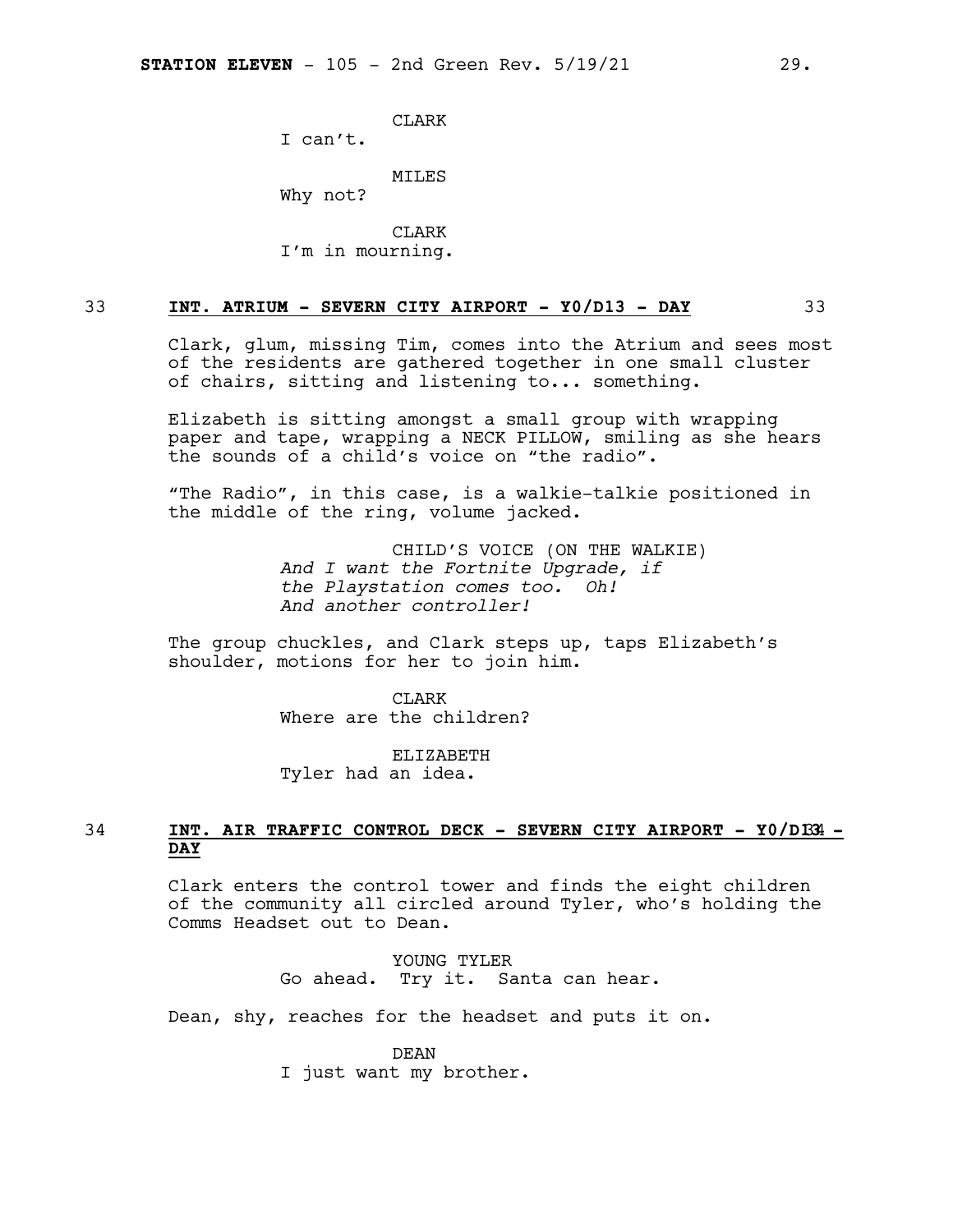Tyler's face falls. Some of the joy of the kids falls away. Clark looks knowingly into the group.

> YOUNG TYLER Santa's elves can make your brother. But it's like... A.I.

This is far too complicated for the boy, but it sounds like the secret to a magic spell. Good enough. Back to the mic.

> DEAN (INTO THE HEADSET) Hey Ryan. I hope you're good and you get good things for Christmas. Like Fortnite. Right?

The kids all laugh. Clark smiles.

DEAN (INTO THE HEADSET) (CONT'D) We play it in my head.

CLARK Okay, kids! Get downstairs! You're not supposed to be up here!

The kids scramble away from "Monster Clark" who lunges in on them, screaming and running out of the room. Leaving Clark alone with Tyler.

> CLARK (CONT'D) How did you get in here?

YOUNG TYLER It was working.

CLARK It's pretending.

Tyler stands, ready to leave as well.

CLARK (CONT'D) You should try talking to your father. (then) He loved you, you know. Very much. He talked about you all the time. He wanted to be in your life more, but he didn't know how.

Tyler's not sure, so Clark crosses, gets the headset.

(MORE) CLARK (INTO THE HEADSET)(CONT'D) (CONT'D) Arthur? You there? Hi, it's Clark. Yes, great to hear you too.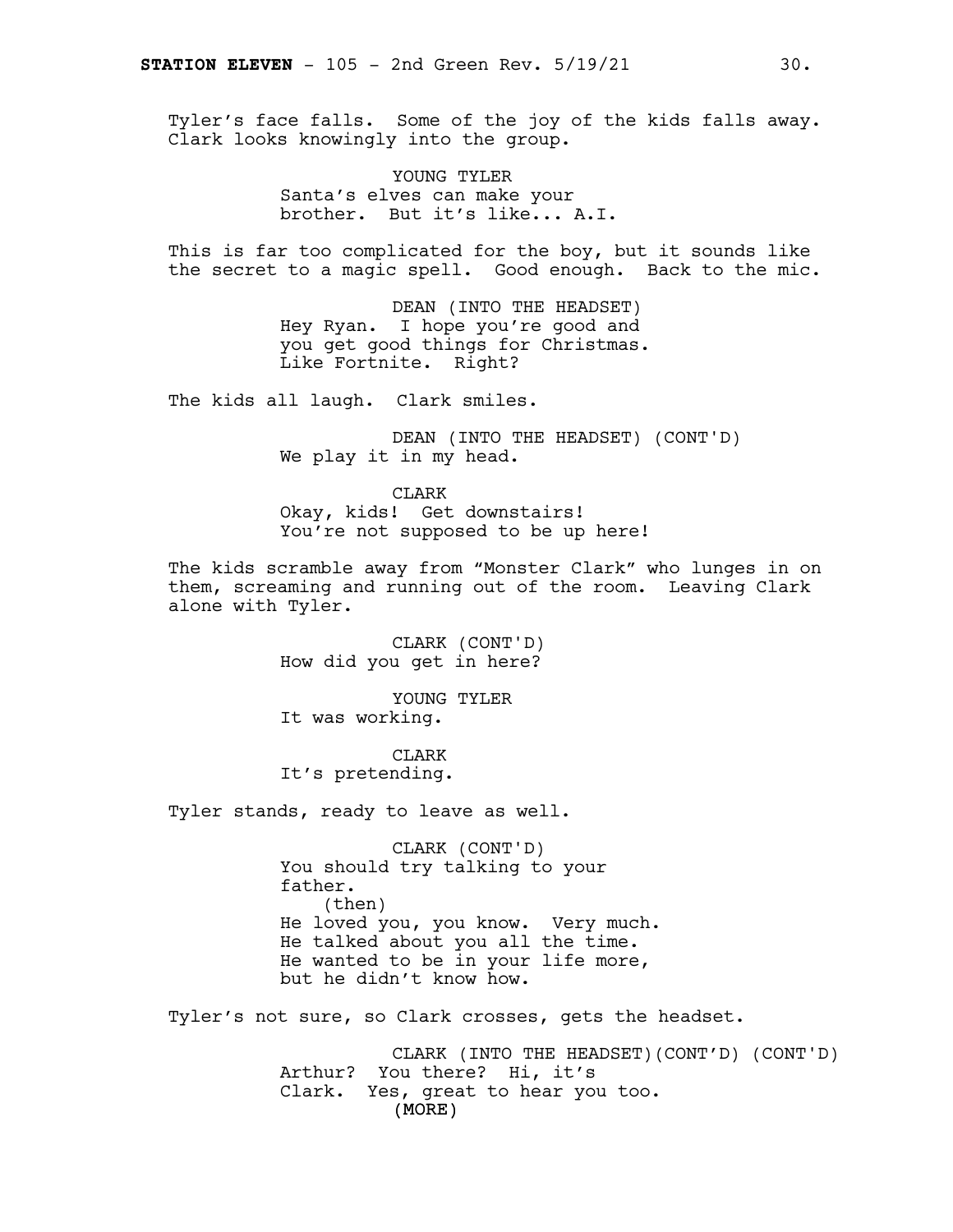CLARK (INTO THE HEADSET)(CONT'D) Listen, I'm sitting here with your son and -- I'm sorry to say it - but he's being a real nob. Asking all the kids to pretend but he won't play the game. Was he always like this? (pretend listening) He's right here, yes. Yes!

Clark pulls off the headset, holds it out. Tyler takes it. Puts it on.

> YOUNG TYLER (INTO THE HEADSET) Hey, Dad.

Tyler is looking right at Clark.

YOUNG TYLER (INTO THE HEADSET)(CONT'D) (CONT'D) I'm sorry I didn't get a chance to come see your play in Chicago. I really wanted to. And I was really excited. I-- I read it, even.

#### A34 **INT. ATRIUM - SEVERN CITY AIRPORT - Y0/D13 - DAY** A34

Elizabeth, still listening, tears up.

YOUNG TYLER (ON THE RADIO) *Not that I understood it. But... anyway. It's cool that you did King Lear.*

#### B34 **INT. AIR TRAFFIC CONTROL DECK - SEVERN CITY AIRPORT - Y0/D**B34 **13 - DAY**

YOUNG TYLER (INTO THE HEADSET) I dunno what else to say. I wish I could see you again.

Tyler removes the headset, hands it back to Clark.

CLARK How'd that feel?

YOUNG TYLER

Good.

Clark nods, smiles.

CLARK

Good.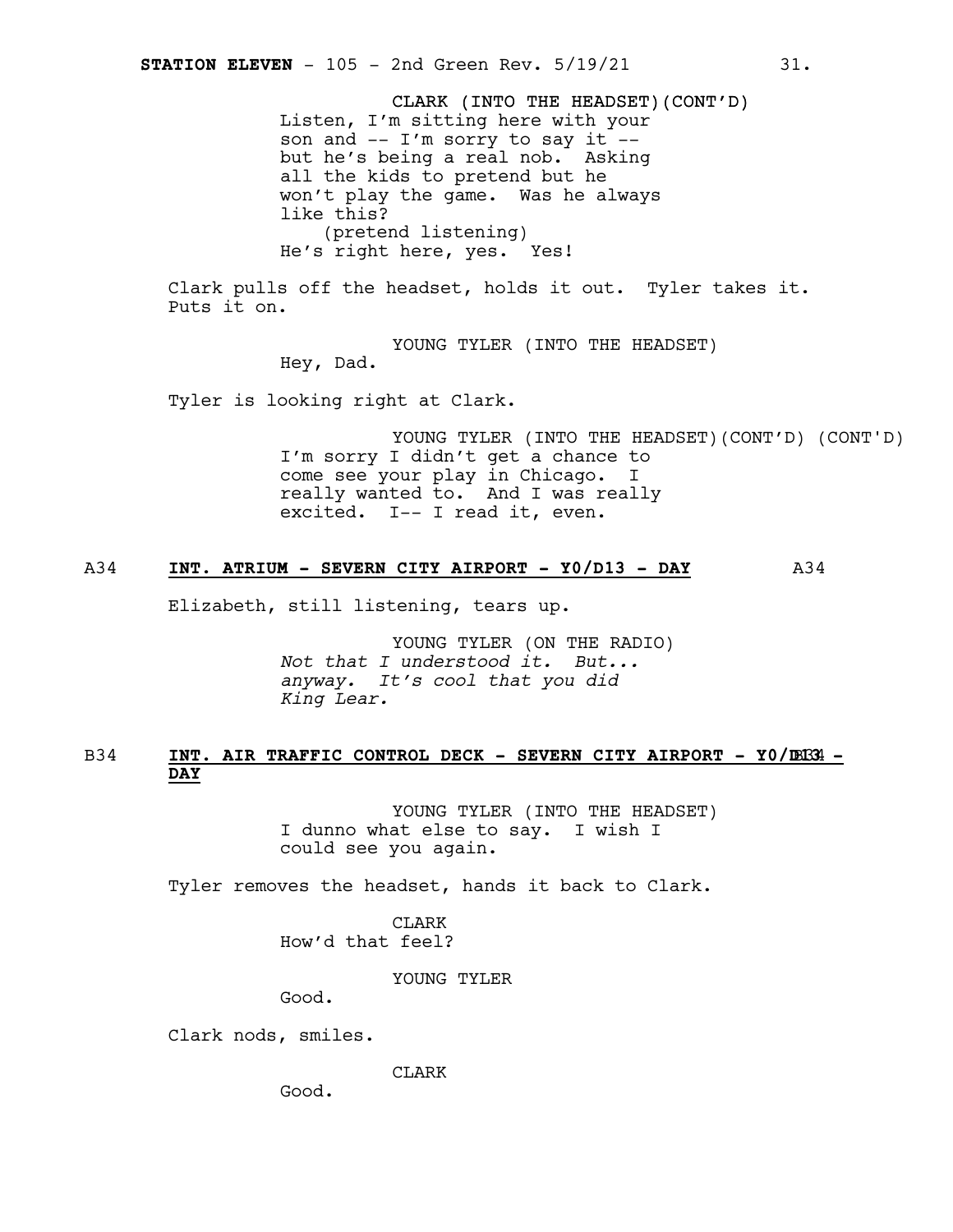| 35 | <b>OMITTED</b> | 35 |
|----|----------------|----|
| 36 | <b>OMITTED</b> | 36 |
| 37 | <b>OMITTED</b> | 37 |

#### 38 **INT. MAIN TERMINAL - SEVERN CITY AIRPORT - Y0/13 - NIGHT** 38

Later. Sean plays a guitar while Miles and Constance follow along on their instruments-- Miles on his uke and Constance on a piano app on an iPad, making their way through an instrumental version of "Don't Stop" by Fleetwood Mac.

Tyler sits with his device-- Elizabeth goes to him. He nods at his mom, then they both look as a group brings the GIANT PLATTER OF Jalapeño Poppers in, led by Clark. Elizabeth sits next to Tyler on another bucket. She's holding a WRAPPED PRESENT, looks at his screen.

When we come around, she sees he is reading text directly from Wikipedia. He *did* download it. The article he's reading is on **Capitalism**.

> YOUNG TYLER My hotspot stopped working, though.

He indicates a small black device with a fat SATELLITE antennae on it, powered down and dead. Elizabeth looks.

> YOUNG TYLER (CONT'D) Last thing I downloaded.

Elizabeth raises her eyesbrows a bit at the light reading. She rubs his hair, reads with him a bit.

> YOUNG TYLER (CONT'D) (indicates screen) What if I just deleted it?

ELIZABETH We'd just invent it again.

YOUNG TYLER Are you my Secret Santa?

ELIZABETH I'm not-- Can you put that away? Sorry.

Tyler shuts down his device. Sees she's flustered.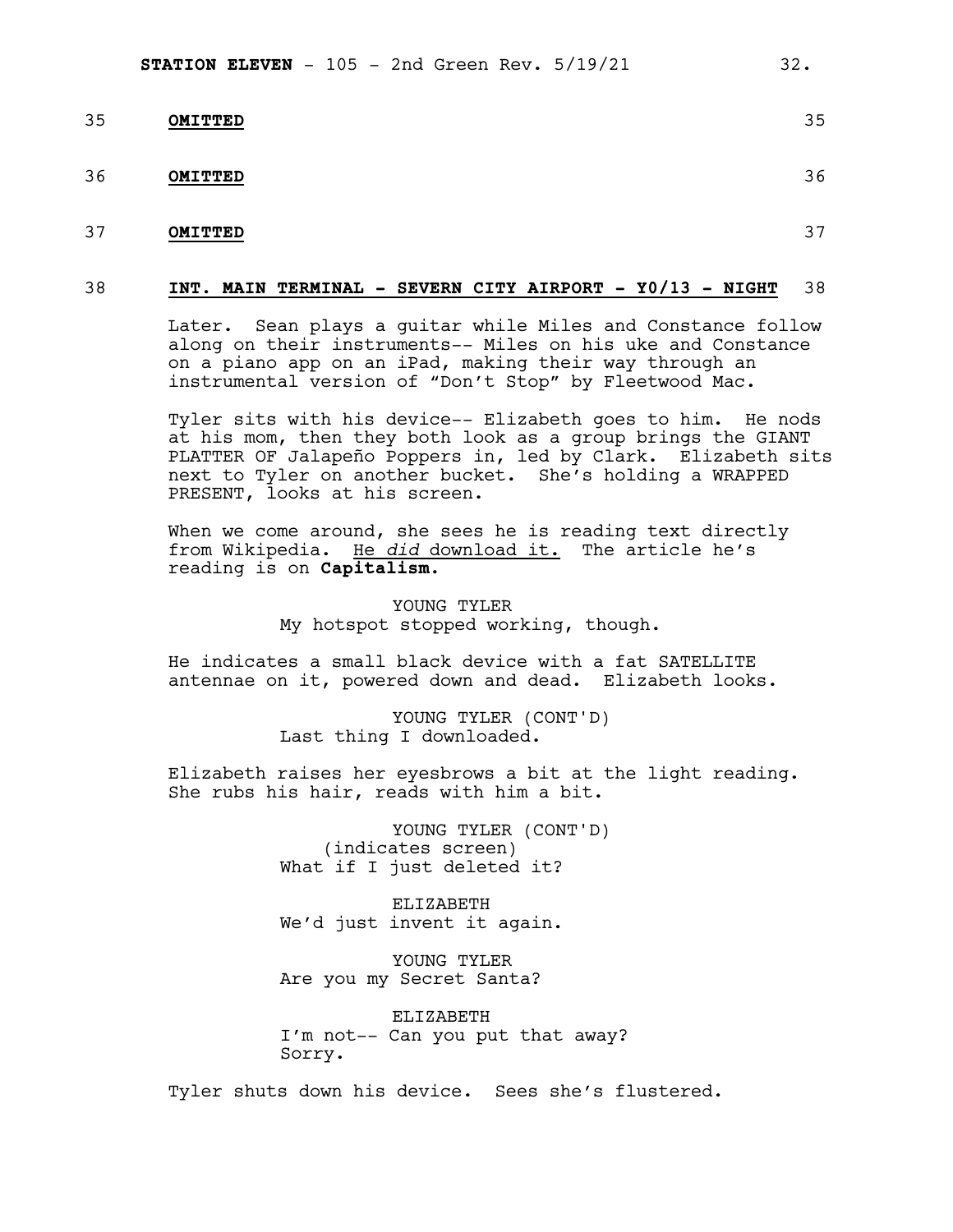ELIZABETH (CONT'D) I think we both know that Germany, the last years... (then) What your dad did hurt me. He just looks. Elizabeth presses forward. ELIZABETH (CONT'D) I don't know what it is about being here in this situation, but I... I dunno. There's not much left to drink. I'm off... *a lot* of medications. The world seems so raw, but... I feel like there's something good happening. With us. (then) I know Shay leaving... really hurt. (off look) I was relying too much on Brian... (then) But... Am I crazy? Do you feel it? YOUNG TYLER

Maybe it's just because dad's dead.

Elizabeth looks at her son a beat.

ELIZABETH He left you something.

She hands him the present, and he takes it, looks down. She nods him onward, and he pulls off the paper. It's a copy of *Station Eleven.*

> ELIZABETH (CONT'D) It's more a symbol than anything. But I had it in my bag. So.

Tyler looks at the book, flips it open, turns it over.

YOUNG TYLER The art's cool.

ELIZABETH The M.C. on the cover is for Miranda Carroll. Your father's first wife.

He flips through some pages, then goes back to the inside flap, sees an inscription from Arthur: **"Dear Tyler: This book is unique and beautiful, like you. I can't wait to see you and Mom at the premiere. Besos, Arthur."**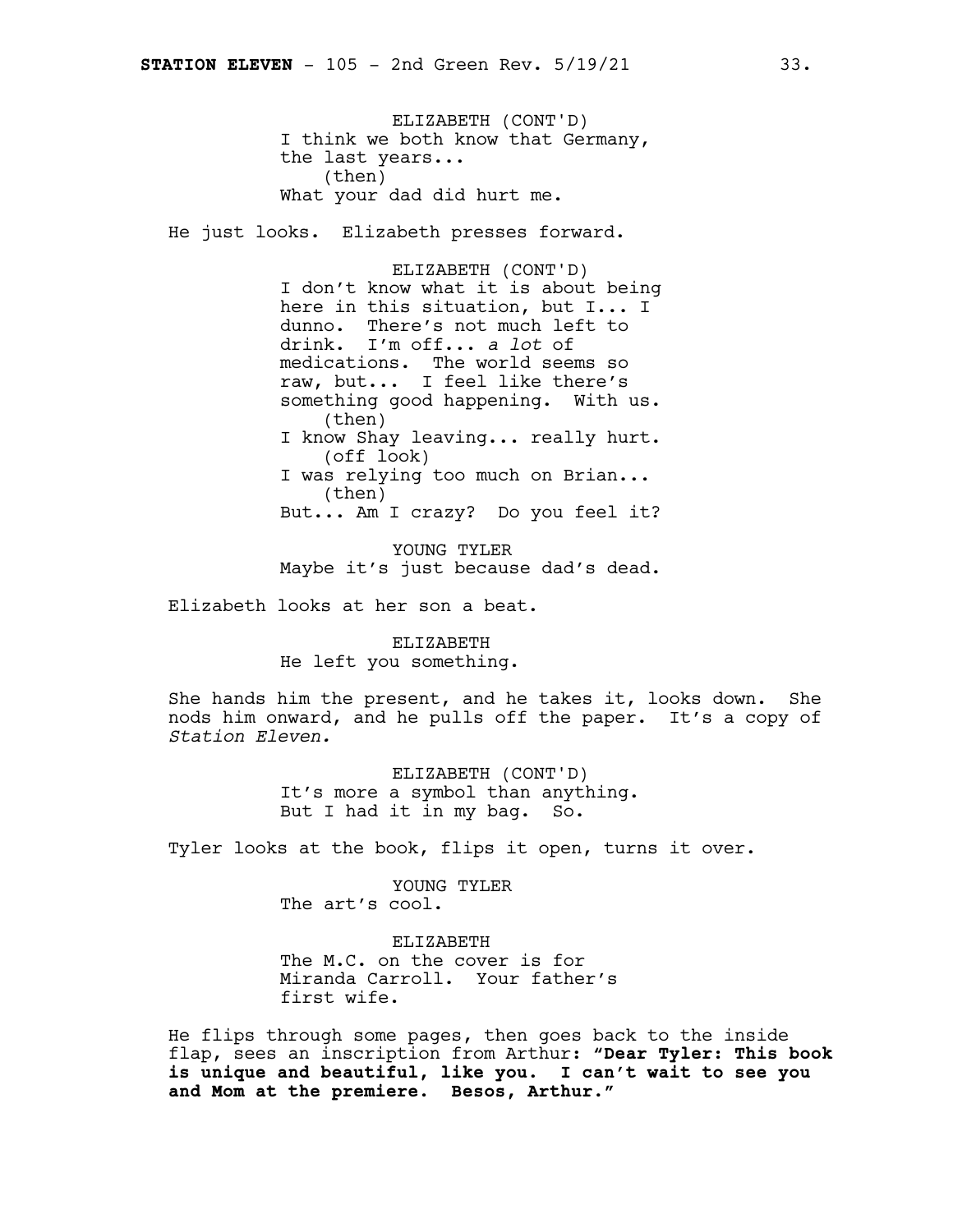(MORE) ELIZABETH (CONT'D) I'm giving it to you because he sent it to you.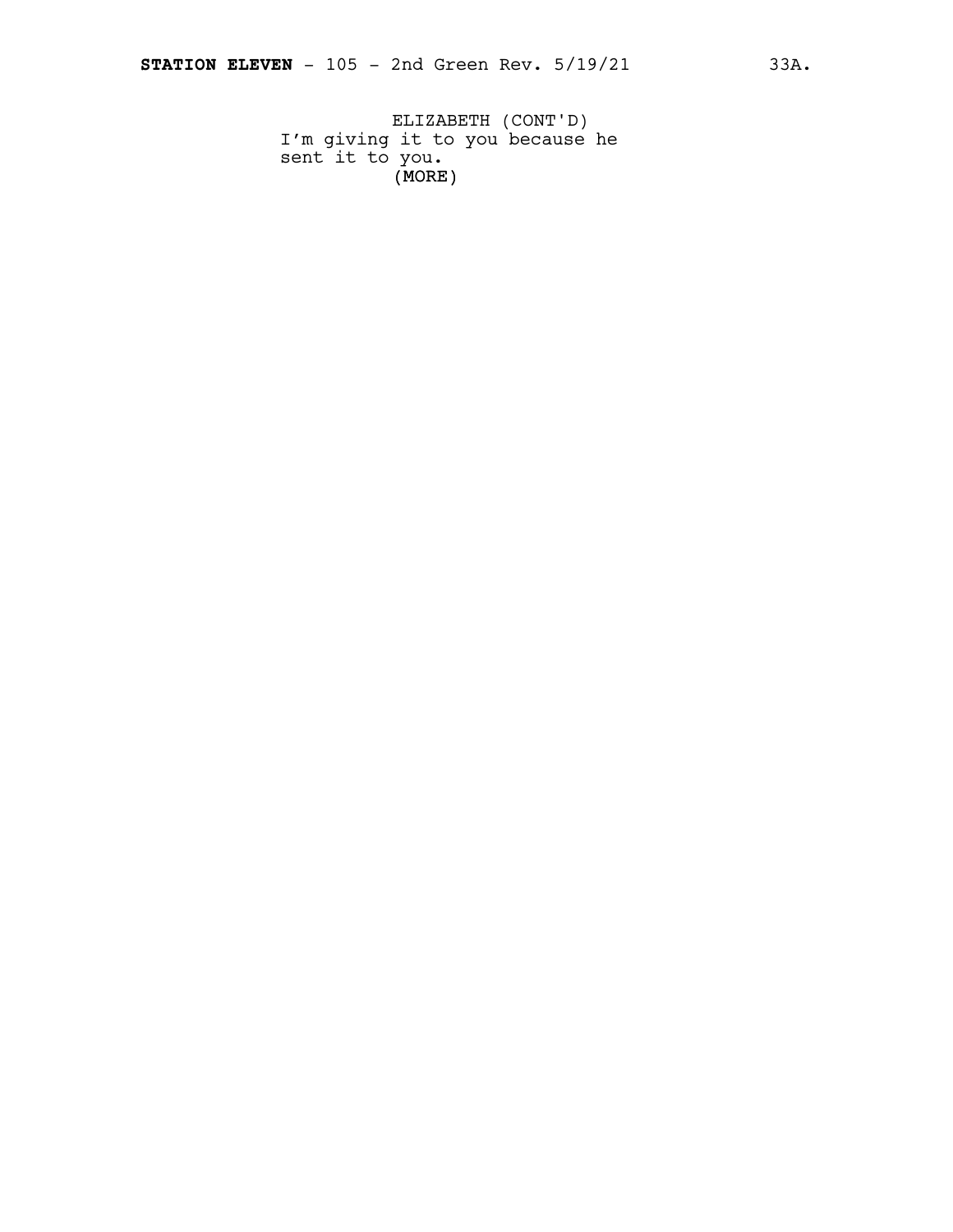ELIZABETH (CONT'D) A couple weeks ago. And I got it in the mail and I kept it from you.

Tyler looks at her, confused.

ELIZABETH (CONT'D) I've been doing that. For years. (crying a little) He's been sending you letters since the divorce. I usually... I burn them.

Tyler looks... suddenly hurt.

YOUNG TYLER

Why?

ELIZABETH Because I'm selfish.

Tyler stares at her. For some time. Until--

YOUNG TYLER It's okay, Mom. (then) This is really cool. It's probably about Dad. Right?

Elizabeth just smiles sadly back.

ELIZABETH Sure. Maybe.

He stands, pages through it. Starts at the beginning, device down on the ground. Wanders away toward the windows. Elizabeth watches him for a beat, sees Clark having a merry time...

#### 39 **OVER BY CLARK** 39

The mood is festive. They can survive! Clark is feeling great, chatting and having a good time. He chuckles as Elizabeth comes up to him.

Looks to Tyler, who is staring at the Ghost Plane, almost in a trance.

Clark looks back to Elizabeth. Doesn't notice as Tyler walks away.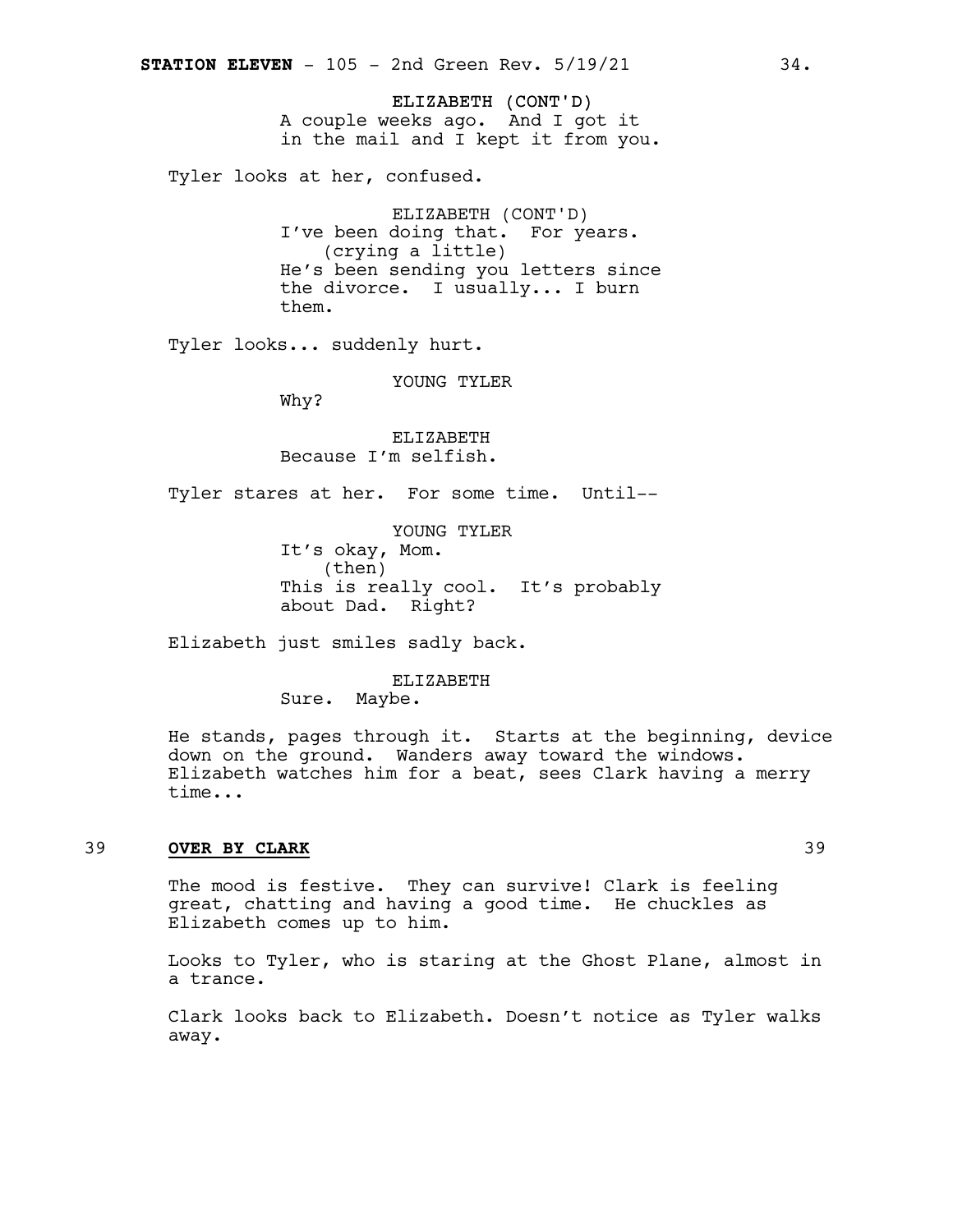CLARK (to Elizabeth) Everything all right?

ELIZABETH He can tell when people are lying.

CLARK What have you been lying to him about?

ELIZABETH That Arthur kept trying.

Clark looks at her, the two of them seemingly, finally, on the same, deeper wavelength.

CLARK

It was just like Arthur to leave before everyone else, wasn't it? Almost like the fucker did it on purpose.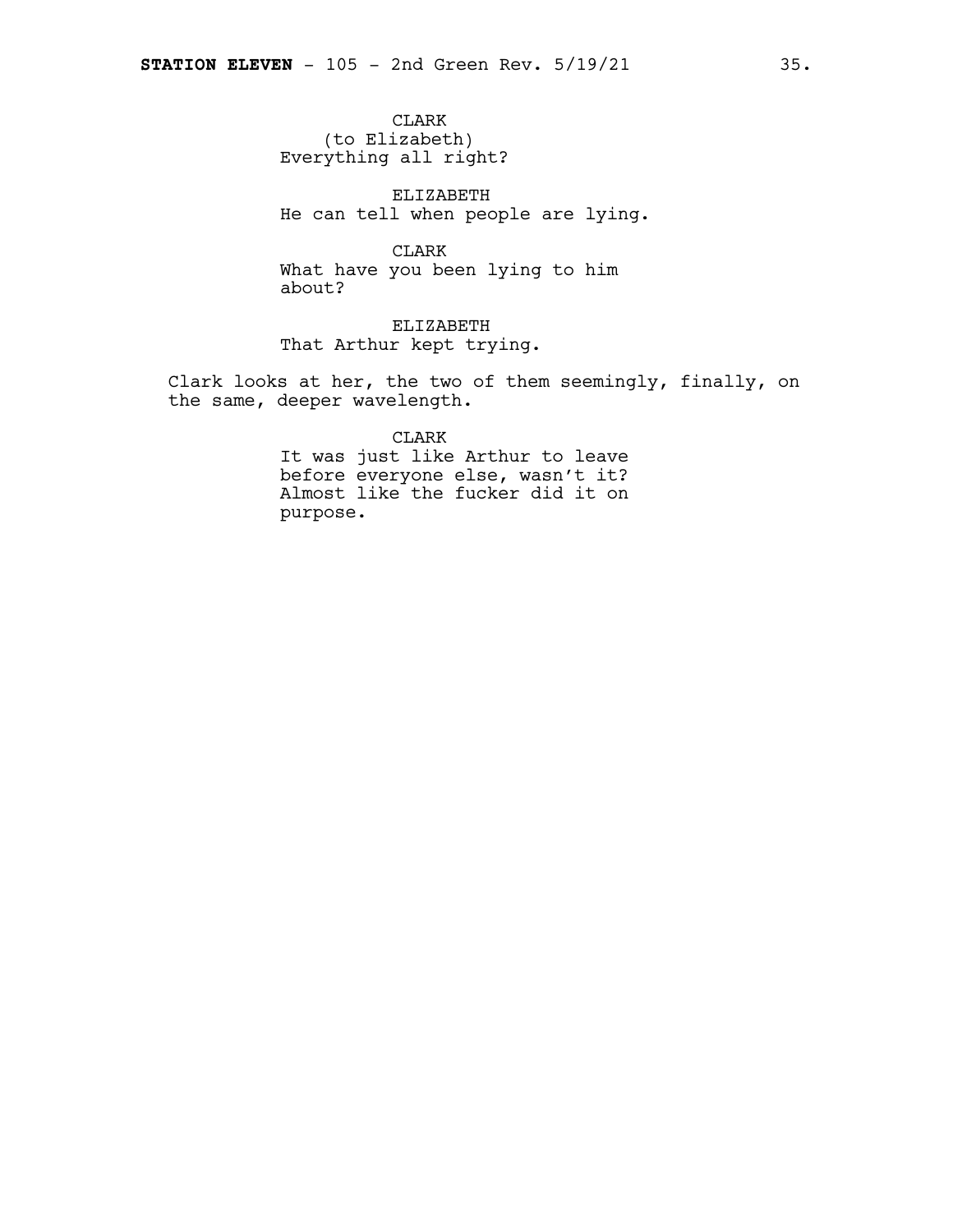She receives it as a joke, mostly, hesitating only slightly before nodding her consent. Clark looks around at the group. Suddenly points to the food.

> CLARK (CONT'D) *LET'S EAT SOME FUCKING JALAPENO POPPERS!*

CHEERS erupt, and Miles starts the whole group off with "We Three Kings." They are deliriously happy as they sing.

#### A39 **INT. JETWAY - SEVERN CITY AIRPORT - Y0/D13 - NIGHT** A39

Tyler walks through the JETWAY. He reaches the end, the open air. Sits down at the edge and lets his feet hang off. Pulls out *Station Eleven* and starts reading:

Page 70. Caption: **"I am at my best when I'm escaping."** Dr. Eleven sneaks out of a door to an empty hallway; at the very end, THE GHOST OF CAPTAIN LONAGAN LOOMS!

He hears a *THUNK*.

He looks up and sees that one of the plane's emergency exit doors has fallen open, and there's a **FRAIL MAN** climbing out onto the wing. His eyes go wide.

#### 40 **EXT. GHOST PLANE - SEVERN CITY AIRPORT - Y0/D13 - NIGHT** 40

Tyler walks up to the plane. The Frail Man flops off the wing onto the ground, panting. Looks up at Tyler, who stands before him, still holding the book, in awe.

FRAIL MAN

Help me.

#### 41 **OMITTED** 41

#### 42 **INT. MAIN TERMINAL - SEVERN CITY AIRPORT - Y0/13 - NIGHT** 42

Clark shoves a popper into his mouth, coating his beard, happy to finally fill his belly, trying to join in on "We Three Kings" when he can, smiling at the merriment...

He spots Miles, goes to him. Miles smiles when he sees him, steals a popper off Clark's plate.

> CLARK Time moves faster here.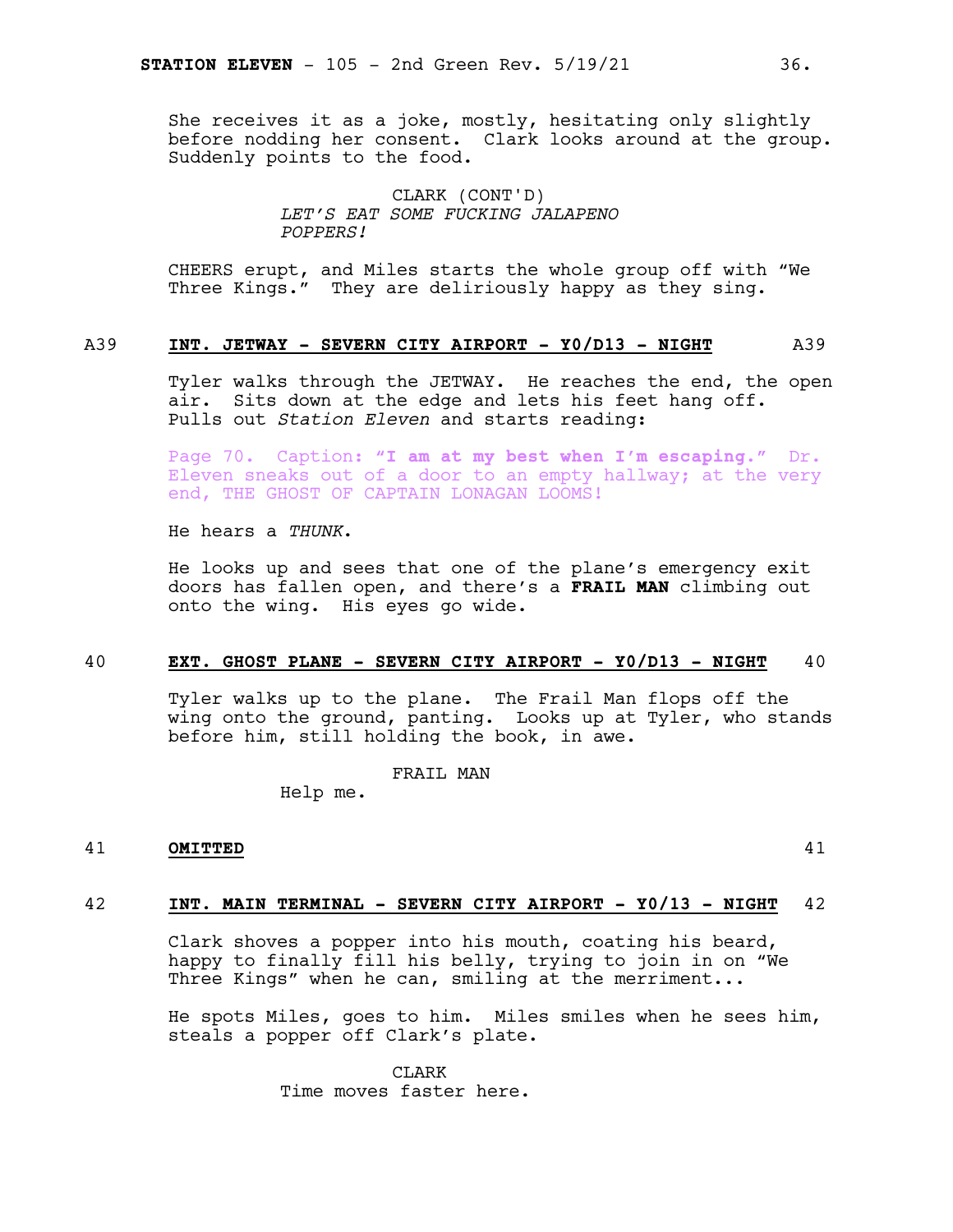MILES

How so?

CLARK Two weeks feels like an eternity.

Clark leans in to KISS Miles--

And the kiss is interrupted by *SCREAMING*--

The singing immediately stops, and Clark turns to see Tyler standing at the edge of the crowd with the Frail Man. Tyler is terrified. Everyone is staring, stunned and horrified. Silent. Clark steps toward him.

> CLARK (CONT'D) Tyler. Who *is* that?

YOUNG TYLER This is Mr. Jefferson. He was on the Gitchegumee plane.

Elizabeth steps out from the group with Angela nearby.

ELIZABETH Get away from him. Come here.

STANLEY He's probably infected!

The crowd all GASPS. Parents hold their kids tight.

YOUNG TYLER He's not. He has to be immune. He didn't get it, but they all did. (then) He was in there and he didn't get it. (waiting) That means there's still people out there. The world's still there!

Tyler and the man start moving again, but the crowd begins to shriek. Tyler looks confused by all the commotion.

> ELIZABETH Get away from that man, Tyler! *Tyler, stop touching him! Now!*

Clark glances and sees that Miles has drawn his sidearm and is pointing it at the man and Tyler. Miles glances, Clark gives an almost *imperceptible* nod.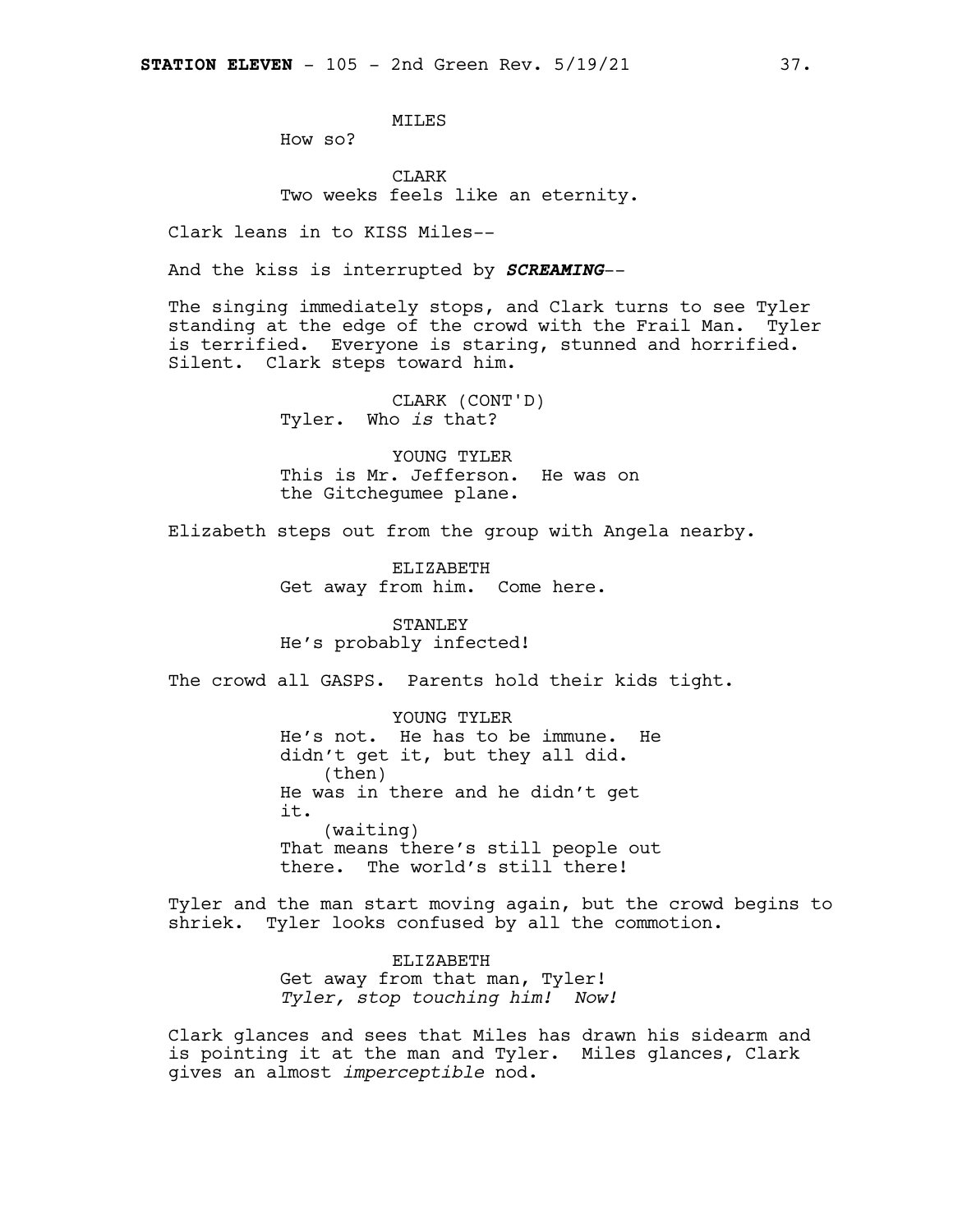#### CONSTANCE

Zombie!

#### YOUNG TYLER He's just thirsty.

*CRRAACKKK!* A shot rings out and the Frail Man takes a clean bullet TO THE HEAD, falls backward, and lies dead beside a BLOOD-COVERED TYLER, stunned.

Elizabeth RUNS TO TYLER. Tyler's just staring at Miles, now. Because the gun is still up.

> CLARK Elizabeth! *Don't!*

But he's too late. A mother is a mother, and she throws her arms around Tyler, still in shock about what happened. Only now staring at Miles, who's still holding the gun up.

> **MTT.ES** They're both... infected.

ELIZABETH Put down the gun, Miles. *PUT IT DOWN.*

MILES Elizabeth? I need you to get outside. Right now.

No one in the crowd moves. Elizabeth looks around at all of them, stunned.

ELIZABETH HE'S WASN'T SICK. HE WAS IMMUNE. GARRETT We don't know there *is* such a thing!

ELIZABETH (CONT'D) It just got proven, you idiots! MILES What should I do?

Miles, losing certainty, turns to look at Clark. Clark sees now that his triumvirate... is in shambles.

He looks out at the crowd, who have all almost universally adopted a look of hostility and mistrust. Constance is near the front of the group.

> BARB Exile them.

GARRETT Just *shoot them,* Miles.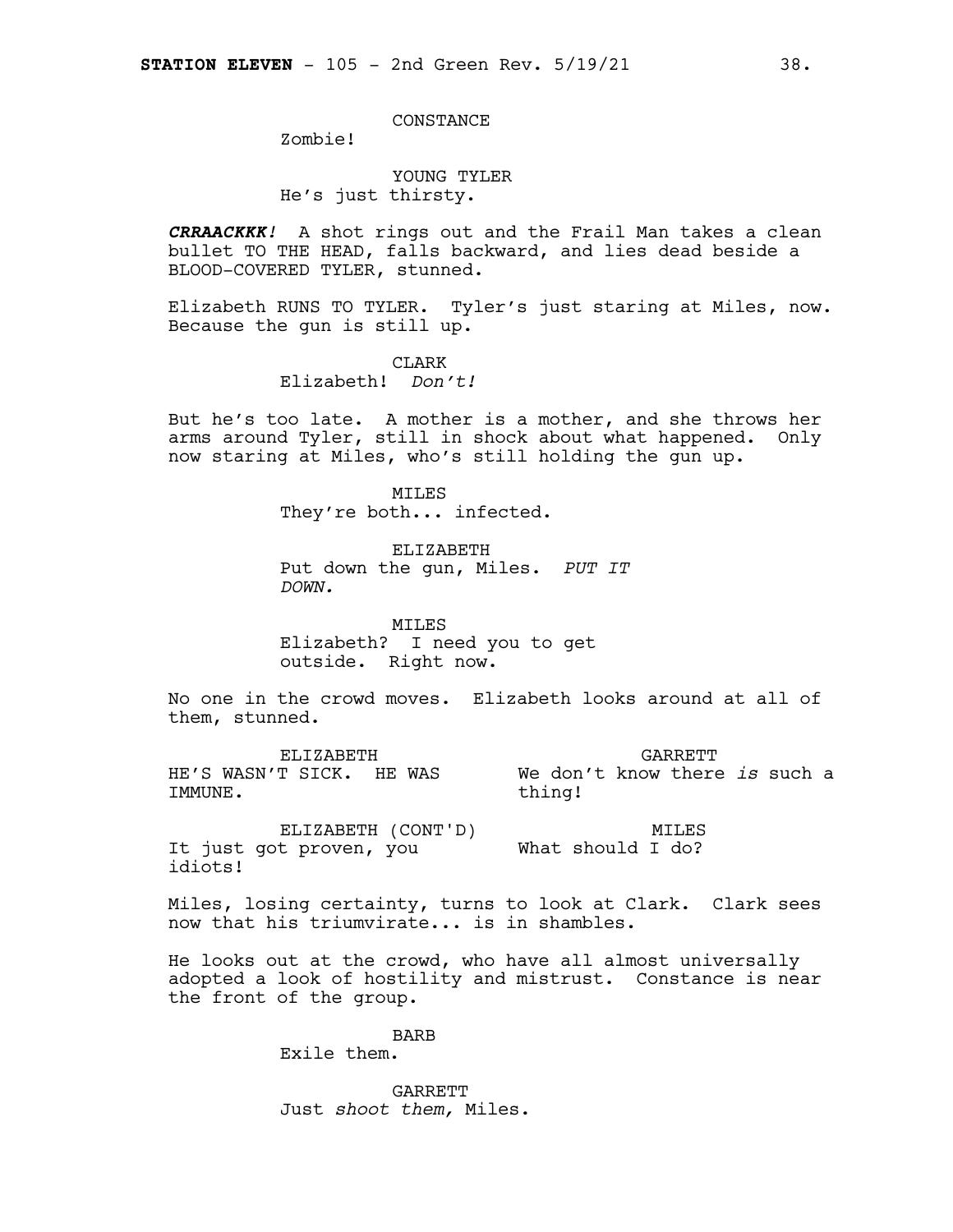CLARK CALM DOWN! EVERYBODY JUST CALM DOWN! WE'RE NOT MONSTERS.

Clark, getting his bearings, tosses his food. He looks at the crowd again, then at Miles, then back to Elizabeth.

> ELIZABETH Tell him to put down the gun.

#### MILES

Clark??

TIGHT ON CLARK, who... is having a HARDER TIME MAKING A DECISION THAN HE SHOULD. *CLARK, WHY ARE YOU TAKING THIS LONG??? COME ON, CLARK.*

Clark stares, some long-repressed... something flashing in his eyes for a moment. Everyone's looking to him.

#### **CLARK**

I'm in charge.

He's in charge. For the first time, ever.

CLARK (CONT'D) We'll quarantine them.

This solution is immediately DIVISIVE, making the crowd break out in instantaneous-argument. Miles doesn't like it, is holding himself back.

> CLARK (CONT'D) The private plane in Hangar G. The batteries still work, they'll have heat. Food. They'll stay inside for a week. Then we'll know.

Clark and Elizabeth lock eyes.

CLARK (CONT'D) It's a fair compromise. We want our friends back in our community. But the group won't be able to accept them back without knowing. (frustrated) This is actually scientifically shown.

Miles still has the gun up. A few different people are whispering in his ear. He glances at Clark.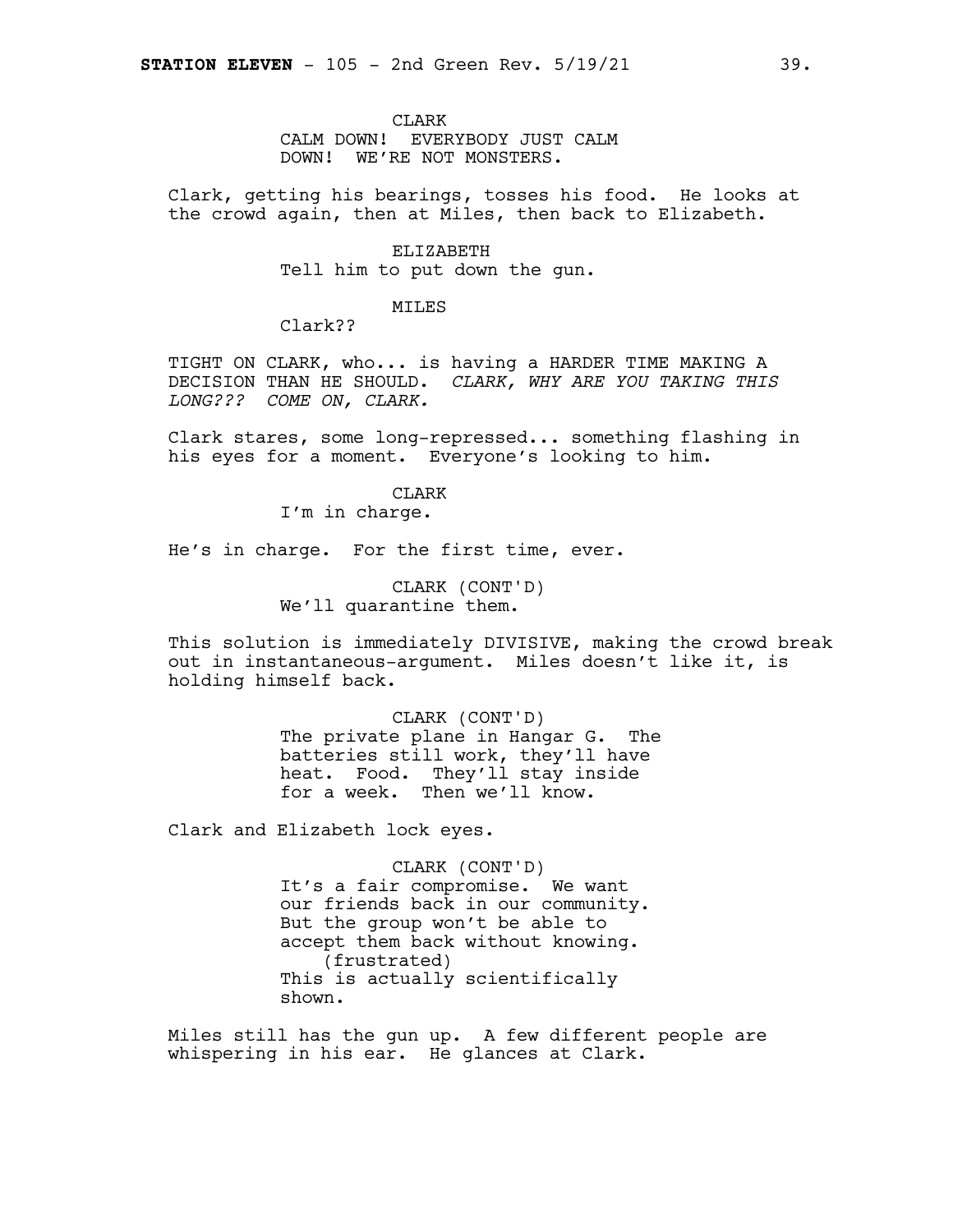**MTLES** Week's not enough. (then) A month.

There's agreement in the crowd. Elizabeth stares, thinking about it. Clark begs her with his eyes.

> ELIZABETH Okay. Okay, we'll go. We'll go right now.

She backs away from them, toward the darkness of the east runway. Tyler's eyes are now trained on Clark's until they disappear into the shadows...

> CONSTANCE (PRE-LAP) *When your people go out to battle their enemy, by whatever way you send them, and they pray to the Lord...*

#### 43 **INT. ATRIUM - SEVERN CITY AIRPORT - Y0/D41 - DAY** 43

A **PRAYER GROUP**, led by Constance and including Angela, Barb, Garrett and several others, is sitting in a circle. They're reading from a few Bibles, sharing because there aren't enough to go around.

#### **CHYRON: DAY 41**

Constance is reading aloud.

CONSTANCE *"Then hear in heaven their prayer and their pleading, and maintain their cause. When they sin against you, for there is no person who does not sin, and you are angry with them and turn them over to the enemy..."*

#### 44 **INT. PRIVATE JET - SEVERN CITY AIRPORT - Y0/D41 - CONTINUOU**44**S**

Tyler sits in a chair on a plane, staring down at *Station Eleven*, eyes devouring it. [Pages 46-47: Dr. Eleven sits hunched, head in hands, in the PRIVATE STUDY. The whiskey bottle and two empty glasses on the table next to him. He's taken his shoes off, too. But not the helmet. Never the helmet. Captain Lonagan sits across from Dr. Eleven, their usual setup, his glass of whiskey pressed against his temple.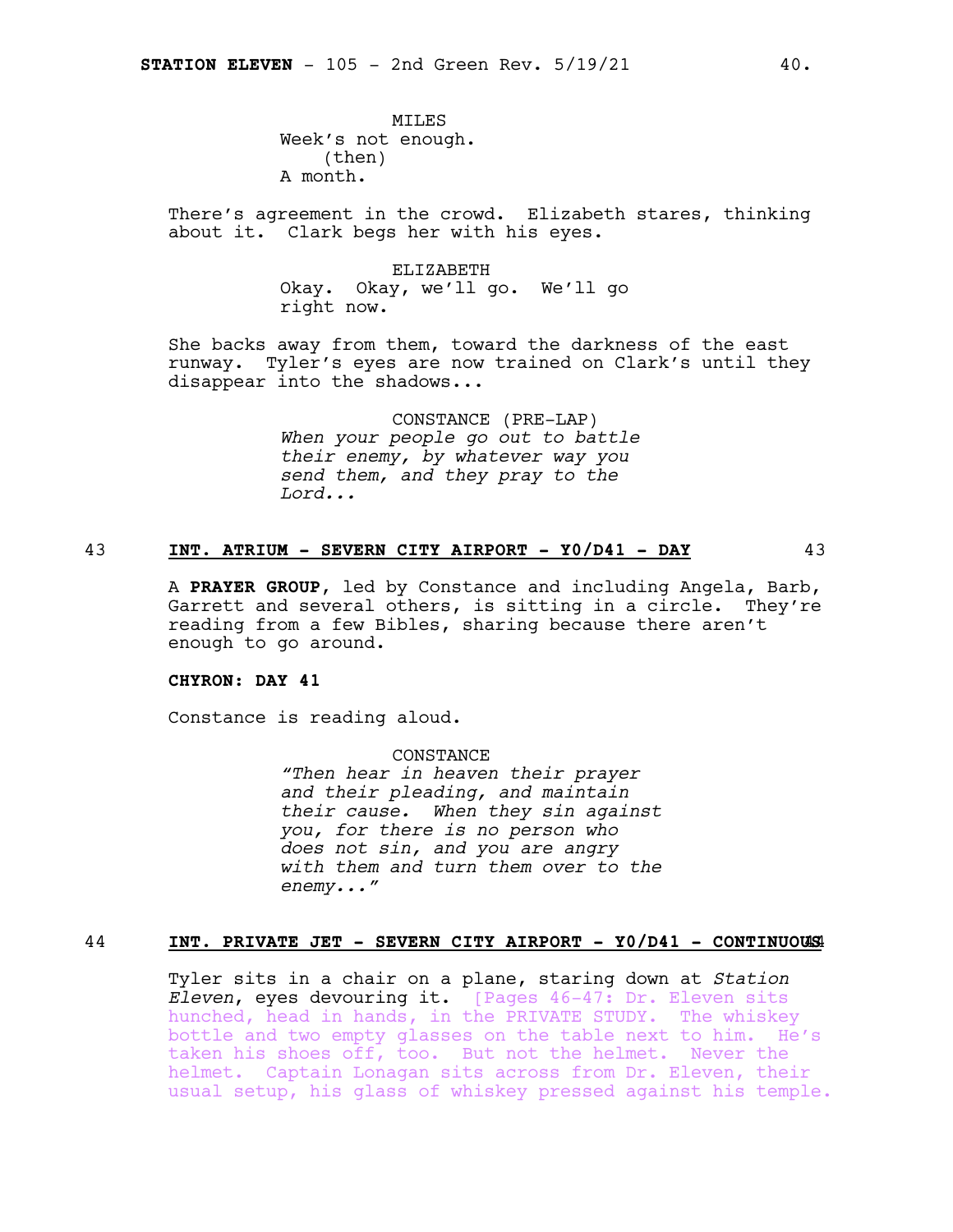**CAPTION:** "**Then you will ask: what is my job?" DIALOGUE:** Lonagan: **"Fuck."** Dr. Eleven: **"Is she in the holding cell?"** Lonagan: **"K? She's in the infirmary."** Dr. Eleven: **"You gave her access..."** Lonagan: **"In exchange for a truce. What happened before..."** Dr. Eleven: **"To them, there is no Before."**]

He closes his eyes, then, muttering quietly. Behind him, in another chair, Elizabeth looks at his lips moving.

> ELIZABETH You haven't looked up from that thing in three weeks.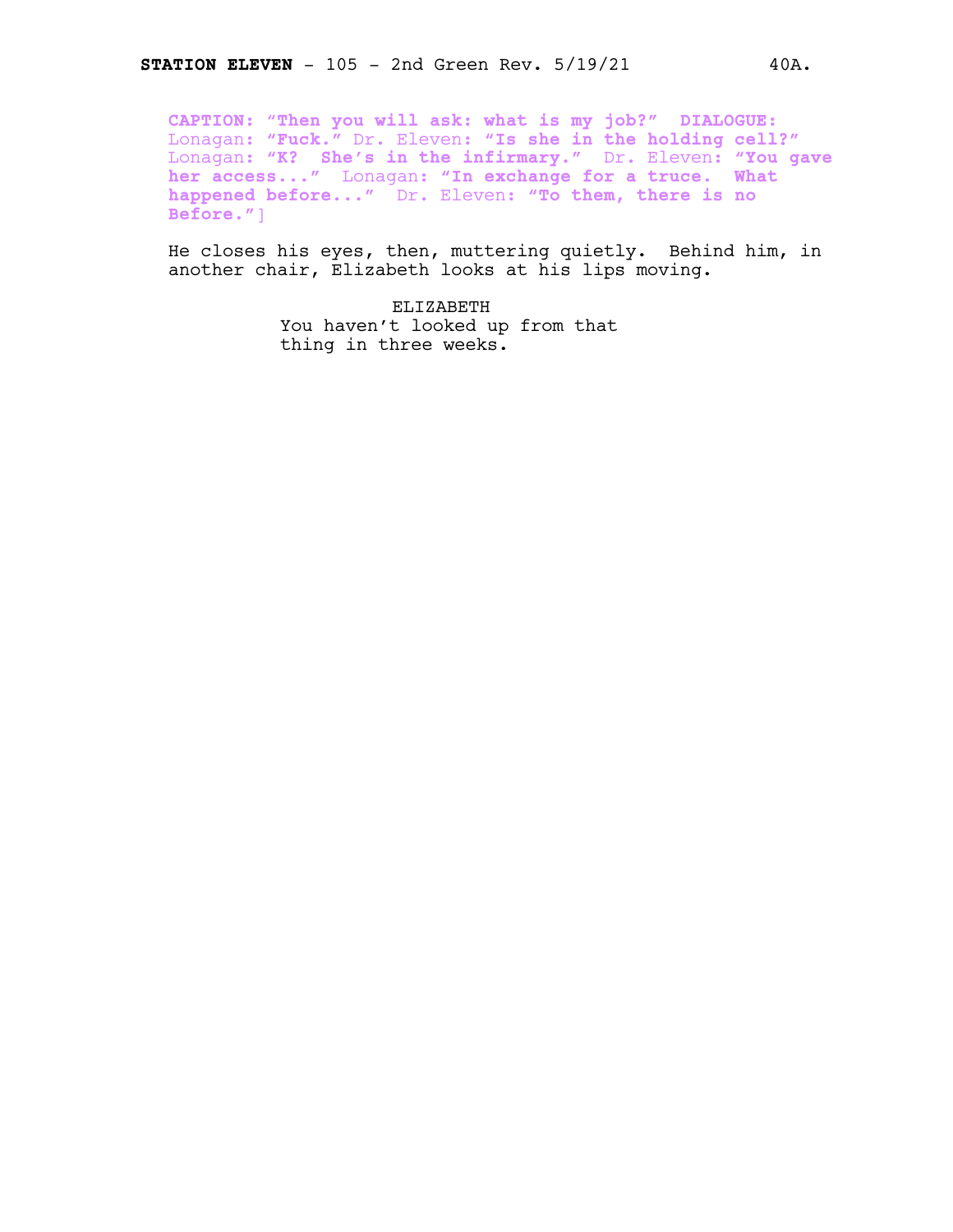Tyler ignores her, continues to "pray".

ELIZABETH (CONT'D) What are you doing?

Tyler ignores her.

CONSTANCE (V.O.) *"If they repent and implore your favor, saying 'We have sinned and done wrong, we have acted wickedly'...*"

#### 45 **INT. AIR TRAFFIC CONTROL DECK - SEVERN CITY AIRPORT - Y0/D4**45**1 - DAY**

Clark, ravaged by guilt, sits in the control tower, staring out at the tarmac, drinking the last of a TINY BOTTLE of Alt-Gray Goose vodka, tosses it in the trash, stares back at the Gitchegumee Air jet.

> CONSTANCE (V.O.) *"If they return to you with all their heart and all their soul in the land of their enemies who have taken them captive..."*

He pulls out his lighter, starts *CLINK* it compulsivesly.

#### 46 **OMITTED** 46

#### 47 **INT. HANGAR G - SEVERN CITY AIRPORT - Y0/D41 - DAY** 47

Miles, stripped down to a t-shirt, has the battery of the floor scrubber semi-disassembled, and is tracing the wires.

> CONSTANCE (V.O.) *"Then hear their prayer and their pleading in heaven, your dwelling place..."*

He holds a red wire and yellow wire delicately, sits crosslegged, looks down at a LIGHTBULB on the floor. Then lowers the wires, touches the bulb, and smiles as the lightbulb lights up.

He glances over his shoulder, sees the private jet sitting there. Grim. Hopes he made the right choice.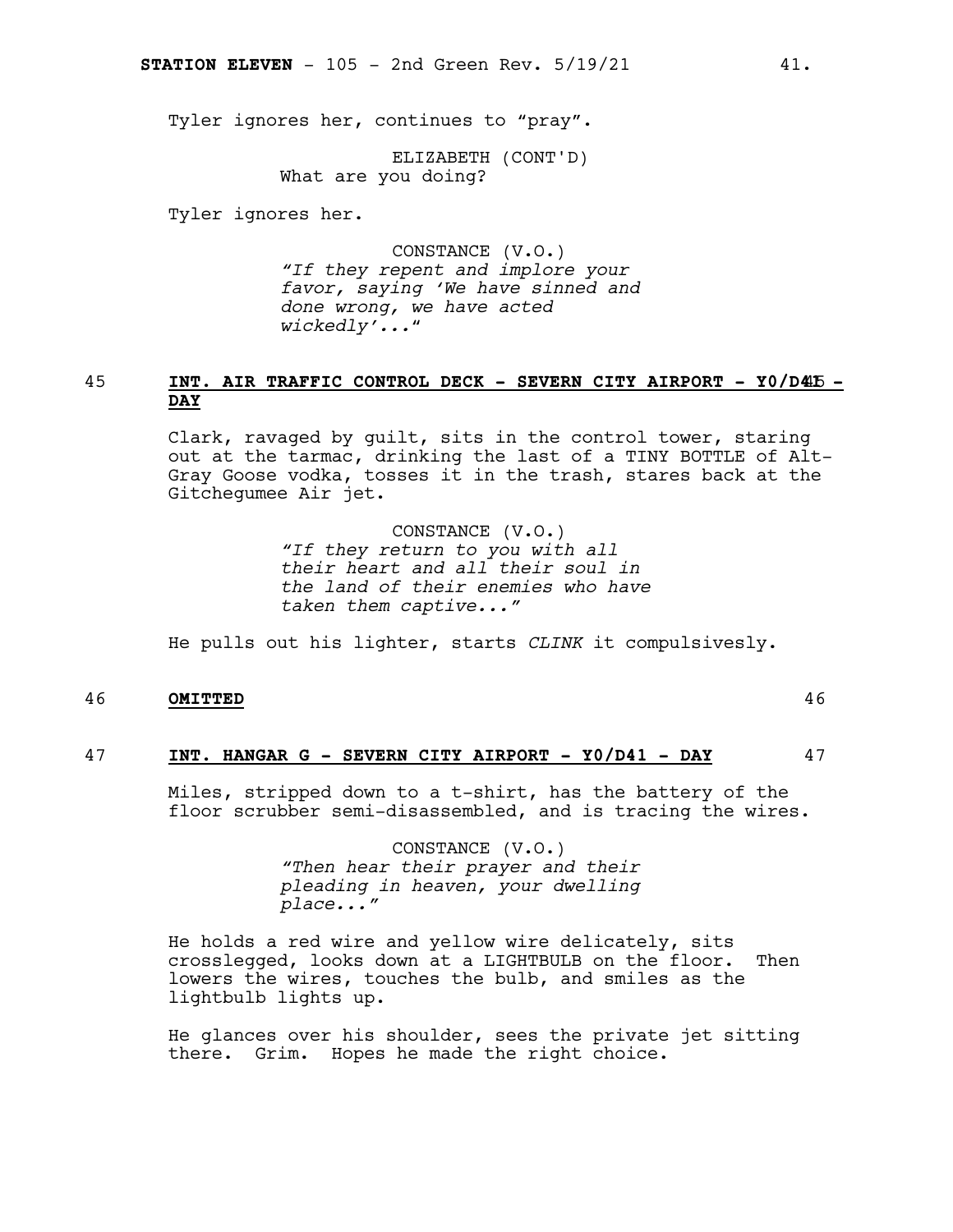#### 48 **INT. HANGAR G - SEVERN CITY AIRPORT - Y0/D42 - DAY** 48

Clark, wearing a white N95 face-mask THAT WE ALL KNOW SO WELL WE CAN'T STAND IT, comes into the eerily empty Hangar G wearing, walking with a plastic bag.

Miles climbs the steps and starts loosening the ratchet straps that secure the door of the private plane, as Clark stands, waiting. Glances and sees Tyler in the window, staring at him.

**CHYRON: DAY 42**

He goes to the private plane. Elizabeth and Tyler both step to the stairs, look down.

> CLARK Are you okay?

ELIZABETH What are you wearing?

Elizabeth looks at Miles, steps past him.

**CLARK** Some of the people inside said they'd feel a little more comfortable if you wore these, too. Just for a little while. That OK?

Two MASKS. Not even as nice as Clark's white one. Tyler looks to his mom, then the masks. Back to his mom.

YOUNG TYLER

I told you.

Elizabeth glances at Tyler, then steps down, takes them.

CONSTANCE (PRE-LAP) *"...and forgive your people who have sinned against you and all their wrongdoings...*

#### 49 **INT. ATRIUM - SEVERN CITY AIRPORT - Y0/D122 - MORNING** 49

**CONSTANCE** *...which they have committed against you.*

Elizabeth sit at the prayer group with nine other people, the last line sitting in the air as Constance looks at her, then away. She has a WALKIE clipped to her hip.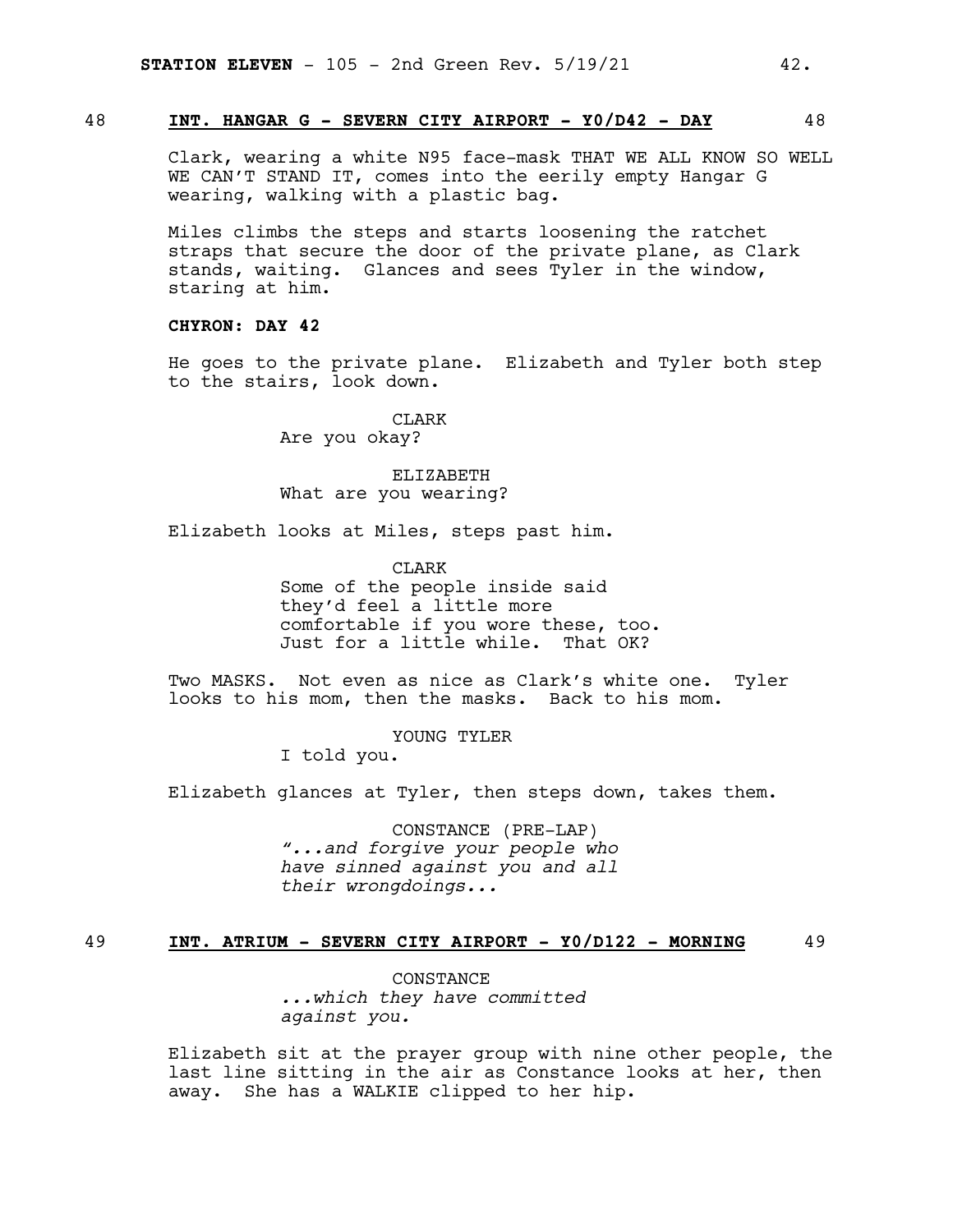#### **CHYRON: DAY 122**

Constance is reading from the Bible while the others listen.

CONSTANCE (CONT'D) *... And make them objects of compassion before those who have taken them captive, so that they will have compassion on them."*

Elizabeth stands and heads for the door.

#### 50 **INT. AIR TRAFFIC CONTROL DECK (MUSEUM OF CIVILIZATION) -** 50 **SEVERN CITY AIRPORT - Y0/D122 - MORNING**

TIGHT ON a FIRST-GEN IPOD, laid delicately out on a table. We PULL BACK to find Clark neatly arranging a half-dozen or so items, each with a label. His own iPAD is there with the other stuff. As is a FLIP-PHONE and JERRY MERCER'S ID BADGE. And MILES'S GUN. In his hands, still, is TYLER'S DEVICE. WE GLIMPSE what he's looking at-- or *playing*, rather-- SIM CITY, the old game of building whole civilizations. The door behind him opens, and Clark looks back to see Elizabeth entering. He turns off the device and sets it down.

CLARK

Any luck?

ELIZABETH Not yet. What... is this place?

Elizabeth looks around at the tables and the objects. Clark walks her way. He is wearing a MINK STOLE.

> CLARK How long has Tyler been missing, this time?

ELIZABETH I'm sure he's just in the vents.

CLARK

He'll show up. He always does.

She comes in, sits down, looks out at the tables. She closes her eyes, exhausted and rattled. Rubs her face. Clark comes over, rubs her shoulder kindly.

ELIZABETH

He hates me.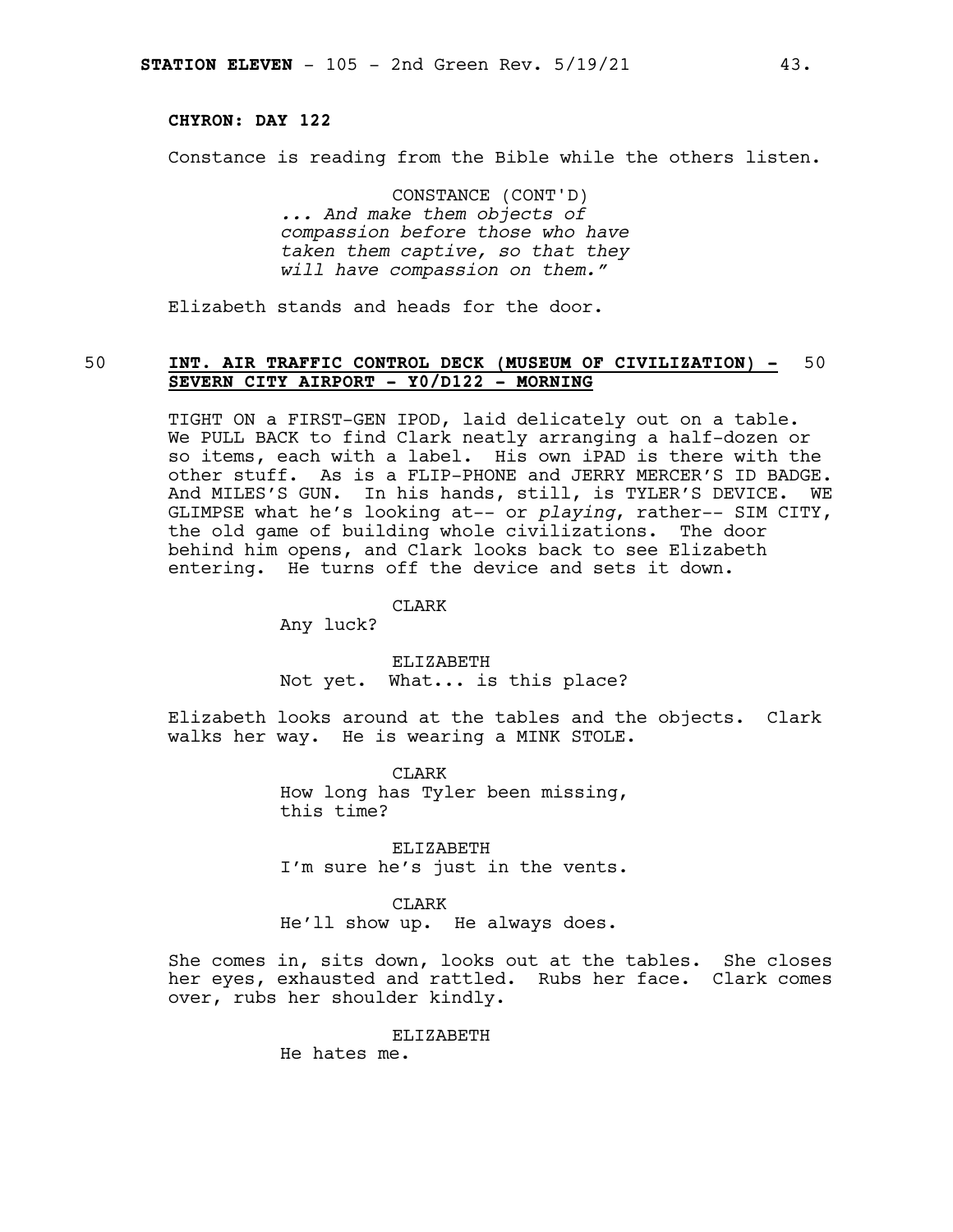#### CLARK

Why?

ELIZABETH Because I don't hate you.

CLARK We did what we had to do. And we all survived.

ELIZABETH

Did we?

Elizabeth looks back at him. Not in defiance, but honestly... lost.

#### CLARK I'm making a museum. (then) A tribute to the best of the old days. To remember how good we used to have it. Aim for something... To get back to. Talking to the dead through the radio system feels macabre. This is better.

Elizabeth stares. Clark seems irritated by her indifference to his visionary marketing.

#### ELIZABETH

He doesn't sleep. Since then. He's always been confused about ghosts, but this whole thing... it brought out something else... There was bullying in Berlin...

CLARK Are you drunk?

ELIZABETH Lemonade antifreeze spritzers. (then) Is that a mink?

# CLARK

It's cold up here.

Clark sighs, gets up, goes and sits next to her.

#### CLARK (CONT'D)

He'll get over it. He can't stand humiliation. For whatever reason, he took the quarantine as that...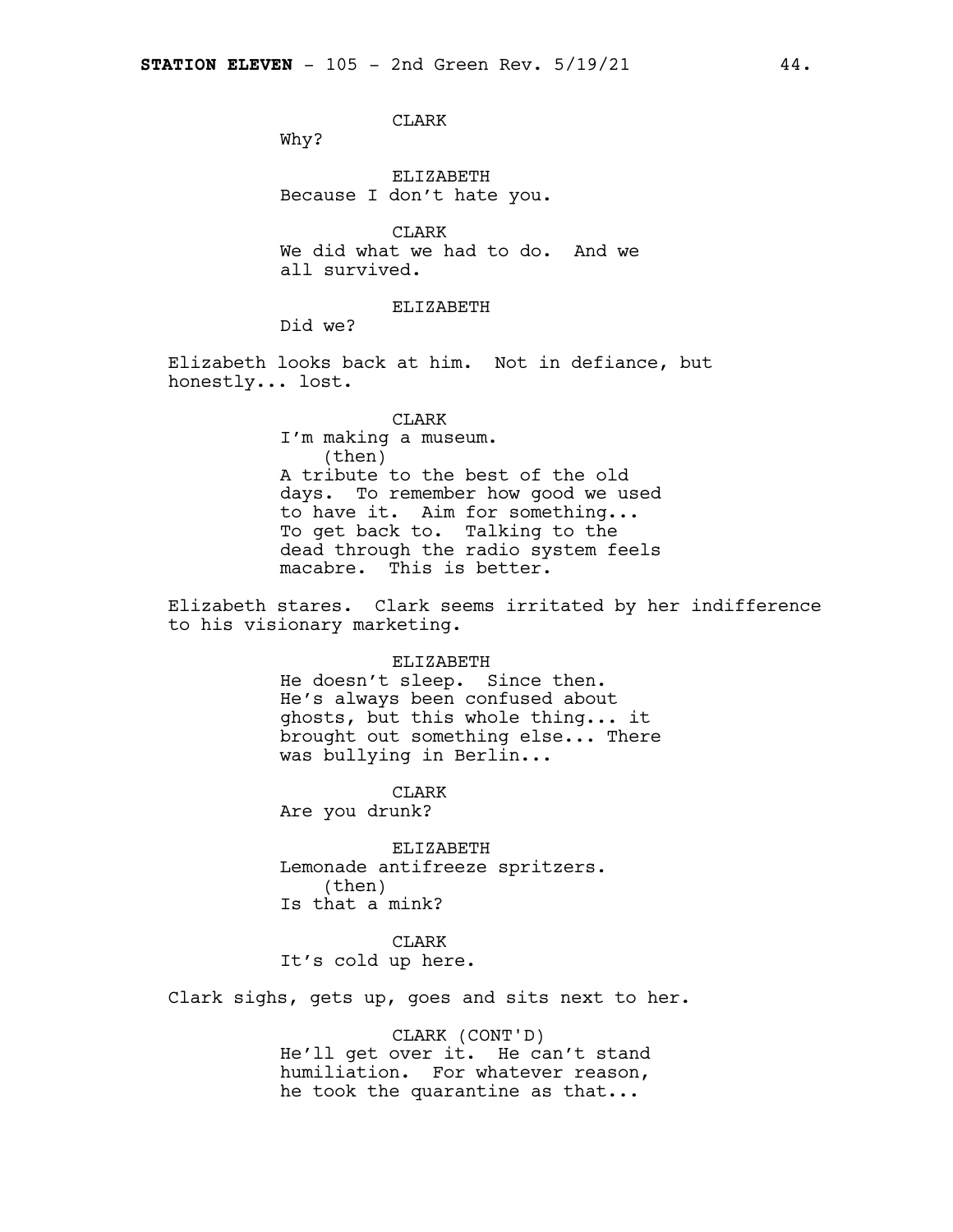ELIZABETH Do you hate Tyler because you hated Arthur?

CLARK I don't hate Tyler.

Elizabeth looks at him like he shouldn't be surprised.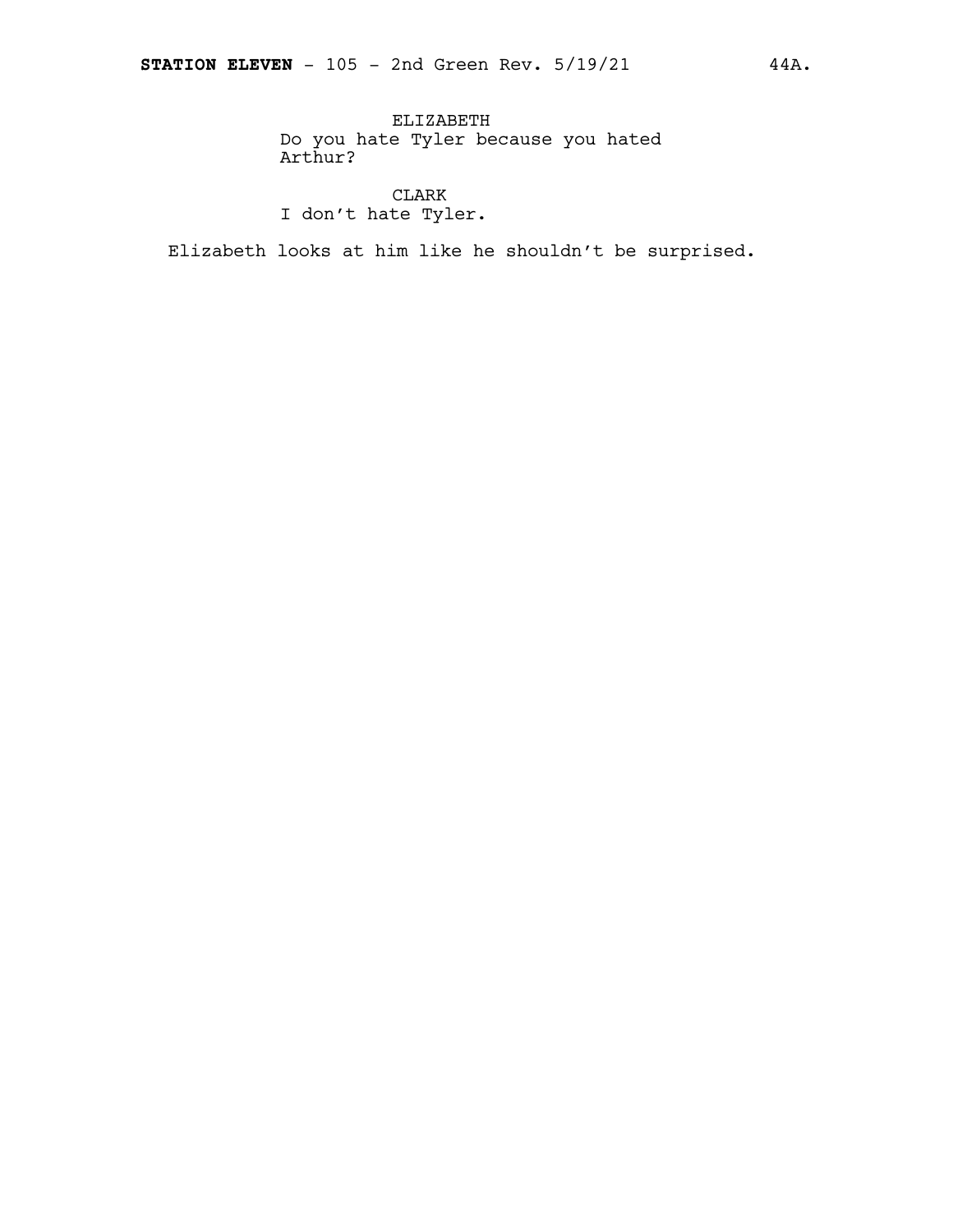#### ELIZABETH But you did hate Arthur.

Clark does not like this.

#### CLARK

Why? You think I was jealous? That's what he thought, too. I beat him out for Antonio in *The Merchant of Venice*. (then) He just couldn't *understand* the fact that I *wasn't* jealous.

Elizabeth bursts out laughing, which gets Clark angrier.

CLARK (CONT'D) Arthur *was* pathetic. (then) A B-list loser who surrounded himself with C-list trophy *duds* like yourself, and who threw away the only worthwhile wife he had in Miranda, who he never got over, by the way. (seething) He was a shit husband and shit father, which you know. And he died in a puddle of his own piss- *onstage*. *Desperate* to be taken seriously, *trying to do KING LEAR.* (beat) I loved him anyway.

ELIZABETH Everyone loved him.

Clark stares at her, caught off guard.

ELIZABETH (CONT'D) It takes every ounce of your energy, every day, to get people to even like you. To actually *listen* to the sentences you say. (off look) Art didn't have to try.

Clark, glitching slightly, attempts to remain sympathetic. Elizabeth looks back calmly. Neither notices a GREEN LIGHT on the control panel near a MICROPHONE light up. WE PUSH IN ON THAT GREEN LIGHT...

> ELIZABETH (CONT'D) That must feel awful.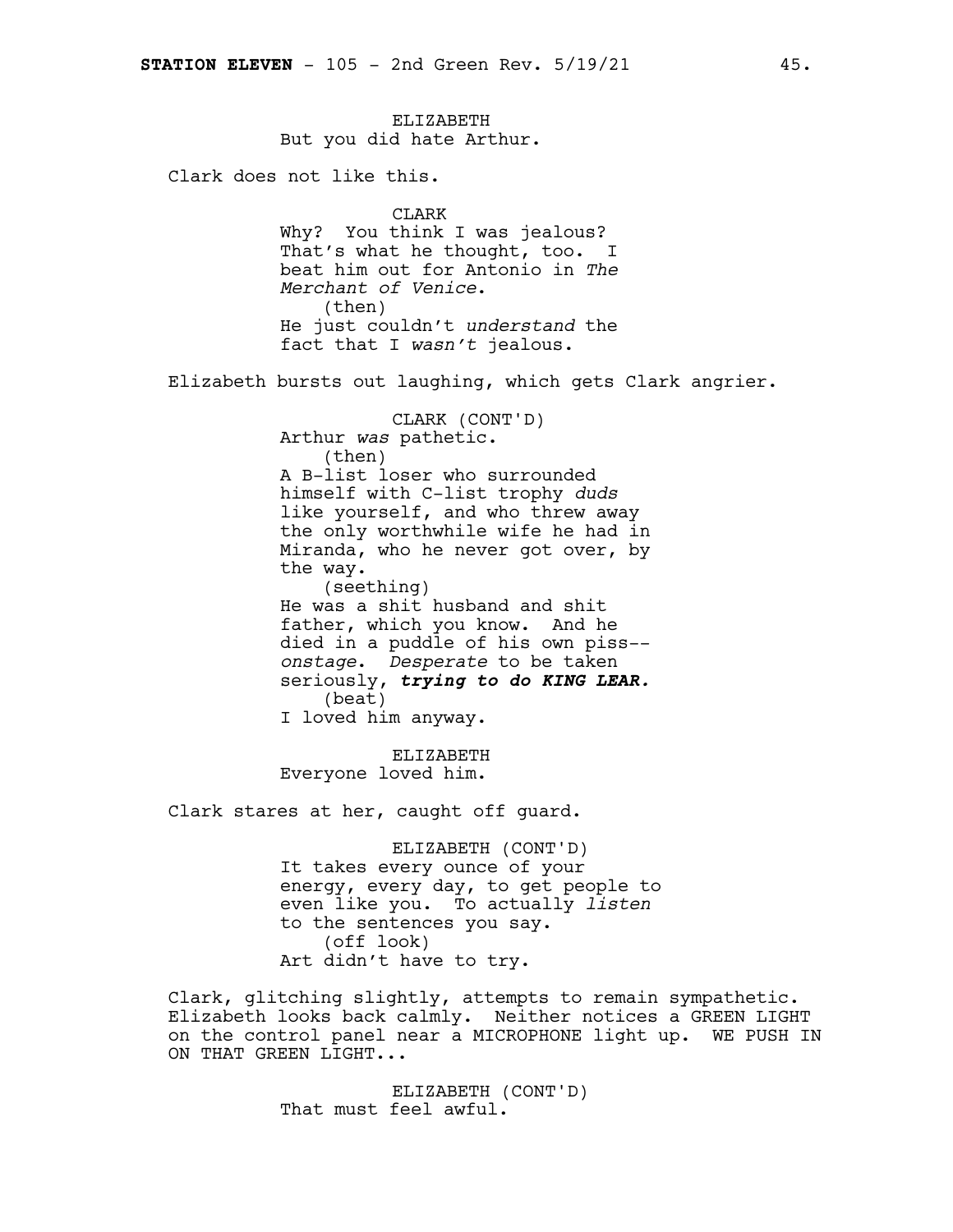**CLARK** Tyler's going to thrive here. (then) I haven't betrayed him, even though you seem to think I have. I saved his life.

ELIZABETH Did you tell the other children here that he burned down his school in Berlin?

Clark stares at her, surprised by the quick turn. Yes, by the way. Clark did do that. CONTINUE PUSHING ON THAT GREEN LIGHT...

> ELIZABETH (CONT'D) Dean made a joke about it in school the other day... but I've never told anyone here but you about those accusations.

**CLARK** That's ridiculous.

ELIZABETH He didn't, by the way. He never burned anything down.

#### 51 **INT. GHOST PLANE - COCKPIT - Y0/D122 - CONTINUOUS** 51

*CLINK. CLINK.* Tyler sits in the cockpit of the Ghost Plane, wedged between a the Captain and Co-Pilot chairs: we can just see CAPTAIN HUGO's ROTTEN HAND. He's listening to the conversation through a WALKIE-TALKIE with a small BLACK SQUARE attached to the side, DIY'd somehow. He wears his own face mask, with the teeth of a monster drawn onto the front by a sharpie. *Station Eleven* is with him. As is the BIG BACKPACK and the CAN OF GASOLINE.

> CLARK (ON THE WALKIE) *We both know Arthur is the one who did the damage to Tyler. And to both of us. We're the fucking wreckage. We have to stay together. Elizabeth. We can't let a child play the two of us against one another.*

Tyler stops clinking, listening... hears sighs, crying.

ELIZABETH *You're right. I know you're right.*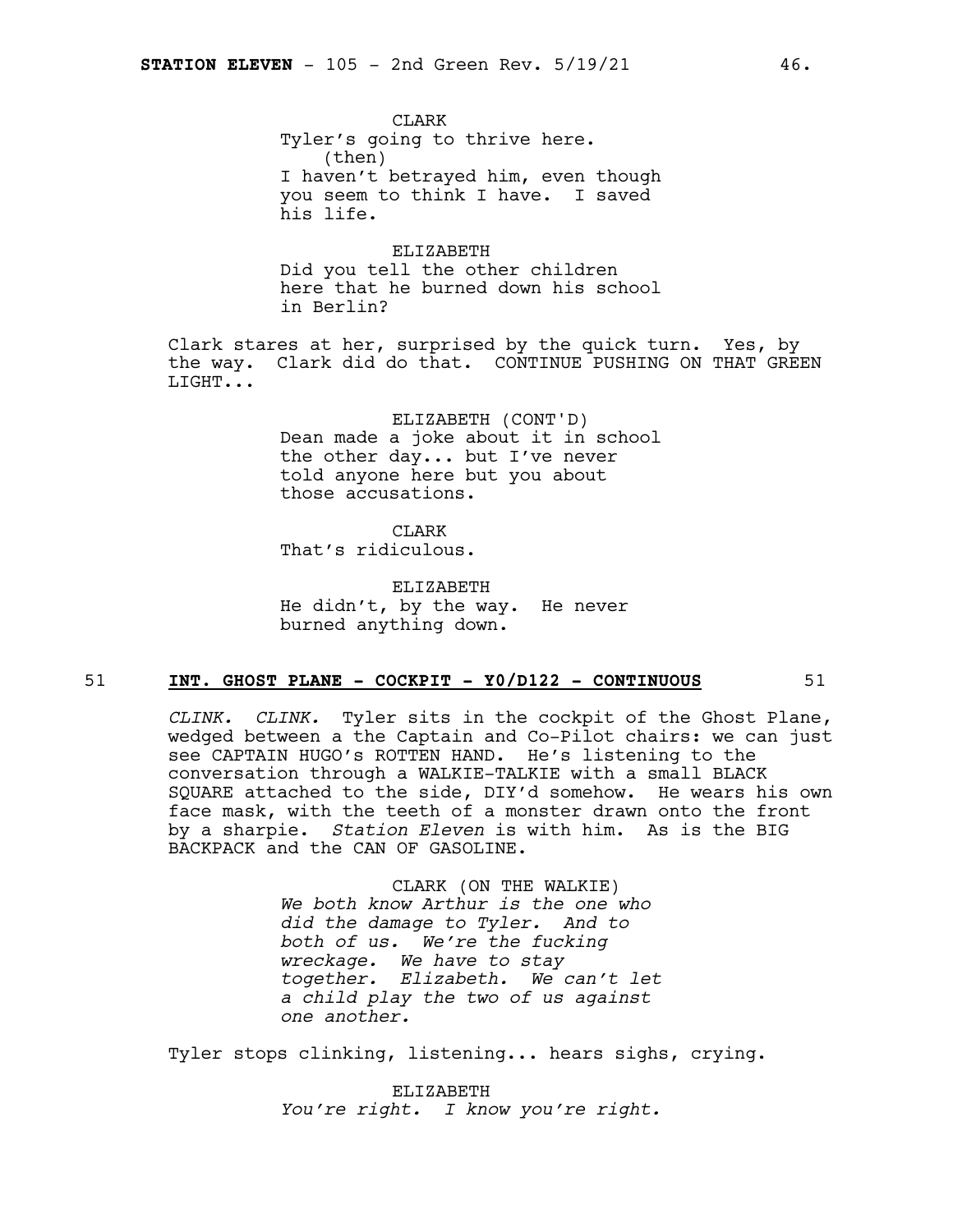Tyler clicks off the walkie. Looks at the book.

#### 52 **INT. AIR TRAFFIC CONTROL DECK (MUSEUM OF CIVILIZATION) -** 52 **SEVERN CITY AIRPORT - Y0/D122 - NIGHT**

Hours later, perhaps more haunted than he was letting on. Clark looks out over the calm, dark skyline. He goes for a cigarette, pops it in his mouth, reaches for a lighter... but it's gone. Not in his pocket.

> CLARK (INTO THE HEADSET) Arthur? Are you there? It's Clark. (then) I... miss you, old friend. (then) Despite myself. How is it on the other side? I imagine you've already found the bar and someone there who worships you. That should hold you for a while. (uncomfortable) Listen, I really regret what I said to you the last time we spoke. In Chicago. You always had so much, and it was never enough. And I was... out of control... (then) I've tried to protect your boy, but I don't know how to anymore. He's like you... in his way. Bold. Indifferent to authority. Captivating. But he's a destroyer. You were never a destroyer. (then) I mean something here to these people. And I've got a responsibility to everyone, now. I don't think I've done anything wrong. But it's time for...Tyler and Elizabeth... to go. The memory of what happened is... too toxic. Now they're just reminders.

Clark trails off and goes silent.

YOUNG TYLER (ON THE RADIO) Uncle Clark? It's me.

He looks up at the speaker.

YOUNG TYLER (ON THE RADIO) (CONT'D) I'm sorry. I did everything wrong.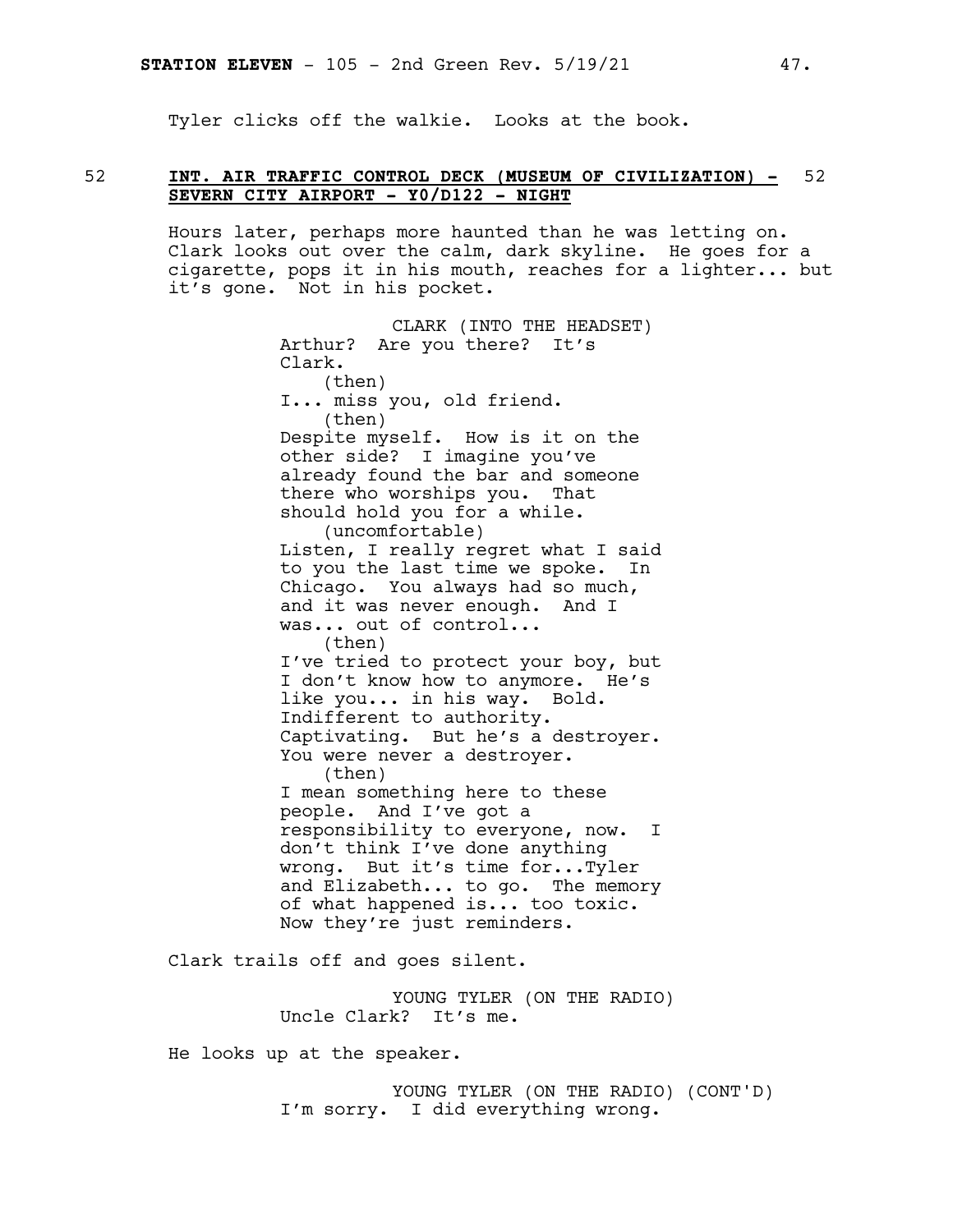Clark, confused, presses the comm set to his ear, looks around like Tyler might be right behind him.

> CLARK (INTO THE HEADSET) Tyler? Where... are you? Were you... I didn't mean...

YOUNG TYLER (ON THE RADIO) I'm in the death.

Clark slowly rises, grabs his walkie.

CLARK (INTO THE WALKIE) Elizabeth? Elizabeth. Constance! Who's down there? Miles?

MILES (OVER THE WALKIE) I'm here. What is it?

CLARK (INTO THE WALKIE) Tyler's... onboard the Gitchegumee Air jet. I don't know why.

Clark stares with wide eyes. *WE DO NOT SEE WHAT HE'S SEEING. Goes back to the mic.*

> CLARK (INTO THE HEADSET)(CONT'D) (CONT'D) What are you doing *on that plane*? Tyler?

YOUNG TYLER (ON THE RADIO) *Setting all of you free.*

#### 53 **INT. GHOST PLANE - COCKPIT - Y0/D122 - NIGHT** 53

Tyler pours the last of some gasoline on his copy of *Station Eleven*, lights it on fire... Perhaps Arthur's incscription. Tyler watches it burn.

#### 54 **INT. JETWAY - SEVERN CITY AIRPORT - Y0/D122 - NIGHT** 54

Clark runs down the jetway, walkie to his mouth, screaming.

CLARK (INTO THE WALKIE) *Something's wrong, there's a fire inside! He's STILL INSIDE!*

Clark runs in a panic... And as Clark runs...